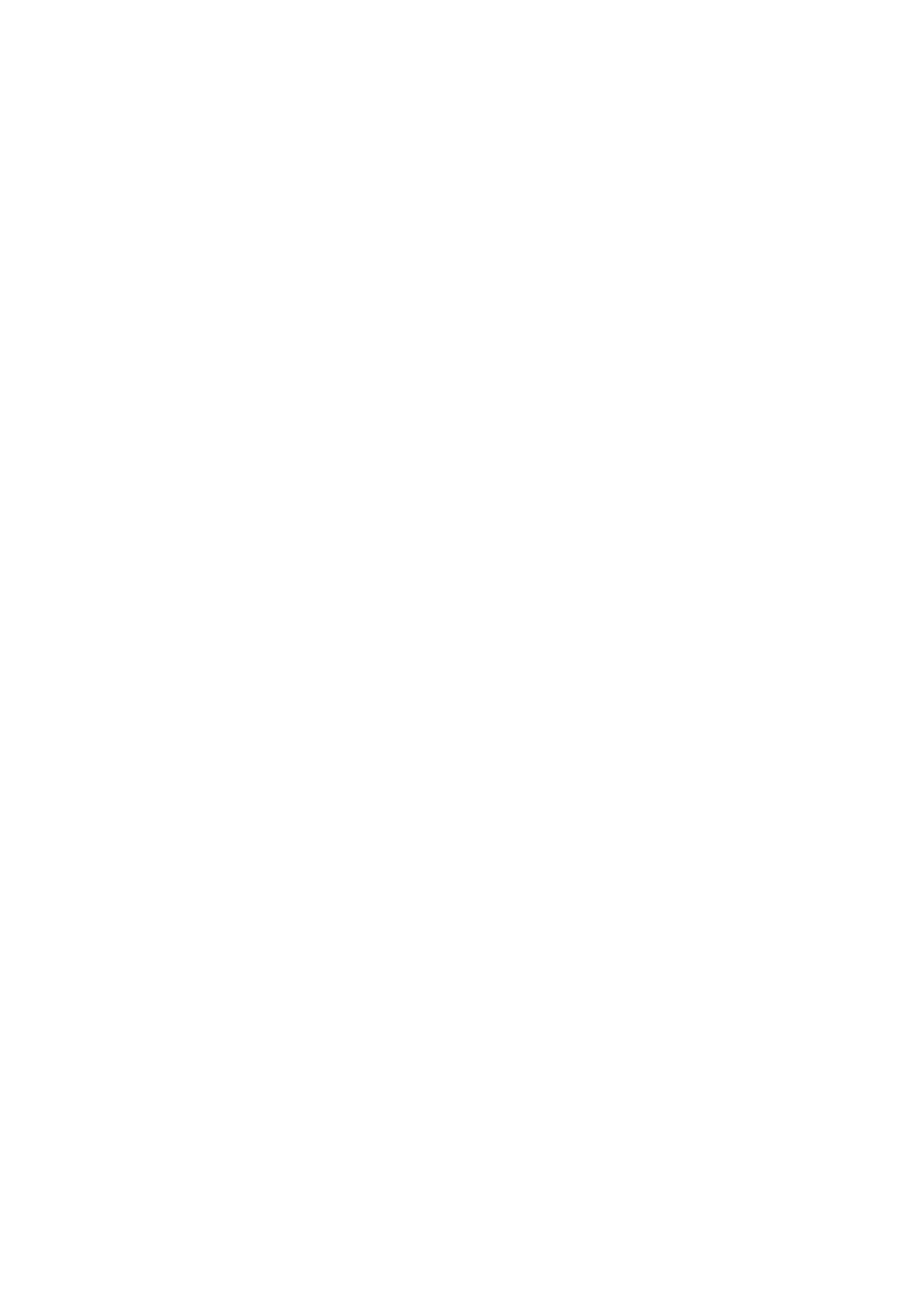

Queensland

## **Transport and Other Legislation (Road Safety, Technology and Other Matters) Amendment Bill 2020**

### **Contents**

|        | Page                                                                                       |    |
|--------|--------------------------------------------------------------------------------------------|----|
| Part 1 | Preliminary                                                                                |    |
| 1      | Short title $\ldots \ldots \ldots \ldots \ldots \ldots \ldots \ldots \ldots \ldots \ldots$ | 8  |
| 2      |                                                                                            | 8  |
| Part 2 | <b>Amendment of Gaming Machine Act 1991</b>                                                |    |
| 3      |                                                                                            | 9  |
| 4      | Amendment of s 257 (Seizure of document wrongly used as evidence of                        | 9  |
| 5      | Amendment of s 258 (Ascertainment of age)                                                  | 9  |
| 6      | Amendment of s 259 (Seizure of material associated with representation                     | 10 |
| 7      | Amendment of s 329 (General powers of inspectors)                                          | 10 |
| 8      | Amendment of sch 2 (Dictionary)                                                            | 11 |
| Part 3 | <b>Amendment of Keno Act 1996</b>                                                          |    |
| 9      |                                                                                            | 11 |
| 10     | Amendment of s 166 (Allowing minors to take part in keno gaming)                           | 11 |
| 11     | Amendment of s 184 (Seizing evidence at keno gaming places)                                | 12 |
| Part 4 | <b>Amendment of Liquor Act 1992</b>                                                        |    |
| 12     |                                                                                            | 12 |
| 13     | Amendment of s 4 (Definitions)                                                             | 13 |
| 14     | Amendment of s 6 (Acceptable evidence of age)                                              | 13 |
| 15     | Amendment of s 160 (Seizure of document wrongly used as evidence of                        | 13 |
| 16     | Amendment of s 165A (Refusing entry to premises)                                           | 14 |
| 17     | Amendment of s 167 (Ascertainment of age)                                                  | 14 |
| 18     | Amendment of s 173EE (Definitions for pt 6AA)                                              | 14 |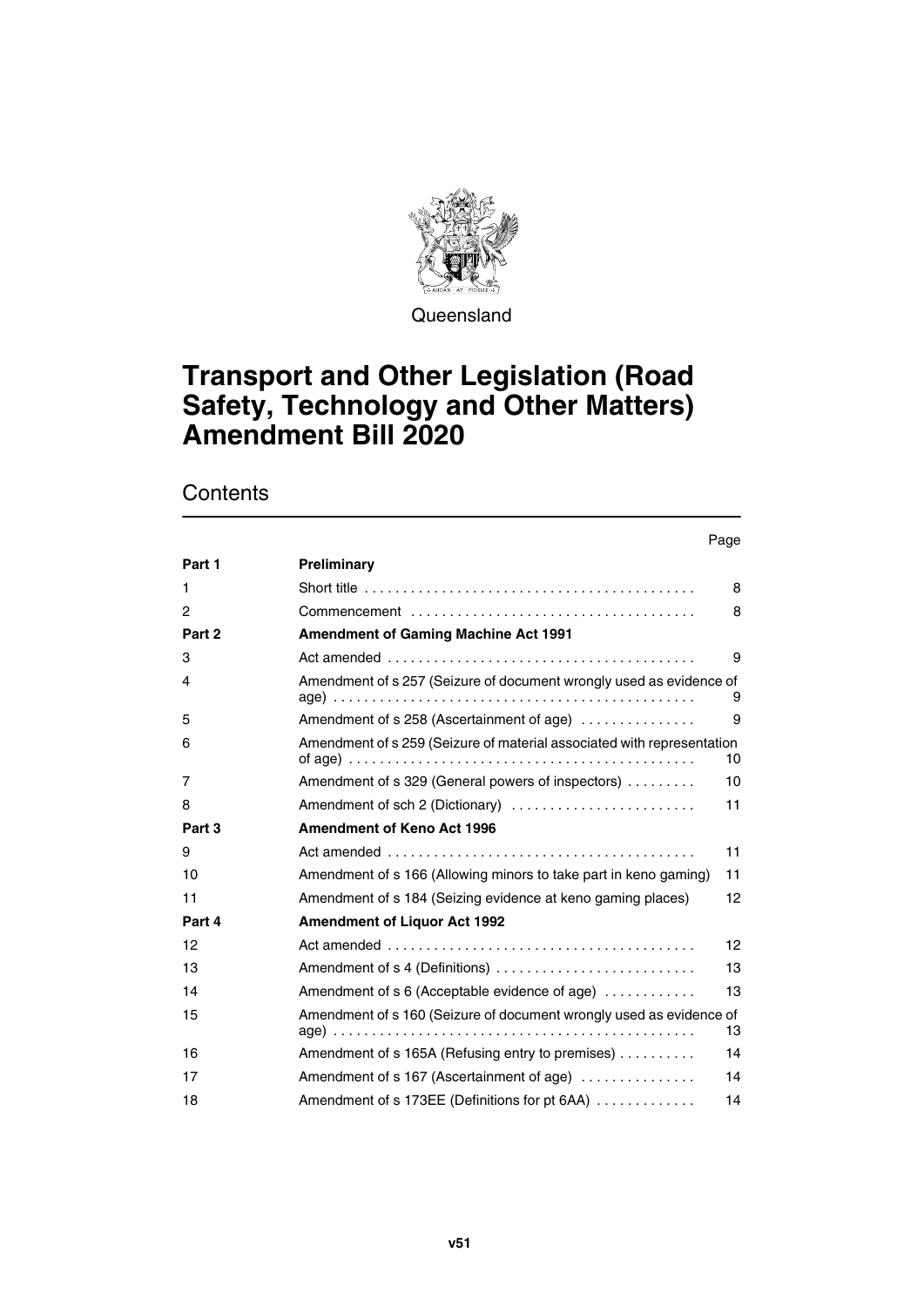**Contents** 

| 19     | Amendment of s 173EH (Scanning obligations of licensees for regulated                                                         | 15 |
|--------|-------------------------------------------------------------------------------------------------------------------------------|----|
| 20     | Amendment of s 177 (Entry and search-evidence of offences)                                                                    | 15 |
| 21     | Amendment of s 182 (Requirement to give name, address and age)                                                                | 16 |
| 22     | Amendment of s 186 (Seizure of material associated with representation                                                        | 16 |
| Part 5 | <b>Amendment of Photo Identification Card Act 2008</b>                                                                        |    |
| 23     |                                                                                                                               | 17 |
| 24     | Amendment of s 32 (Chief executive may publish a notice about                                                                 | 17 |
| 25     | Amendment of s 47A (Keeping and using information obtained or kept<br>under this Act or particular transport Acts)            | 17 |
| Part 6 | <b>Amendment of Summary Offences Act 2005</b>                                                                                 |    |
| 26     |                                                                                                                               | 18 |
| 27     | Amendment of s 23B (Sale of spray paint to minors)                                                                            | 18 |
| Part 7 | Amendment of Tobacco and Other Smoking Products Act 1998                                                                      |    |
| 28     |                                                                                                                               | 19 |
| 29     | Amendment of s 38 (Power to require name and address)                                                                         | 19 |
| 30     | Amendment of s 39 (Power to require evidence of age, name and<br>address of person observed being supplied a smoking product) | 19 |
| 31     | Insertion of new s 40AC                                                                                                       | 20 |
|        | 40AC Restriction of seizure powers                                                                                            | 20 |
| Part 8 | Amendment of Transport Infrastructure Act 1994                                                                                |    |
| 32     |                                                                                                                               | 21 |
| 33     | Amendment of s 35 (Temporary occupation and use of land).                                                                     | 21 |
| 34     | Amendment of s 36 (Notice of entry or permission to enter)                                                                    | 21 |
| 35     | Amendment of s 240 (Sublease of land to railway managers)                                                                     | 22 |
| 36     | Insertion of new s 240AAA                                                                                                     | 24 |
|        | Compensation for registered interests not continued<br>240AAA                                                                 | 24 |
| 37     | Amendment of s 302 (Declaration of land as busway land)                                                                       | 25 |
| 38     | Amendment of s 303 (Effect on land of busway declaration)                                                                     | 25 |
| 39     |                                                                                                                               | 27 |
|        | 303AAA<br>Compensation for registered interests not continued                                                                 | 27 |
| Part 9 | Amendment of Transport Legislation (Road Safety and Other<br><b>Matters) Amendment Act 2019</b>                               |    |
| 40     |                                                                                                                               | 28 |
| 41     | Amendment of s 94 (Replacement of s 91M (Interlock period)).                                                                  | 28 |
| 42     | Replacement of s 96 (Amendment of s 91P (Applying for interlock                                                               |    |
|        |                                                                                                                               |    |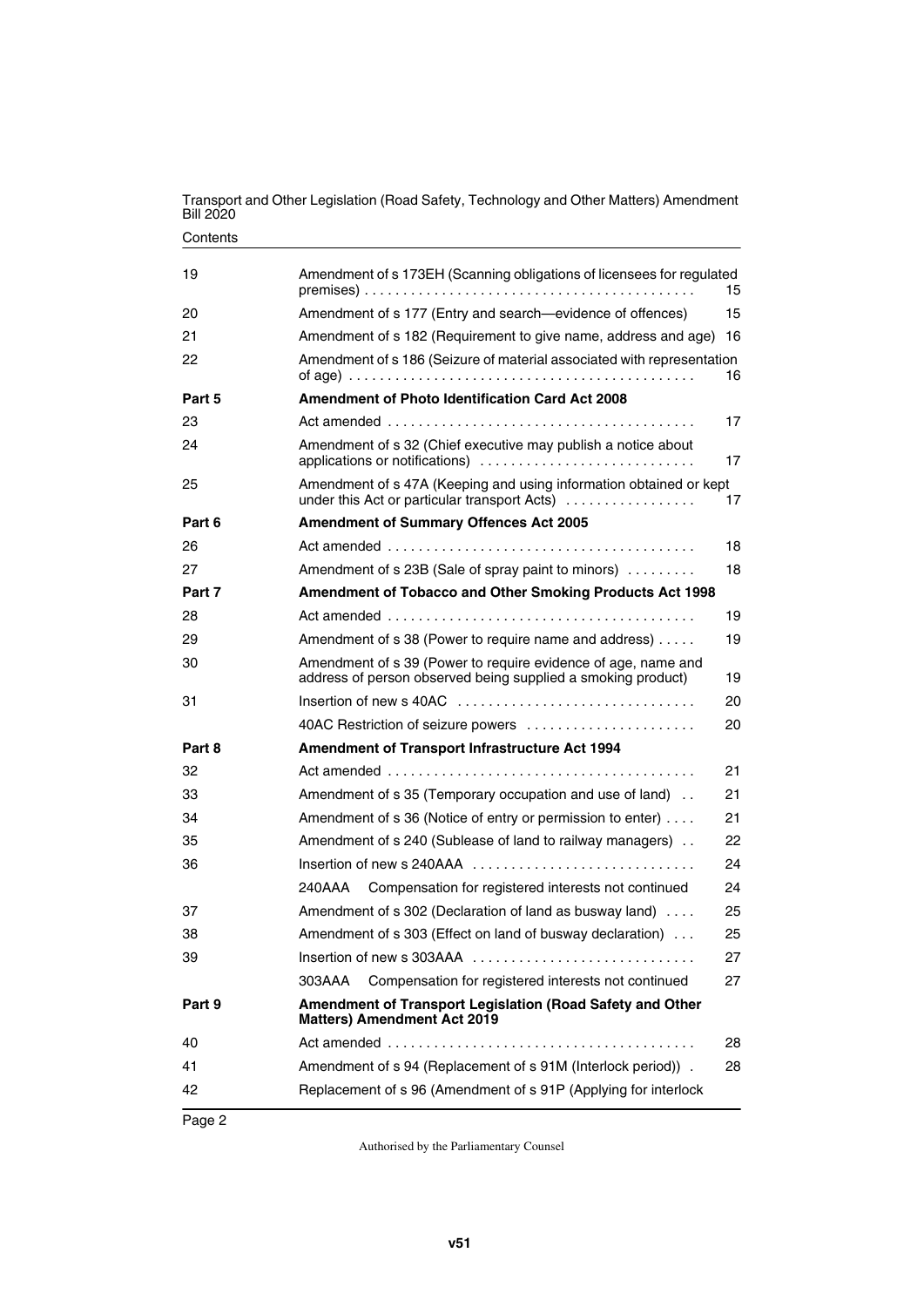|                   |                    |                                                                                                                                           | 29 |
|-------------------|--------------------|-------------------------------------------------------------------------------------------------------------------------------------------|----|
|                   | 96                 | Amendment of s 91P (Applying for interlock exemption)                                                                                     | 29 |
| Part 10           | 1994               | <b>Amendment of Transport Operations (Passenger Transport) Act</b>                                                                        |    |
| <b>Division 1</b> | <b>Preliminary</b> |                                                                                                                                           |    |
| 43                |                    |                                                                                                                                           | 29 |
| <b>Division 2</b> |                    | Amendments commencing other than by proclamation                                                                                          |    |
| 44                |                    | Amendment of s 153B (Facilitation of proof-general)                                                                                       | 30 |
| 45                |                    | Amendment of sch 3 (Dictionary)                                                                                                           | 30 |
| <b>Division 3</b> |                    | Amendments commencing by proclamation                                                                                                     |    |
| 46                |                    | Amendment of s 153B (Facilitation of proof-general)                                                                                       | 31 |
| Part 11           | 1995               | Amendment of Transport Operations (Road Use Management) Act                                                                               |    |
| 47                |                    | Act amended $\ldots \ldots \ldots \ldots \ldots \ldots \ldots \ldots \ldots \ldots \ldots \ldots$                                         | 32 |
| 48                |                    | Amendment of s 40 (Power to seize evidence)                                                                                               | 32 |
| 49                |                    | Amendment of s 40A (Further powers to seize evidence in relation to                                                                       | 33 |
| 50                |                    | Amendment of s 48 (Power to require name and address)                                                                                     | 33 |
| 51                |                    | Amendment of s 48A (Further power to require personal details for<br>exercising power in relation to transport of dangerous goods).       | 34 |
| 52                |                    | Amendment of s 80 (Breath and saliva tests, and analysis and laboratory                                                                   | 34 |
| 53                |                    | Amendment of s 84A (Driving of motor vehicles carrying placard loads in                                                                   | 35 |
| 54                |                    | Amendment of s 113A (Photographic detection device defined)                                                                               | 35 |
| 55                |                    | Amendment of s 116 (Notice accompanying summons)                                                                                          | 36 |
| 56                |                    | Amendment of s 118 (Photographic evidence—inspection)                                                                                     | 36 |
| 57                |                    | Amendment of s 120 (Evidentiary provisions)                                                                                               | 36 |
| 58                | speed limit)       | Amendment of s 120C (Application of maximum speed limit if variable                                                                       | 39 |
| 59                |                    |                                                                                                                                           | 39 |
|                   | 120D               | Photographic or video evidence about use of approved                                                                                      | 39 |
|                   | 120E               | Photographic or video evidence of mobile phone use                                                                                        | 40 |
|                   | 120F               | Report about offence detected by photographic detection<br>device $\ldots \ldots \ldots \ldots \ldots \ldots \ldots \ldots \ldots \ldots$ | 41 |
| 60                |                    |                                                                                                                                           | 42 |
|                   | Part 25            | Transitional provisions for Transport and Other<br>Legislation (Road Safety, Technology and Other                                         |    |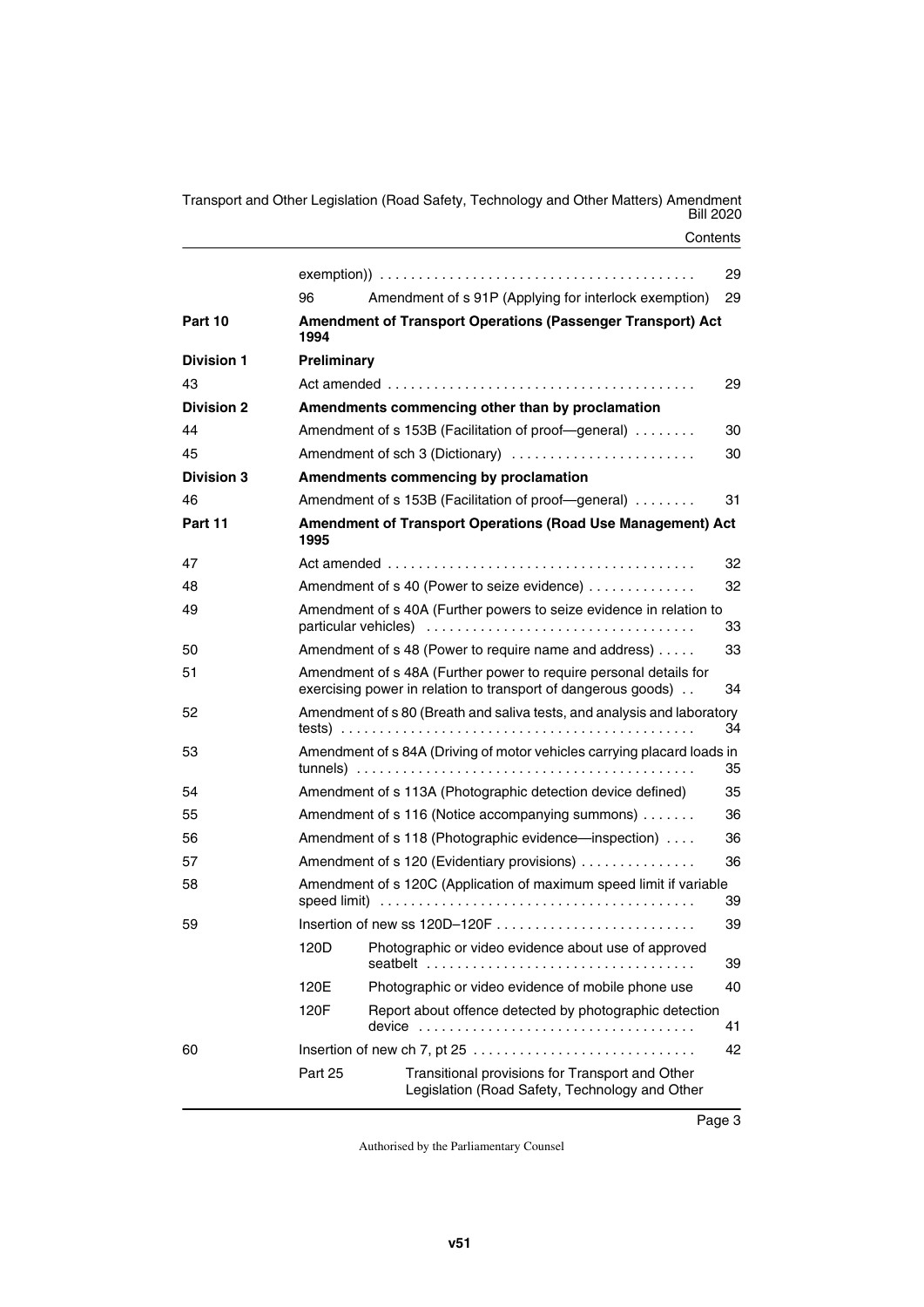#### **Contents**

|         |                         | Matters) Amendment Act 2020                                                                                         |    |
|---------|-------------------------|---------------------------------------------------------------------------------------------------------------------|----|
|         | 243                     | Photographic detection devices                                                                                      | 43 |
| 61      |                         | Amendment of sch 1 (Evidence by certificate)                                                                        | 43 |
| 62      |                         | Amendment of sch 4 (Dictionary)                                                                                     | 43 |
| Part 12 |                         | Amendment of Transport Planning and Coordination Act 1994                                                           |    |
| 63      |                         |                                                                                                                     | 44 |
| 64      |                         | Amendment of s 28EC (Using a digital photo and digitised signature)                                                 |    |
|         |                         |                                                                                                                     | 44 |
| 65      |                         | Insertion of new pt 4E $\dots\dots\dots\dots\dots\dots\dots\dots\dots\dots\dots\dots\dots$                          | 45 |
|         | Part 4E                 | Digital authorities, digital evidence of age and digital<br>evidence of identity                                    |    |
|         | Division 1              | Preliminary                                                                                                         |    |
|         | 29AA                    | Main purposes of part $\ldots \ldots \ldots \ldots \ldots \ldots \ldots$                                            | 45 |
|         | 29AB                    |                                                                                                                     | 45 |
|         | 29AC                    | Meaning of digital authority                                                                                        | 46 |
|         | 29AD                    | Meaning of digital evidence of age                                                                                  | 47 |
|         | 29AE                    | Meaning of digital evidence of identity                                                                             | 47 |
|         | 29AF                    | Chief executive may approve app                                                                                     | 47 |
|         | Division 2              | Use of digital authority, digital evidence of age or digital<br>evidence of identity                                |    |
|         | 29AG                    | Definitions for division                                                                                            | 48 |
|         | 29AH                    | Use of digital authority                                                                                            | 49 |
|         | 29AI                    | Use of digital evidence of age and digital evidence of identity                                                     |    |
|         |                         |                                                                                                                     | 50 |
| 66      |                         | Amendment of s 38 (Regulation-making power)                                                                         | 50 |
| 67      |                         |                                                                                                                     | 51 |
|         | Division 5              | Provisions for Transport and Other Legislation (Road<br>Safety, Technology and Other Matters) Amendment<br>Act 2020 |    |
|         | 47                      | Transitional regulation-making power                                                                                | 51 |
| 68      |                         | Amendment of sch 1 (Dictionary)                                                                                     | 52 |
| Part 13 |                         | Amendment of Wine Industry Act 1994                                                                                 |    |
| 69      |                         | Actamended $\ldots \ldots \ldots \ldots \ldots \ldots \ldots \ldots \ldots \ldots$                                  | 52 |
| 70      |                         | Amendment of s 40 (Seizure of document wrongly used as evidence of                                                  | 53 |
| 71      |                         | Amendment of s 41 (Finding out age)                                                                                 | 53 |
| Part 14 | <b>Other amendments</b> |                                                                                                                     |    |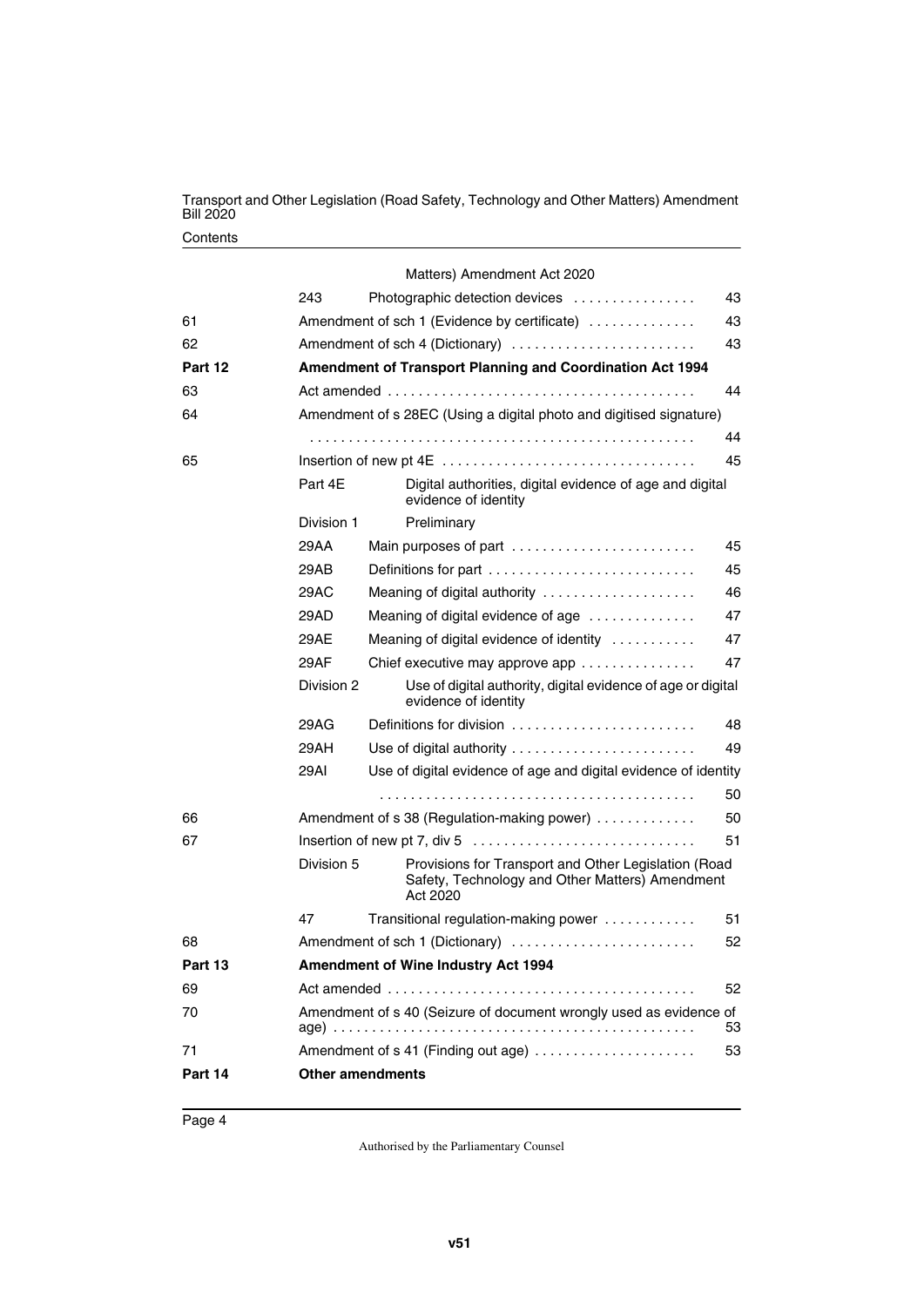#### **Contents**

| 72         |                                                     | 54 |
|------------|-----------------------------------------------------|----|
| Schedule 1 | Other amendments                                    | 55 |
| Part 1     | Amendments commencing on assent                     |    |
|            | Transport Infrastructure Act 1994                   | 55 |
|            | Transport Operations (Road Use Management) Act 1995 | 56 |
| Part 2     | Amendments subject to other commencement            |    |
|            | Transport Operations (Passenger Transport) Act 1994 | 56 |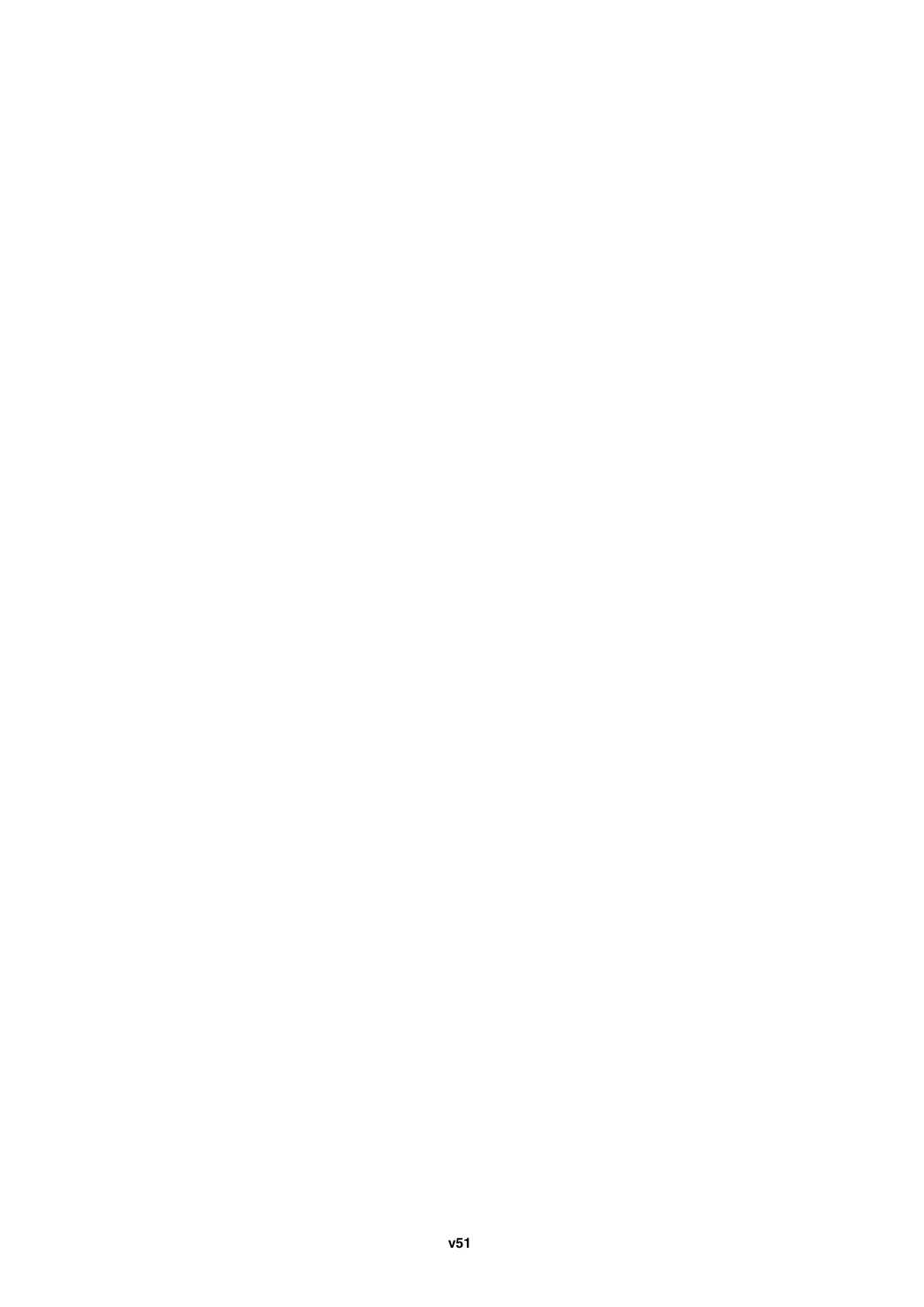# **2020**

# **A Bill**

for

**An Act to amend the** *Gaming Machine Act 1991***, the** *Keno Act 1996***, the** *Liquor Act 1992***, the** *Photo Identification Card Act 2008***, the** *Summary Offences Act 2005***, the** *Tobacco and Other Smoking Products Act 1998***, the** *Transport Infrastructure Act 1994***, the** *Transport Legislation (Road Safety and Other Matters) Amendment Act 2019***, the** *Transport Operations (Passenger Transport) Act 1994***, the** *Transport Operations (Road Use Management) Act 1995***, the** *Transport Planning and Coordination Act 1994* **and the** *Wine Industry Act 1994* **for particular purposes**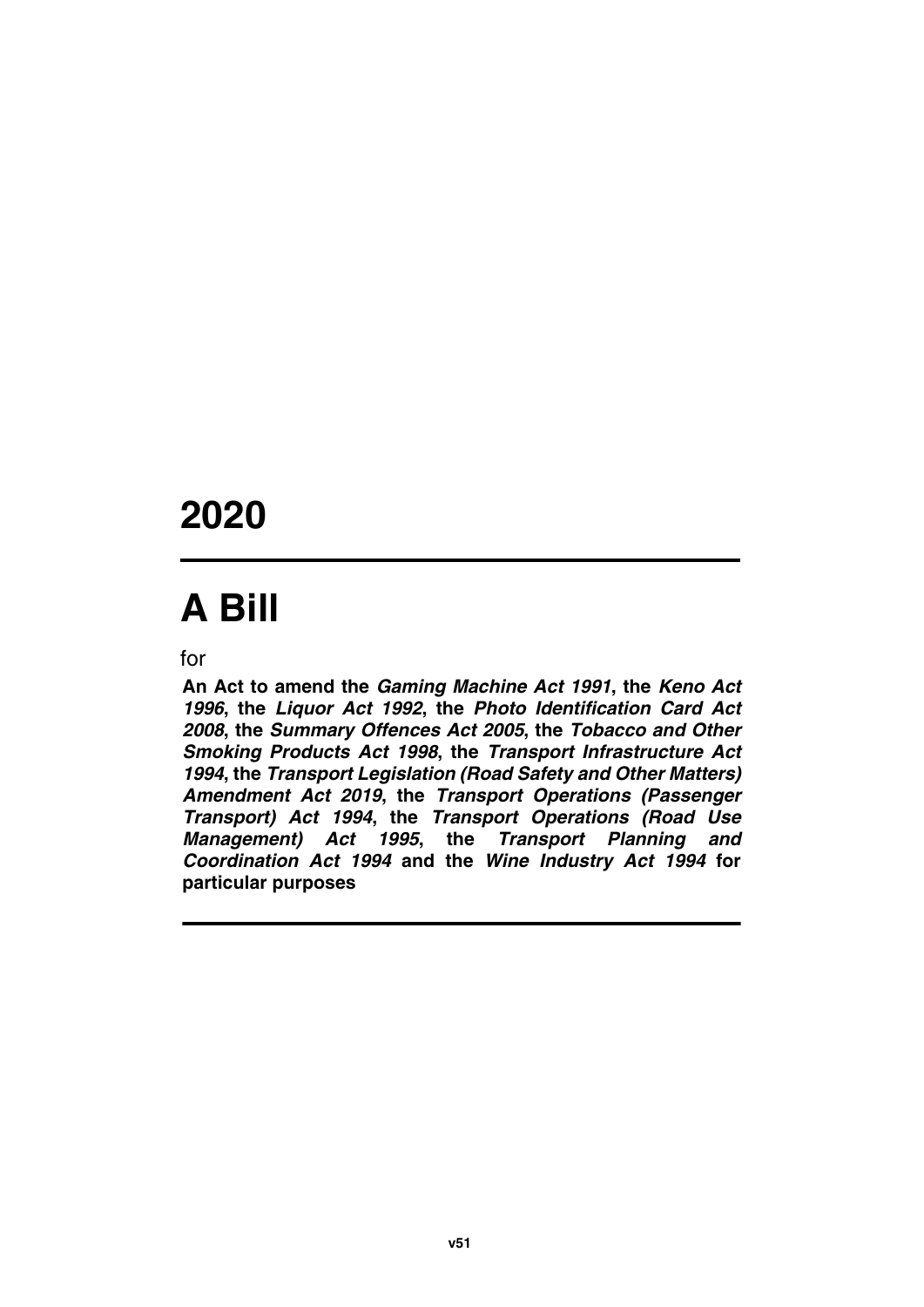<span id="page-9-3"></span><span id="page-9-1"></span>[s 1]

<span id="page-9-5"></span><span id="page-9-4"></span><span id="page-9-2"></span><span id="page-9-0"></span>

|               |        |     | The Parliament of Queensland enacts-                                                                                                                                                                       | 1                    |
|---------------|--------|-----|------------------------------------------------------------------------------------------------------------------------------------------------------------------------------------------------------------|----------------------|
|               | Part 1 |     | <b>Preliminary</b>                                                                                                                                                                                         | $\overline{2}$       |
| <b>Clause</b> | 1      |     | <b>Short title</b>                                                                                                                                                                                         | 3                    |
|               |        |     | This Act may be cited as the Transport and Other Legislation<br>(Road Safety, Technology and Other Matters) Amendment Act<br>2020.                                                                         | 4<br>5<br>6          |
| Clause        | - 2    |     | <b>Commencement</b>                                                                                                                                                                                        | 7                    |
|               |        | (1) | The following provisions commence on a day to be fixed by<br>proclamation-                                                                                                                                 | 8<br>9               |
|               |        |     | part 10, division 3;<br>(a)                                                                                                                                                                                | 10                   |
|               |        |     | (b)<br>sections 53 to 60 and section 62, to the extent it inserts<br>definition video.                                                                                                                     | 11<br>12             |
|               |        | (2) | Part 10, division 2, other than section $45(2)$ , commences on<br>the later of the following—                                                                                                              | 13<br>14             |
|               |        |     | the date of assent of this Act;<br>(a)                                                                                                                                                                     | 15                   |
|               |        |     | the commencement of the Road Vehicle Standards Act<br>(b)<br>2018 (Cwlth), section 15.                                                                                                                     | 16<br>17             |
|               |        | (3) | Schedule 1, part 2 commences on the later of the following—                                                                                                                                                | 18                   |
|               |        |     | the date of assent of this Act;<br>(a)                                                                                                                                                                     | 19                   |
|               |        |     | after<br>the<br>(b)<br>immediately<br>the<br>commencement<br>of<br>Personalised Transport Ombudsman Act 2019, section<br>135(2) to the extent it inserts definition <i>driver</i><br><i>authorisation.</i> | 20<br>21<br>22<br>23 |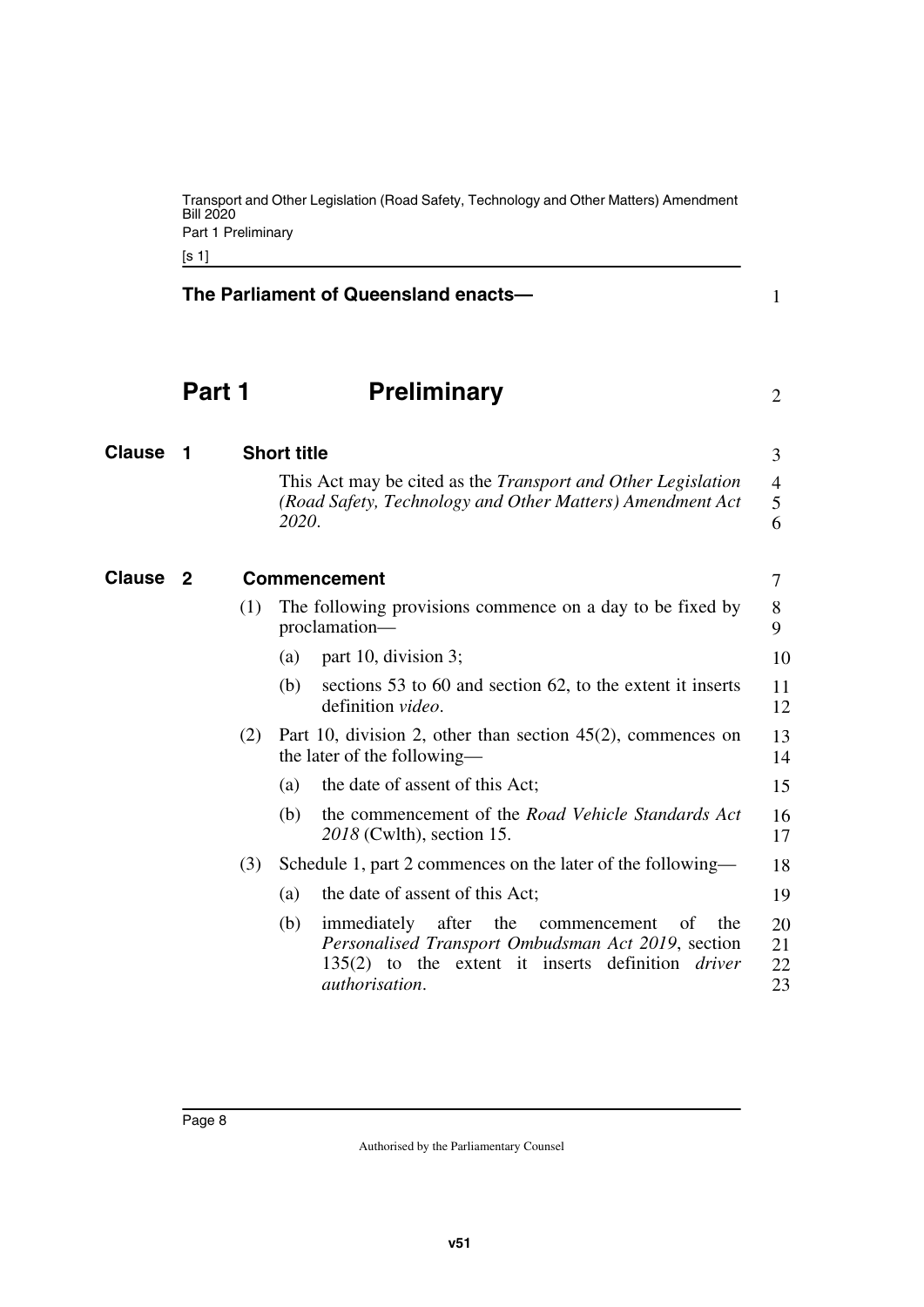<span id="page-10-7"></span><span id="page-10-6"></span><span id="page-10-5"></span><span id="page-10-4"></span><span id="page-10-3"></span><span id="page-10-2"></span><span id="page-10-1"></span><span id="page-10-0"></span>

|                     |        |                     |         | Transport and Other Legislation (Road Safety, Technology and Other Matters) Amendment                                                                                                  |                      |
|---------------------|--------|---------------------|---------|----------------------------------------------------------------------------------------------------------------------------------------------------------------------------------------|----------------------|
|                     |        |                     |         | Part 2 Amendment of Gaming Machine Act 1991<br>[s 3]                                                                                                                                   |                      |
|                     | Part 2 |                     |         | <b>Amendment of Gaming</b><br><b>Machine Act 1991</b>                                                                                                                                  | 1<br>$\overline{2}$  |
| Clause <sub>3</sub> |        | <b>Act amended</b>  |         |                                                                                                                                                                                        | 3                    |
|                     |        |                     |         | This part amends the <i>Gaming Machine Act 1991</i> .                                                                                                                                  | 4                    |
| <b>Clause</b>       | 4      | as evidence of age) |         | Amendment of s 257 (Seizure of document wrongly used                                                                                                                                   | 5<br>6               |
|                     |        | Section 257-        |         |                                                                                                                                                                                        | 7                    |
|                     |        | insert—             |         |                                                                                                                                                                                        | 8                    |
|                     |        | (3)                 |         | Subsection (1) does not require a person to seize<br>or confiscate a document stored or displayed on a<br>digital device if-                                                           | 9<br>10<br>11        |
|                     |        |                     | (a)     | the device is used in the contravention of<br>section 255; and                                                                                                                         | 12<br>13             |
|                     |        |                     | (b)     | in contravening the section a<br>person<br>produced the device to display the following<br>things, or an image or other design<br>purporting to be the thing—                          | 14<br>15<br>16<br>17 |
|                     |        |                     |         | a digital authority;<br>(i)                                                                                                                                                            | 18                   |
|                     |        |                     |         | a digital evidence of age;<br>(ii)                                                                                                                                                     | 19                   |
|                     |        |                     |         | (iii) a digital evidence of identity.                                                                                                                                                  | 20                   |
| <b>Clause</b>       | 5      |                     |         | Amendment of s 258 (Ascertainment of age)                                                                                                                                              | 21                   |
|                     |        | Section $258(1)$ —  |         |                                                                                                                                                                                        | 22                   |
|                     |        | insert-             |         |                                                                                                                                                                                        | 23                   |
|                     |        |                     | $Note-$ |                                                                                                                                                                                        | 24                   |
|                     |        |                     |         | See the Transport Planning and Coordination Act 1994,<br>sections 29AH and 29AI for the use of a digital<br>authority, a digital evidence of age or a digital evidence<br>of identity. | 25<br>26<br>27<br>28 |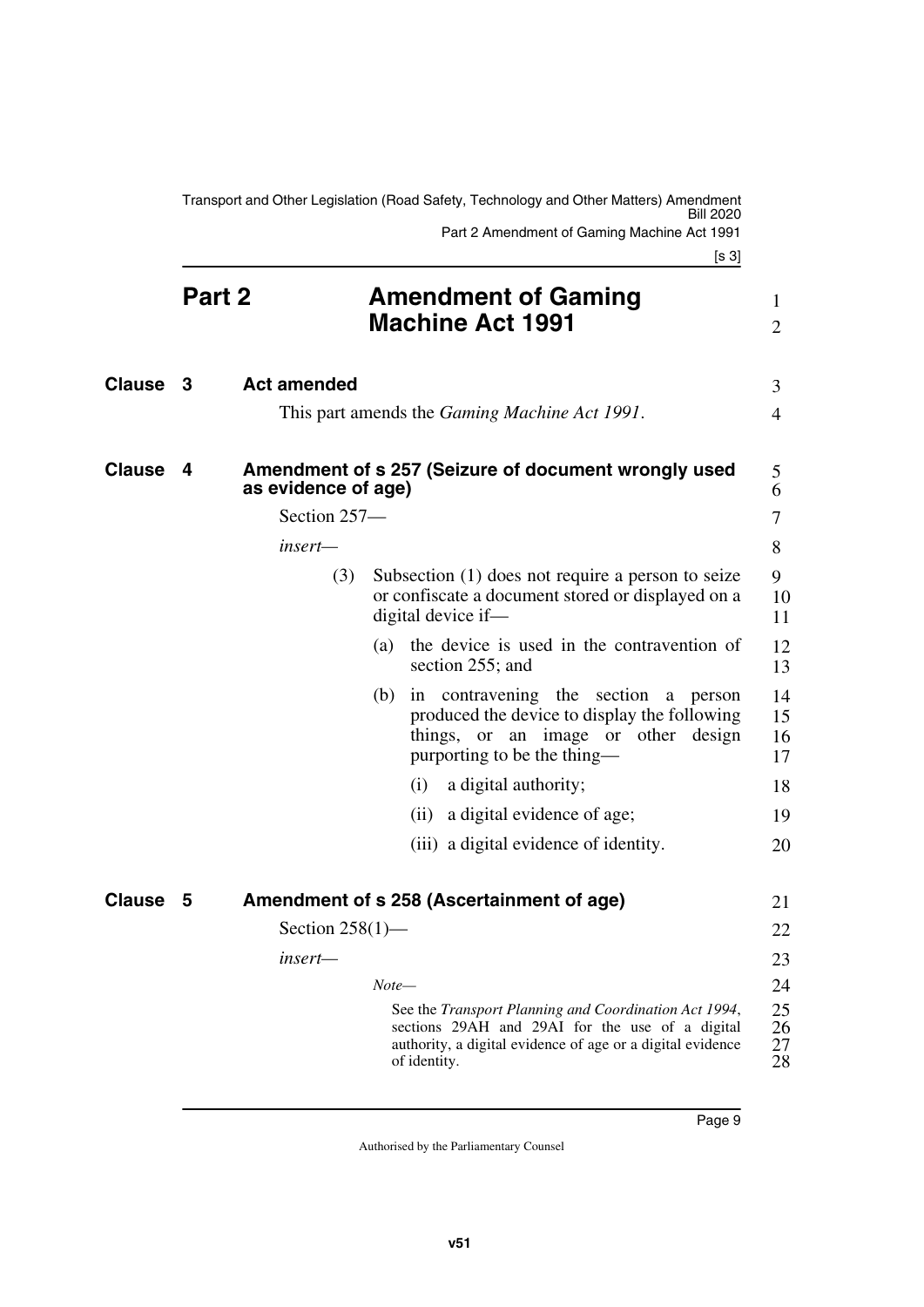Part 2 Amendment of Gaming Machine Act 1991

<span id="page-11-1"></span><span id="page-11-0"></span>[s 6]

<span id="page-11-3"></span><span id="page-11-2"></span>

|               | 6 | representation of age) |     | Amendment of s 259 (Seizure of material associated with                                                                                                                     | $\mathbf{1}$<br>$\overline{2}$ |
|---------------|---|------------------------|-----|-----------------------------------------------------------------------------------------------------------------------------------------------------------------------------|--------------------------------|
|               |   | Section 259-           |     |                                                                                                                                                                             | 3                              |
|               |   | insert—                |     |                                                                                                                                                                             | $\overline{4}$                 |
|               |   | (2)                    |     | Nothing in this section authorises an inspector to<br>seize and confiscate a digital device if—                                                                             | 5<br>6                         |
|               |   |                        | (a) | the inspector reasonably believes or suspects<br>the device was used in the commission of<br>the offence mentioned in section $255(2)(a)$<br>or (b) or $256(1)$ or (2); and | 7<br>8<br>9<br>10              |
|               |   |                        | (b) | in committing the offence the person used<br>the device to display the following things, or<br>an image or other design purporting to be<br>the thing—                      | 11<br>12<br>13<br>14           |
|               |   |                        |     | a digital authority;<br>(i)                                                                                                                                                 | 15                             |
|               |   |                        |     | a digital evidence of age;<br>(ii)                                                                                                                                          | 16                             |
|               |   |                        |     | (iii) a digital evidence of identity.                                                                                                                                       | 17                             |
|               |   |                        |     |                                                                                                                                                                             |                                |
| <b>Clause</b> | 7 |                        |     | Amendment of s 329 (General powers of inspectors)                                                                                                                           | 18                             |
|               |   | Section 329-           |     |                                                                                                                                                                             | 19                             |
|               |   | insert—                |     |                                                                                                                                                                             | 20                             |
|               |   | (13)                   |     | Nothing in this section authorises an inspector to<br>seize and confiscate a digital device if—                                                                             | 21<br>22                       |
|               |   |                        |     | (a) the inspector reasonably believes a person<br>has committed an offence mentioned in<br>section 255 or 256; and                                                          | 23<br>24<br>25                 |
|               |   |                        | (b) | in committing the offence the person used<br>the device to display the following things, or<br>an image or other design purporting to be<br>the thing—                      | 26<br>27<br>28<br>29           |
|               |   |                        |     | a digital authority;<br>(i)                                                                                                                                                 | 30                             |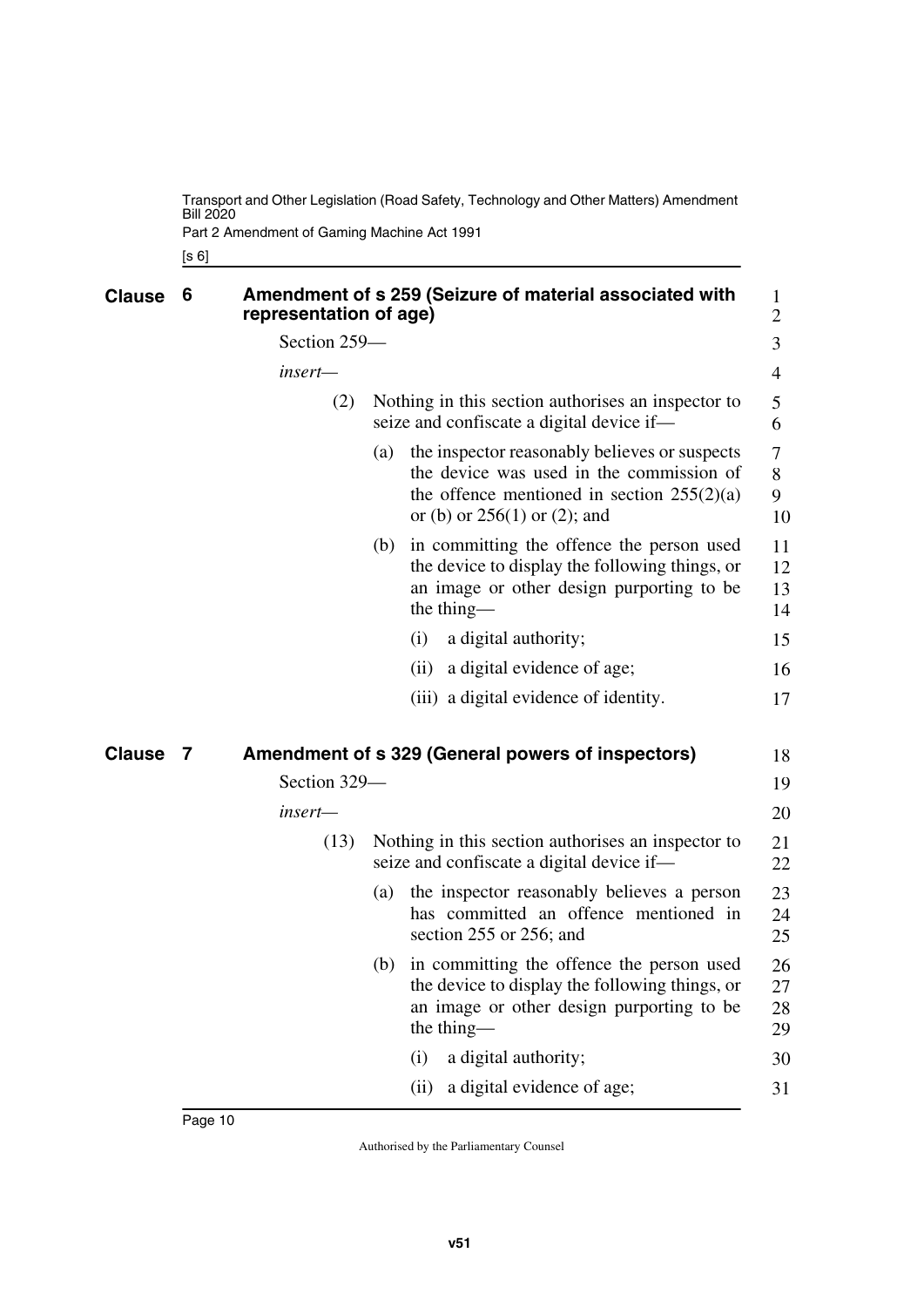<span id="page-12-7"></span><span id="page-12-6"></span><span id="page-12-5"></span><span id="page-12-4"></span><span id="page-12-3"></span><span id="page-12-2"></span><span id="page-12-1"></span><span id="page-12-0"></span>

|               |        |                    | Transport and Other Legislation (Road Safety, Technology and Other Matters) Amendment<br><b>Bill 2020</b>                                                                              |                      |
|---------------|--------|--------------------|----------------------------------------------------------------------------------------------------------------------------------------------------------------------------------------|----------------------|
|               |        |                    | Part 3 Amendment of Keno Act 1996                                                                                                                                                      |                      |
|               |        |                    | [s 8]                                                                                                                                                                                  |                      |
|               |        |                    | (iii) a digital evidence of identity.                                                                                                                                                  | $\mathbf{1}$         |
| <b>Clause</b> | 8      |                    | <b>Amendment of sch 2 (Dictionary)</b>                                                                                                                                                 | 2                    |
|               |        | Schedule 2-        |                                                                                                                                                                                        | 3                    |
|               |        | insert—            |                                                                                                                                                                                        | 4                    |
|               |        |                    | digital authority see the Transport Planning and<br>Coordination Act 1994, section 29AC.                                                                                               | 5<br>6               |
|               |        |                    | digital device see the Transport Planning and<br>Coordination Act 1994, section 29AB.                                                                                                  | 7<br>8               |
|               |        |                    | digital evidence of age see the Transport<br>Planning and Coordination Act 1994, section<br>29AD.                                                                                      | 9<br>10<br>11        |
|               |        |                    | <i>digital evidence of identity</i> see the <i>Transport</i><br>Planning and Coordination Act 1994, section<br>29AE.                                                                   | 12<br>13<br>14       |
|               | Part 3 |                    | <b>Amendment of Keno Act 1996</b>                                                                                                                                                      | 15                   |
| <b>Clause</b> | 9      | <b>Act amended</b> |                                                                                                                                                                                        | 16                   |
|               |        |                    | This part amends the <i>Keno Act 1996</i> .                                                                                                                                            | 17                   |
| <b>Clause</b> | 10     | keno gaming)       | Amendment of s 166 (Allowing minors to take part in                                                                                                                                    | 18<br>19             |
|               |        | Section $166(2)$ — |                                                                                                                                                                                        | 20                   |
|               |        | insert-            |                                                                                                                                                                                        | 21                   |
|               |        |                    | $Note-$                                                                                                                                                                                | 22                   |
|               |        |                    | See the Transport Planning and Coordination Act 1994,<br>sections 29AH and 29AI for the use of a digital<br>authority, a digital evidence of age or a digital evidence<br>of identity. | 23<br>24<br>25<br>26 |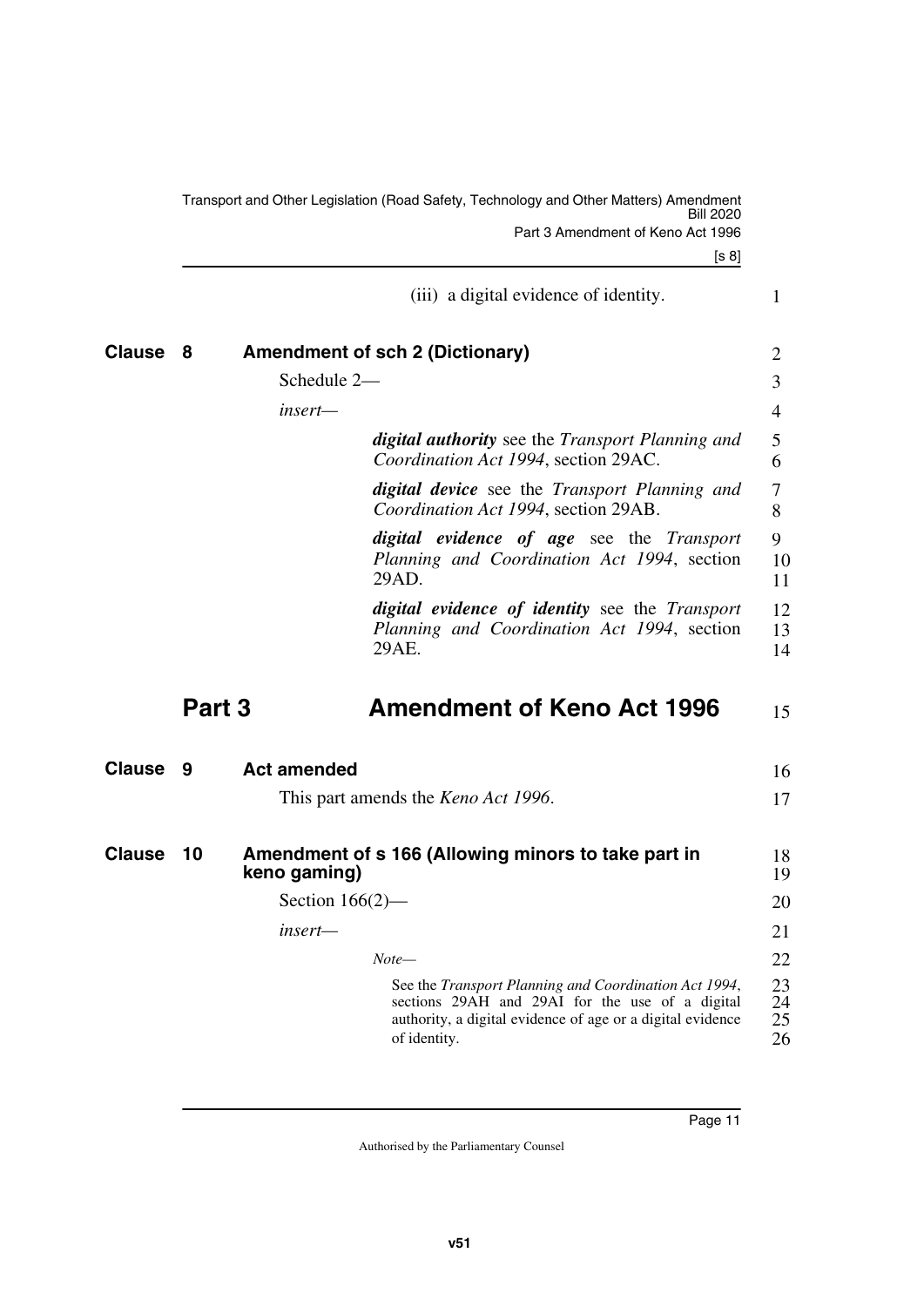Part 4 Amendment of Liquor Act 1992

<span id="page-13-1"></span><span id="page-13-0"></span>[s 11]

| <b>Clause</b> | 11     | places)      |     | Amendment of s 184 (Seizing evidence at keno gaming                                                                                                             | $\mathbf{1}$<br>$\overline{2}$ |
|---------------|--------|--------------|-----|-----------------------------------------------------------------------------------------------------------------------------------------------------------------|--------------------------------|
|               |        | Section 184- |     |                                                                                                                                                                 | 3                              |
|               |        | insert-      |     |                                                                                                                                                                 | $\overline{4}$                 |
|               |        |              | (2) | Nothing in this section authorises an inspector to<br>seize a digital device if-                                                                                | 5<br>6                         |
|               |        |              |     | the offence is an offence mentioned in<br>(a)<br>section $166(3)$ ; and                                                                                         | 7<br>8                         |
|               |        |              |     | in committing the offence a person used the<br>(b)<br>device to display the following things, or an<br>image or other design purporting to be the<br>$\lim_{g}$ | 9<br>10<br>11<br>12            |
|               |        |              |     | a digital authority;<br>(i)                                                                                                                                     | 13                             |
|               |        |              |     | a digital evidence of age;<br>(ii)                                                                                                                              | 14                             |
|               |        |              |     | (iii) a digital evidence of identity.                                                                                                                           | 15                             |
|               |        |              | (3) | In this section—                                                                                                                                                | 16                             |
|               |        |              |     | <b>digital authority</b> see the Transport Planning and<br>Coordination Act 1994, section 29AC.                                                                 | 17<br>18                       |
|               |        |              |     | <b>digital device</b> see the Transport Planning and<br>Coordination Act 1994, section 29AB.                                                                    | 19<br>20                       |
|               |        |              |     | digital evidence of age see the Transport<br>Planning and Coordination Act 1994, section<br>29AD.                                                               | 21<br>22<br>23                 |
|               |        |              |     | <i>digital evidence of identity</i> see the <i>Transport</i><br>Planning and Coordination Act 1994, section<br>29AE.                                            | 24<br>25<br>26                 |
|               | Part 4 |              |     | <b>Amendment of Liquor Act 1992</b>                                                                                                                             | 27                             |

<span id="page-13-5"></span><span id="page-13-4"></span><span id="page-13-3"></span><span id="page-13-2"></span>

| <b>Clause 12</b> | <b>Act amended</b>                            | 28 |
|------------------|-----------------------------------------------|----|
|                  | This part amends the <i>Liquor Act 1992</i> . |    |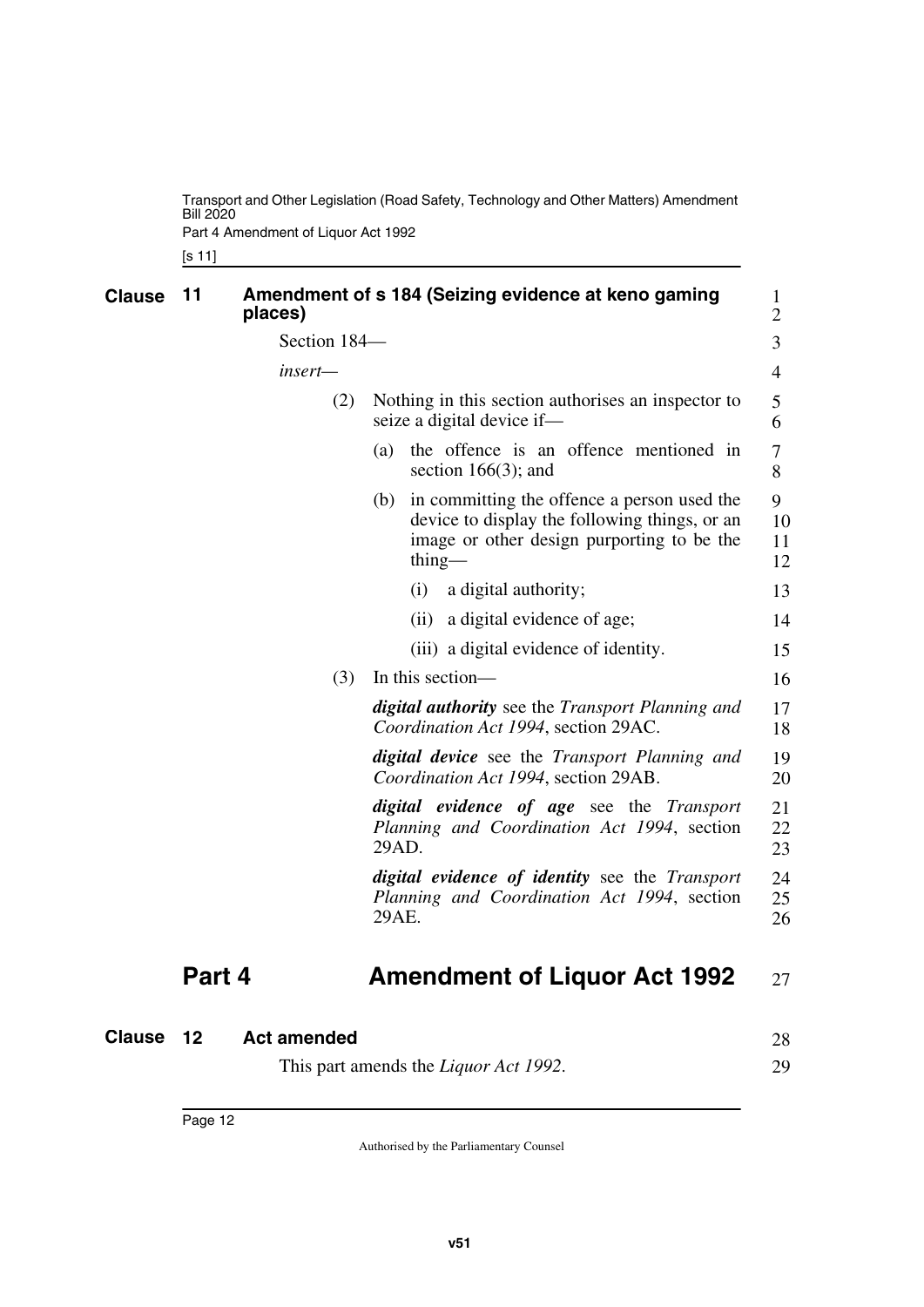<span id="page-14-1"></span><span id="page-14-0"></span>Transport and Other Legislation (Road Safety, Technology and Other Matters) Amendment Bill 2020 Part 4 Amendment of Liquor Act 1992

<span id="page-14-5"></span><span id="page-14-4"></span><span id="page-14-3"></span><span id="page-14-2"></span>

| <b>Clause</b> | 13 |                     | <b>Amendment of s 4 (Definitions)</b>                                                                  | $\mathbf{1}$        |
|---------------|----|---------------------|--------------------------------------------------------------------------------------------------------|---------------------|
|               |    | Section 4-          |                                                                                                        | $\overline{2}$      |
|               |    | insert—             |                                                                                                        | 3                   |
|               |    |                     | <b>digital authority</b> see the Transport Planning and<br>Coordination Act 1994, section 29AC.        | $\overline{4}$<br>5 |
|               |    |                     | digital device see the Transport Planning and<br>Coordination Act 1994, section 29AB.                  | 6<br>7              |
|               |    |                     | digital evidence of age see the Transport<br>Planning and Coordination Act 1994, section<br>29AD.      | 8<br>9<br>10        |
|               |    |                     | digital evidence of identity see the Transport<br>Planning and Coordination Act 1994, section<br>29AE. | 11<br>12<br>13      |
| <b>Clause</b> | 14 |                     | Amendment of s 6 (Acceptable evidence of age)                                                          | 14                  |
|               |    | Section 6-          |                                                                                                        | 15                  |
|               |    | insert—             |                                                                                                        | 16                  |
|               |    | (1A)                | Also, for this Act, acceptable evidence of the age<br>of a person is—                                  | 17<br>18            |
|               |    |                     | a digital authority that complies<br>(a)<br>with<br>subsection $(1)(c)$ and $(d)$ ; or                 | 19<br>20            |
|               |    |                     | a digital evidence of age; or<br>(b)                                                                   | 21                  |
|               |    |                     | a digital evidence of identity.<br>(c)                                                                 | 22                  |
| <b>Clause</b> | 15 | as evidence of age) | Amendment of s 160 (Seizure of document wrongly used                                                   | 23<br>24            |
|               |    | Section 160-        |                                                                                                        | 25                  |
|               |    | insert—             |                                                                                                        | 26                  |
|               |    | (3)                 | Nothing in this section authorises a person to<br>seize and confiscate a digital device if—            | 27<br>28            |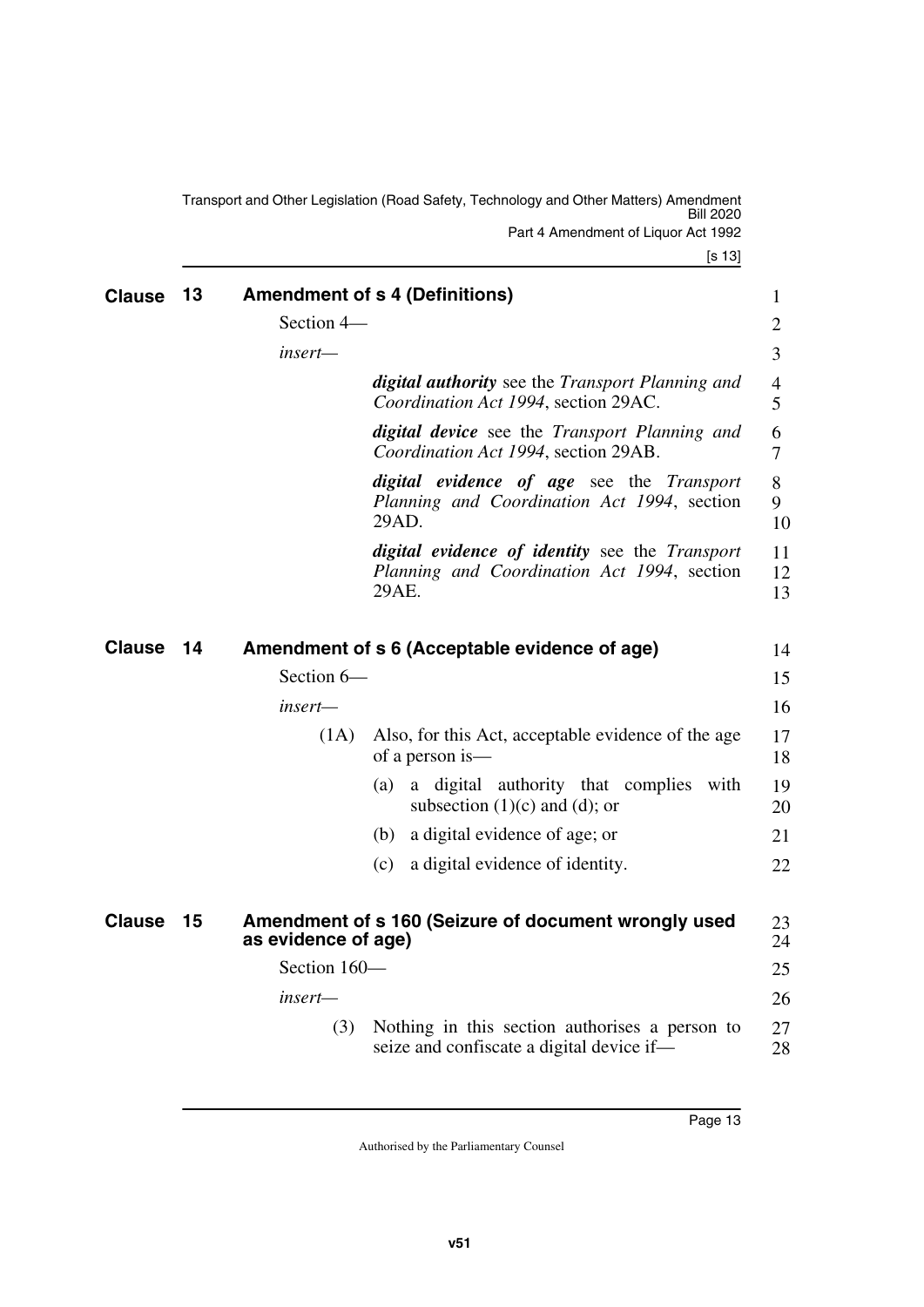Part 4 Amendment of Liquor Act 1992

[s 16]

<span id="page-15-5"></span><span id="page-15-4"></span><span id="page-15-3"></span><span id="page-15-2"></span><span id="page-15-1"></span><span id="page-15-0"></span>

|        |    | the device is used in the contravention of<br>(a)<br>section 158; and                                                                                                                  | 1<br>$\overline{2}$                   |
|--------|----|----------------------------------------------------------------------------------------------------------------------------------------------------------------------------------------|---------------------------------------|
|        |    | (b)<br>in contravening the section a person used the<br>device to display the following things, or an<br>image or other design purporting to be the<br>thing—                          | 3<br>$\overline{4}$<br>5<br>6         |
|        |    | a digital authority;<br>(i)                                                                                                                                                            | 7                                     |
|        |    | a digital evidence of age;<br>(ii)                                                                                                                                                     | 8                                     |
|        |    | (iii) a digital evidence of identity.                                                                                                                                                  | 9                                     |
| Clause | 16 | Amendment of s 165A (Refusing entry to premises)                                                                                                                                       | 10                                    |
|        |    | Section $165A(1)(d)(i)$ —                                                                                                                                                              | 11                                    |
|        |    | insert—                                                                                                                                                                                | 12                                    |
|        |    | $Note-$                                                                                                                                                                                | 13                                    |
|        |    | See the Transport Planning and Coordination Act 1994,<br>sections 29AH and 29AI for the use of a digital<br>authority, a digital evidence of age or a digital evidence<br>of identity. | 14<br>15<br>16<br>17                  |
| Clause | 17 | Amendment of s 167 (Ascertainment of age)                                                                                                                                              | 18                                    |
|        |    | Section $167(1)$ —                                                                                                                                                                     | 19                                    |
|        |    | insert-                                                                                                                                                                                | 20                                    |
|        |    | $Note-$                                                                                                                                                                                | 21                                    |
|        |    | See the Transport Planning and Coordination Act 1994,<br>sections 29AH and 29AI for the use of a digital<br>authority, a digital evidence of age or a digital evidence<br>of identity. | 22<br>23<br>24<br>25                  |
| Clause | 18 | Amendment of s 173EE (Definitions for pt 6AA)                                                                                                                                          | 26                                    |
|        |    | Section 173EE, definition ID scanner-                                                                                                                                                  | 27                                    |
|        |    | omit, insert-                                                                                                                                                                          | 28                                    |
|        |    | ID<br>scanner<br>means<br>a                                                                                                                                                            | device capable<br><sub>of</sub><br>29 |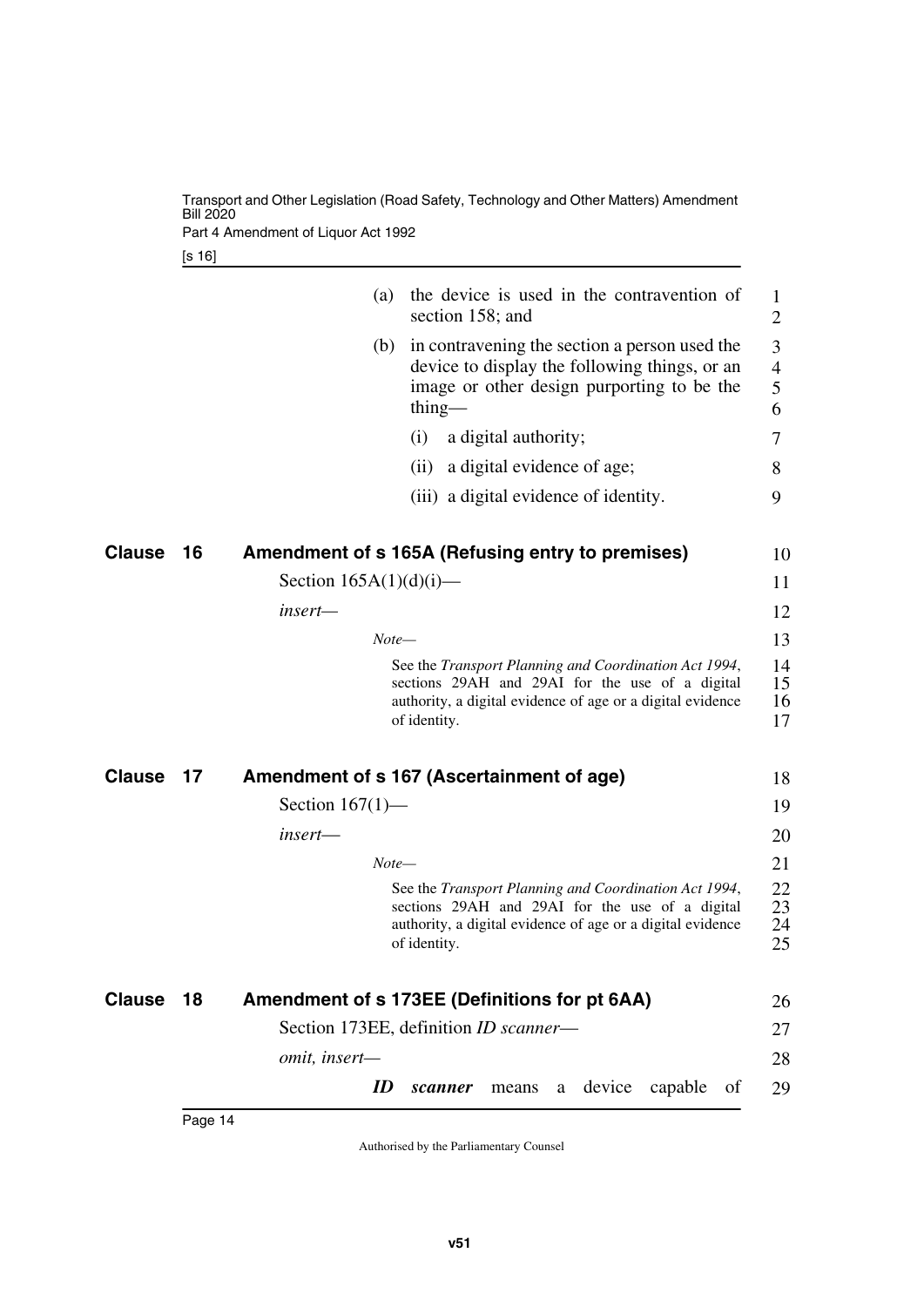<span id="page-16-3"></span><span id="page-16-2"></span><span id="page-16-1"></span><span id="page-16-0"></span>

|        |    |                         |     | interpreting a photo ID and processing the<br>information-                                                                                                        | $\mathbf{1}$<br>2        |
|--------|----|-------------------------|-----|-------------------------------------------------------------------------------------------------------------------------------------------------------------------|--------------------------|
|        |    |                         |     | (a) contained in or on the photo ID; or                                                                                                                           | 3                        |
|        |    |                         |     | (b) if the photo ID is displayed on a digital<br>device—accessed by using the digital device<br>to display the photo ID.                                          | $\overline{4}$<br>5<br>6 |
| Clause | 19 |                         |     | Amendment of s 173EH (Scanning obligations of<br>licensees for regulated premises)                                                                                | 7<br>8                   |
|        |    | Section $173EH(6)(a)$ — |     |                                                                                                                                                                   | 9                        |
|        |    | omit, insert-           |     |                                                                                                                                                                   | 10                       |
|        |    |                         | (a) | records the photo and other permitted<br>information-                                                                                                             | 11<br>12                 |
|        |    |                         |     | (i)<br>contained in or on the photo ID; or                                                                                                                        | 13                       |
|        |    |                         |     | (ii) if the photo ID is displayed on a digital<br>device—accessed by using the digital<br>device to display the photo ID.                                         | 14<br>15<br>16           |
| Clause | 20 | offences)               |     | Amendment of s 177 (Entry and search—evidence of                                                                                                                  | 17<br>18                 |
|        |    | Section 177-<br>(1)     |     |                                                                                                                                                                   | 19                       |
|        |    | insert—                 |     |                                                                                                                                                                   | 20                       |
|        |    | (4A)                    |     | Nothing in this section authorises an investigator<br>to seize a digital device if—                                                                               | 21<br>22                 |
|        |    |                         | (a) | the offence is an offence mentioned in<br>section 158 or 159; and                                                                                                 | 23<br>24                 |
|        |    |                         |     | (b) in committing the offence a person used the<br>device to store or display the following<br>things, or an image or other design<br>purporting to be the thing- | 25<br>26<br>27<br>28     |
|        |    |                         |     | a digital authority;<br>(i)                                                                                                                                       | 29                       |
|        |    |                         |     | a digital evidence of age;<br>(ii)                                                                                                                                | 30                       |
|        |    |                         |     |                                                                                                                                                                   |                          |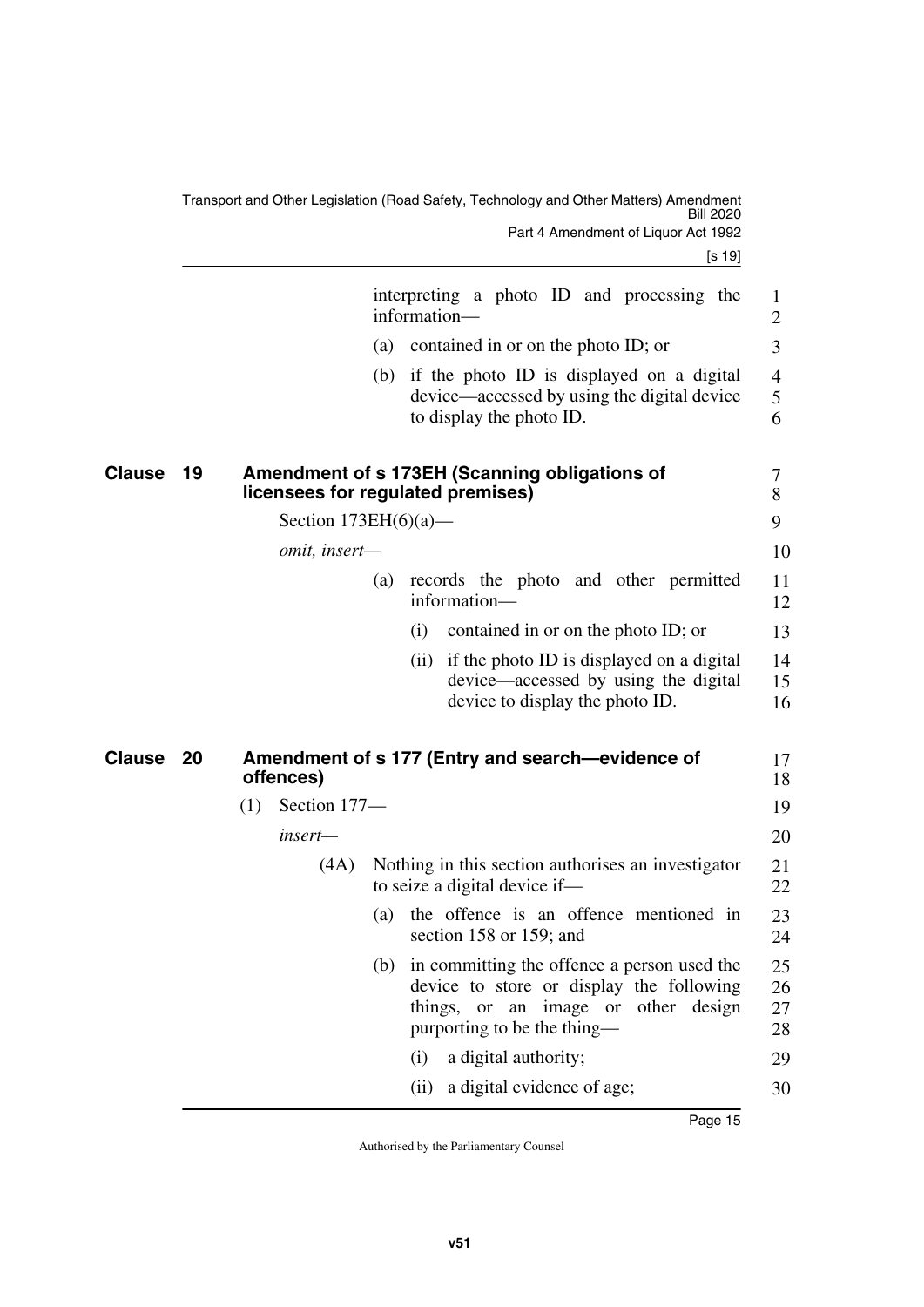Part 4 Amendment of Liquor Act 1992

<span id="page-17-1"></span>[s 21]

<span id="page-17-3"></span><span id="page-17-2"></span><span id="page-17-0"></span>

|               |    |                        |         | (iii) a digital evidence of identity.                                                                                                                                                  | $\mathbf{1}$        |
|---------------|----|------------------------|---------|----------------------------------------------------------------------------------------------------------------------------------------------------------------------------------------|---------------------|
|               |    | (2)                    |         | Section 177(4A) and $(5)$ —                                                                                                                                                            | 2                   |
|               |    |                        |         | <i>renumber</i> as section $177(5)$ and (6).                                                                                                                                           | 3                   |
| <b>Clause</b> | 21 | and age)               |         | Amendment of s 182 (Requirement to give name, address                                                                                                                                  | 4<br>5              |
|               |    | Section $182(1)$ —     |         |                                                                                                                                                                                        | 6                   |
|               |    | insert-                |         |                                                                                                                                                                                        | 7                   |
|               |    |                        | $Note-$ |                                                                                                                                                                                        | 8                   |
|               |    |                        |         | See the Transport Planning and Coordination Act 1994,<br>sections 29AH and 29AI for the use of a digital<br>authority, a digital evidence of age or a digital evidence<br>of identity. | 9<br>10<br>11<br>12 |
| <b>Clause</b> | 22 | representation of age) |         | Amendment of s 186 (Seizure of material associated with                                                                                                                                | 13<br>14            |
|               |    | Section 186-           |         |                                                                                                                                                                                        | 15                  |
|               |    | insert—                |         |                                                                                                                                                                                        | 16                  |
|               |    | (2)                    |         | Nothing in this section authorises an investigator<br>to seize and confiscate a digital device if-                                                                                     | 17<br>18            |
|               |    |                        | (a)     | the investigator reasonably believes the<br>device was used in the commission of the<br>offence; and                                                                                   | 19<br>20<br>21      |
|               |    |                        |         | (b) that device was used to store or display the<br>following things, or an image or other<br>design purporting to be the thing—                                                       | 22<br>23<br>24      |
|               |    |                        |         | a digital authority;<br>(i)                                                                                                                                                            | 25                  |
|               |    |                        |         | a digital evidence of age;<br>(ii)                                                                                                                                                     | 26                  |
|               |    |                        |         | (iii) a digital evidence of identity.                                                                                                                                                  | 27                  |
|               |    |                        |         |                                                                                                                                                                                        |                     |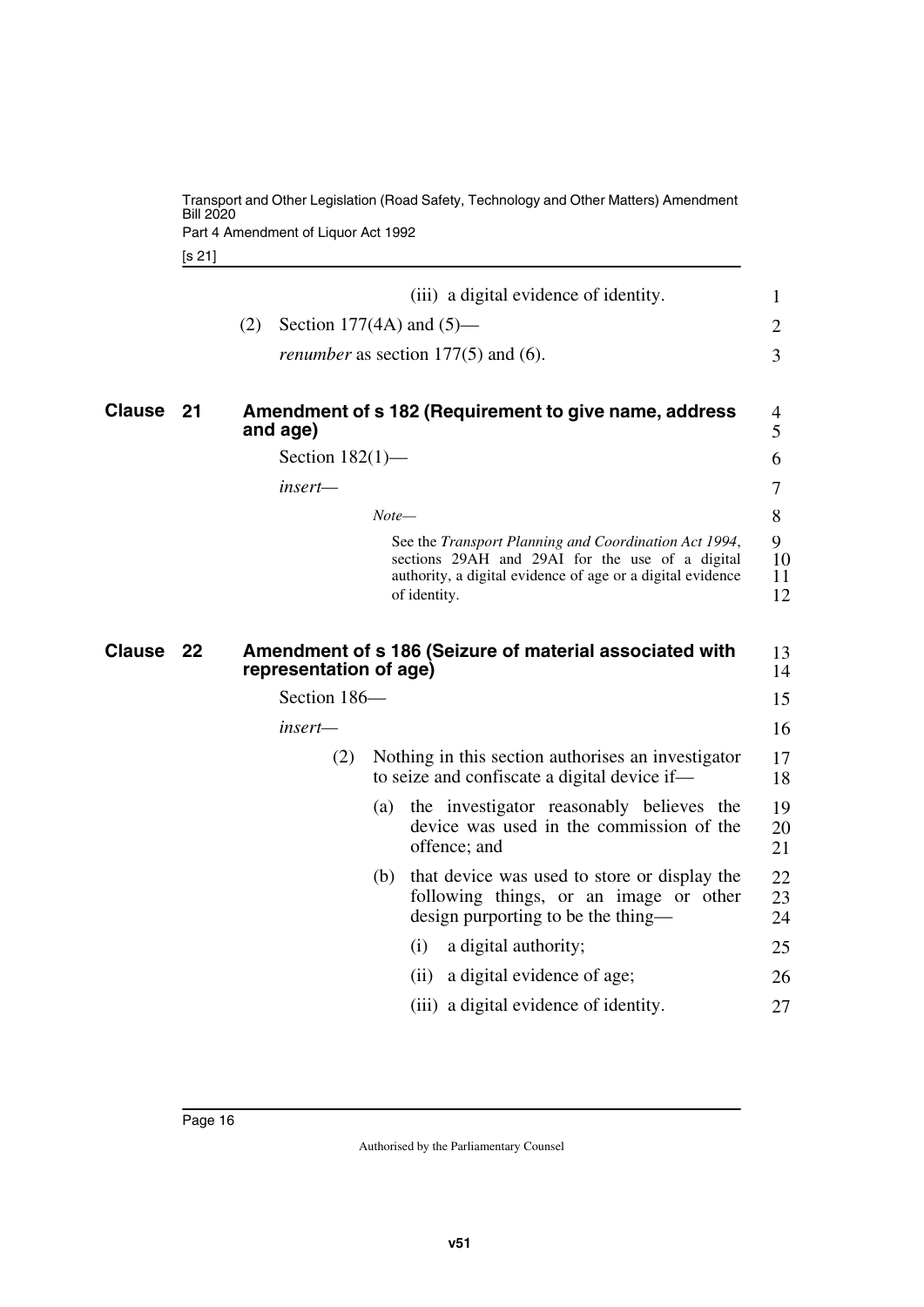<span id="page-18-1"></span><span id="page-18-0"></span>Transport and Other Legislation (Road Safety, Technology and Other Matters) Amendment Bill 2020 Part 5 Amendment of Photo Identification Card Act 2008

[s 23]

<span id="page-18-7"></span><span id="page-18-6"></span><span id="page-18-5"></span><span id="page-18-4"></span><span id="page-18-3"></span><span id="page-18-2"></span>

|               | Part 5 |                       |     | <b>Amendment of Photo</b><br><b>Identification Card Act 2008</b>                                             | 1<br>$\overline{2}$ |
|---------------|--------|-----------------------|-----|--------------------------------------------------------------------------------------------------------------|---------------------|
| <b>Clause</b> | -23    | <b>Act amended</b>    |     |                                                                                                              | 3                   |
|               |        |                       |     | This part amends the <i>Photo Identification Card Act 2008</i> .                                             | $\overline{4}$      |
| <b>Clause</b> | 24     |                       |     | Amendment of s 32 (Chief executive may publish a notice<br>about applications or notifications)              | 5<br>6              |
|               |        | Section 32-           |     |                                                                                                              | 7                   |
|               |        | insert-               |     |                                                                                                              | 8                   |
|               |        | (5)                   |     | In this section—                                                                                             | 9                   |
|               |        |                       |     | <i>department's website</i> means a website, or part of<br>a website-                                        | 10<br>11            |
|               |        |                       | (a) | administered by the department; and                                                                          | 12                  |
|               |        |                       |     | (b) with a URL that contains qld.gov.au.                                                                     | 13                  |
| <b>Clause</b> | 25     | Acts)                 |     | Amendment of s 47A (Keeping and using information<br>obtained or kept under this Act or particular transport | 14<br>15<br>16      |
|               |        | Section $47A(6)(f)$ — |     |                                                                                                              | 17                  |
|               |        | omit, insert-         |     |                                                                                                              | 18                  |
|               |        |                       | (f) | the Transport Planning and Coordination<br>Act 1994;                                                         | 19<br>20            |
|               |        |                       | (g) | the <i>Transport Security (Counter-Terrorism)</i><br>Act 2008.                                               | 21<br>22            |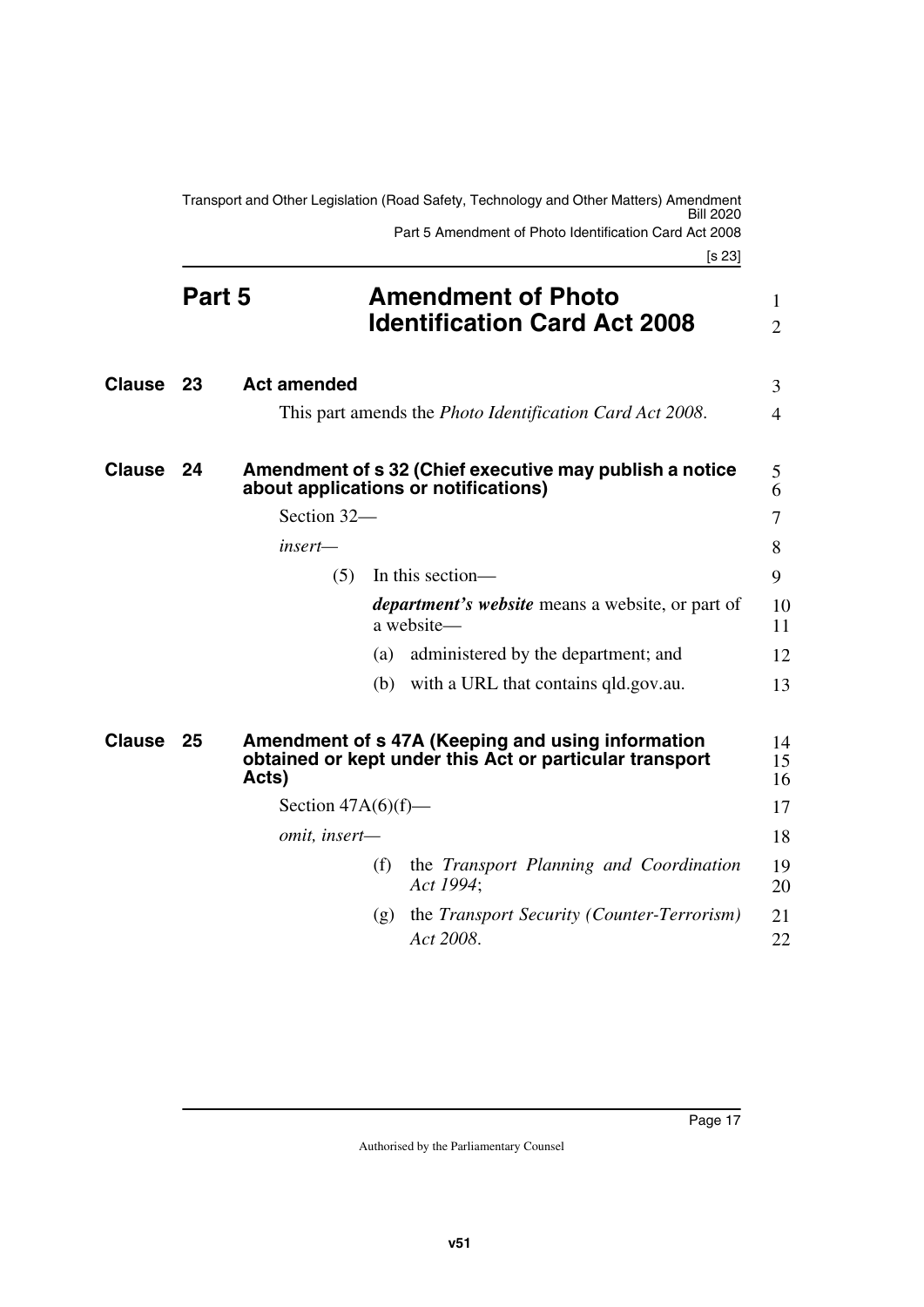Part 6 Amendment of Summary Offences Act 2005

<span id="page-19-5"></span><span id="page-19-3"></span><span id="page-19-2"></span><span id="page-19-1"></span><span id="page-19-0"></span>[s 26]

<span id="page-19-4"></span>

|               | Part 6 |     |                    | <b>Amendment of Summary</b><br><b>Offences Act 2005</b>                                                                         | 1<br>$\overline{2}$ |
|---------------|--------|-----|--------------------|---------------------------------------------------------------------------------------------------------------------------------|---------------------|
| <b>Clause</b> | 26     |     | <b>Act amended</b> | This part amends the Summary Offences Act 2005.                                                                                 | 3<br>4              |
|               |        |     |                    |                                                                                                                                 |                     |
| Clause        | 27     |     |                    | Amendment of s 23B (Sale of spray paint to minors)                                                                              | 5                   |
|               |        | (1) |                    | Section 23B(5), definition <i>acceptable evidence of age</i> —                                                                  | 6                   |
|               |        |     | omit.              |                                                                                                                                 | 7                   |
|               |        | (2) | Section $23B(5)$ — |                                                                                                                                 | 8                   |
|               |        |     | insert-            |                                                                                                                                 | 9                   |
|               |        |     |                    | <i>acceptable evidence of age</i> , for a person,<br>$means$ —                                                                  | 10<br>11            |
|               |        |     |                    | a document that—<br>(a)                                                                                                         | 12                  |
|               |        |     |                    | (i)<br>is a driver licence, proof of age card or<br>an Australian or foreign passport; and                                      | 13<br>14            |
|               |        |     |                    | (ii) bears a photograph of the person; and                                                                                      | 15                  |
|               |        |     |                    | (iii) indicates by reference to the person's<br>date of birth or otherwise that the<br>person has attained a particular age; or | 16<br>17<br>18      |
|               |        |     |                    | a digital authority that complies with<br>(b)<br>paragraph $(a)(ii)$ and $(iii)$ ; or                                           | 19<br>20            |
|               |        |     |                    | a digital evidence of age; or<br>(c)                                                                                            | 21                  |
|               |        |     |                    | a digital evidence of identity.<br>(d)                                                                                          | 22                  |
|               |        |     |                    | <b>digital authority</b> see the Transport Planning and<br>Coordination Act 1994, section 29AC.                                 | 23<br>24            |
|               |        |     |                    | digital evidence of age see the Transport<br>Planning and Coordination Act 1994, section<br>29AD.                               | 25<br>26<br>27      |
|               |        |     |                    | digital evidence of identity see the Transport                                                                                  | 28                  |

Page 18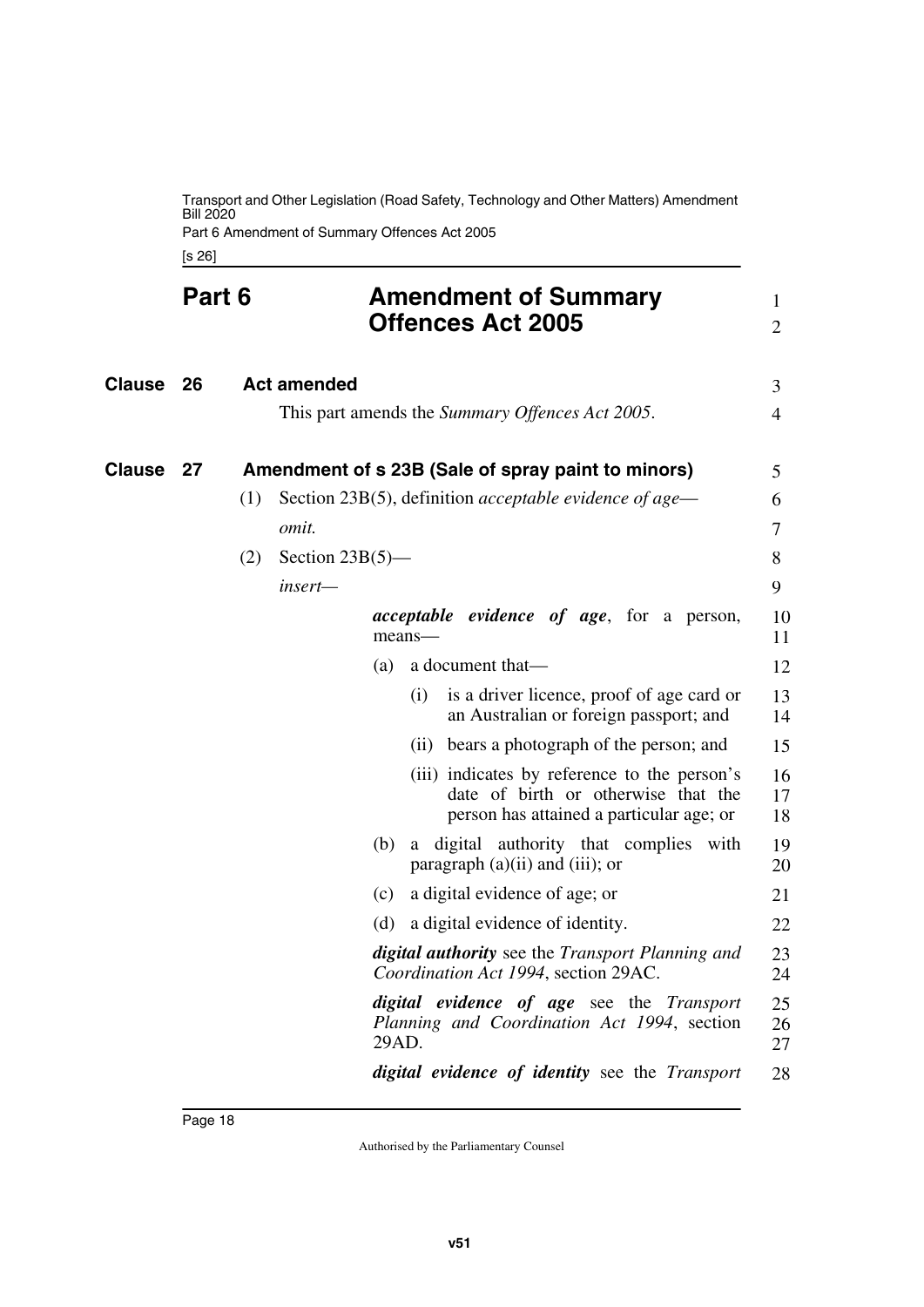<span id="page-20-7"></span><span id="page-20-6"></span><span id="page-20-5"></span><span id="page-20-4"></span><span id="page-20-3"></span><span id="page-20-2"></span><span id="page-20-1"></span><span id="page-20-0"></span>

|               |        | Transport and Other Legislation (Road Safety, Technology and Other Matters) Amendment<br>Bill 2020<br>Part 7 Amendment of Tobacco and Other Smoking Products Act 1998<br>[s 28]                   |                            |
|---------------|--------|---------------------------------------------------------------------------------------------------------------------------------------------------------------------------------------------------|----------------------------|
|               |        | Planning and Coordination Act 1994, section<br>29AE.                                                                                                                                              | 1<br>$\overline{2}$        |
|               | Part 7 | <b>Amendment of Tobacco and</b><br><b>Other Smoking Products Act</b><br>1998                                                                                                                      | 3<br>$\overline{4}$<br>5   |
| Clause        | 28     | <b>Act amended</b>                                                                                                                                                                                | 6                          |
|               |        | This part amends the <i>Tobacco and Other Smoking Products</i><br>Act 1998.                                                                                                                       | 7<br>8                     |
| Clause        | 29     | Amendment of s 38 (Power to require name and address)                                                                                                                                             | 9                          |
|               |        | Section $38(4)$ —                                                                                                                                                                                 | 10                         |
|               |        | insert—                                                                                                                                                                                           | 11                         |
|               |        | $Note-$<br>See the Transport Planning and Coordination Act 1994,<br>sections 29AH and 29AI for the use of a digital<br>authority, a digital evidence of age or a digital evidence<br>of identity. | 12<br>13<br>14<br>15<br>16 |
| <b>Clause</b> | 30     | Amendment of s 39 (Power to require evidence of age,<br>name and address of person observed being supplied a<br>smoking product)                                                                  | 17<br>18<br>19             |
|               |        | Section $39(4)$ —                                                                                                                                                                                 | 20                         |
|               |        | insert—                                                                                                                                                                                           | 21                         |
|               |        | $Note-$                                                                                                                                                                                           | 22                         |
|               |        | See the Transport Planning and Coordination Act 1994,<br>sections 29AH and 29AI for the use of a digital<br>authority, a digital evidence of age or a digital evidence<br>of identity.            | 23<br>24<br>25<br>26       |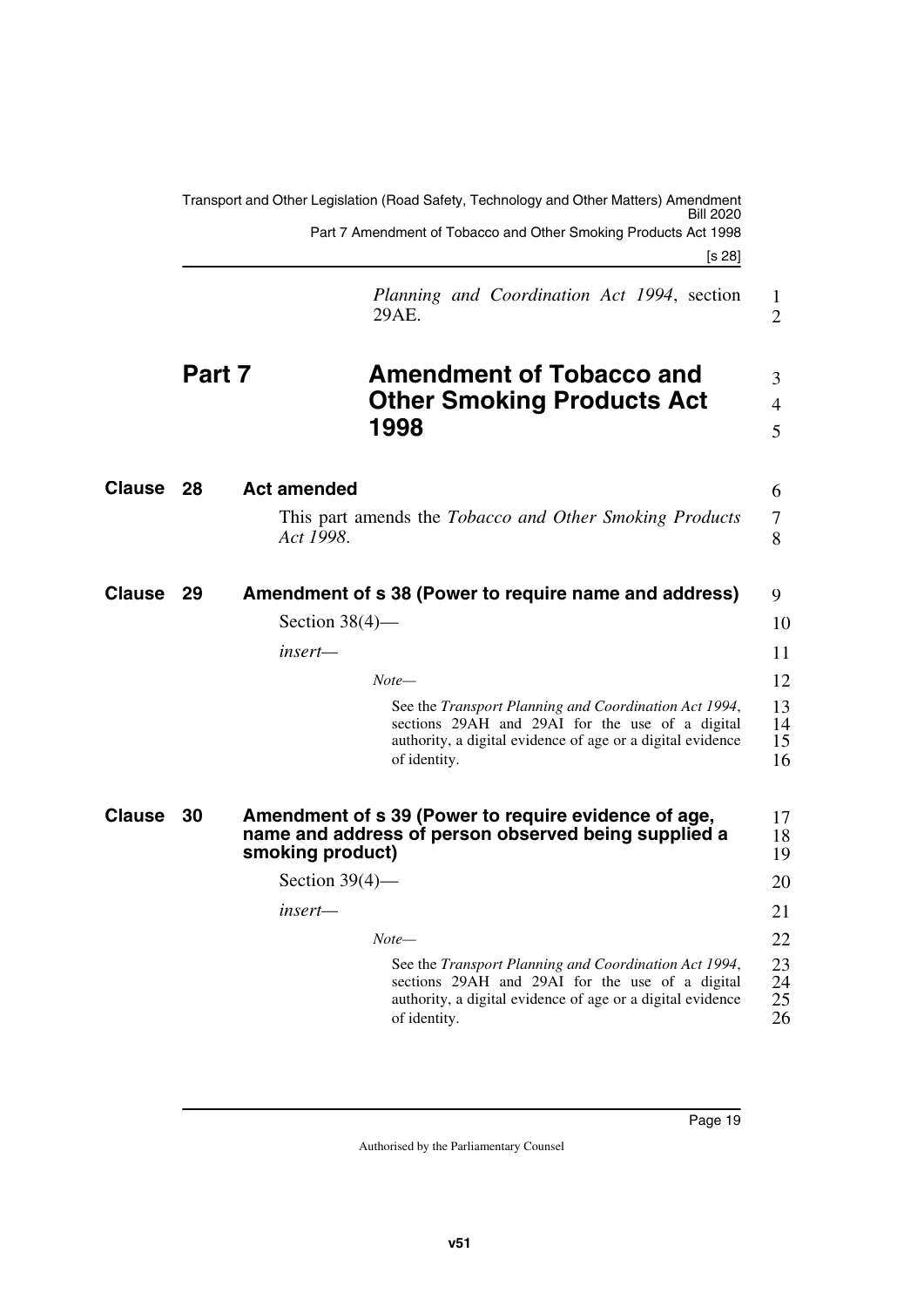Part 7 Amendment of Tobacco and Other Smoking Products Act 1998

<span id="page-21-3"></span><span id="page-21-2"></span><span id="page-21-1"></span><span id="page-21-0"></span>[s 31]

| Clause | 31 | Insertion of new s 40AC |                                                                                                                                                                      | 1                    |
|--------|----|-------------------------|----------------------------------------------------------------------------------------------------------------------------------------------------------------------|----------------------|
|        |    | After section 40AB-     |                                                                                                                                                                      | 2                    |
|        |    | insert—                 |                                                                                                                                                                      | 3                    |
|        |    |                         | <b>40AC Restriction of seizure powers</b>                                                                                                                            | 4                    |
|        |    | (1)                     | Nothing in this division authorises an authorised<br>person to seize a digital device if—                                                                            | 5<br>6               |
|        |    |                         | the authorised person reasonably believes<br>(a)<br>the device is, or contains, evidence of an<br>offence against this Act; and                                      | 7<br>$8\,$<br>9      |
|        |    |                         | in committing the offence a person used the<br>(b)<br>device to store or display the following<br>things, or an image or other design<br>purporting to be the thing— | 10<br>11<br>12<br>13 |
|        |    |                         | a digital authority;<br>(i)                                                                                                                                          | 14                   |
|        |    |                         | a digital evidence of age;<br>(ii)                                                                                                                                   | 15                   |
|        |    |                         | (iii) a digital evidence of identity.                                                                                                                                | 16                   |
|        |    | (2)                     | In this section—                                                                                                                                                     | 17                   |
|        |    |                         | <b>digital authority</b> see the Transport Planning and<br>Coordination Act 1994, section 29AC.                                                                      | 18<br>19             |
|        |    |                         | <b>digital device</b> see the Transport Planning and<br>Coordination Act 1994, section 29AB.                                                                         | 20<br>21             |
|        |    |                         | <i>digital evidence of age</i> see the <i>Transport</i><br>Planning and Coordination Act 1994, section<br>29AD.                                                      | 22<br>23<br>24       |
|        |    |                         | <i>digital evidence of identity</i> see the <i>Transport</i><br>Planning and Coordination Act 1994, section<br>29AE.                                                 | 25<br>26<br>27       |
|        |    |                         |                                                                                                                                                                      |                      |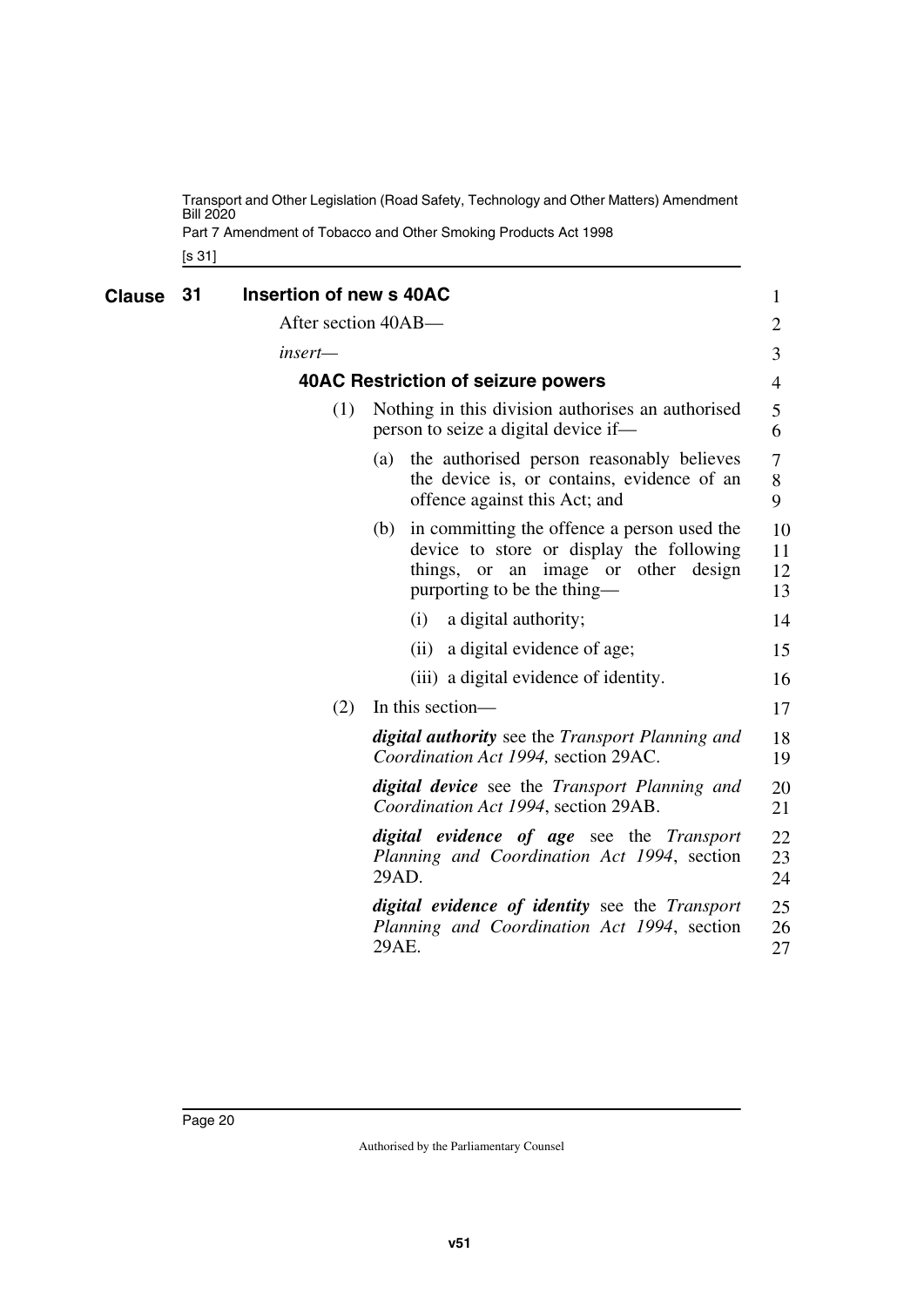<span id="page-22-1"></span><span id="page-22-0"></span>Transport and Other Legislation (Road Safety, Technology and Other Matters) Amendment Bill 2020 Part 8 Amendment of Transport Infrastructure Act 1994

[s 32]

<span id="page-22-7"></span><span id="page-22-6"></span><span id="page-22-5"></span><span id="page-22-4"></span><span id="page-22-3"></span><span id="page-22-2"></span>

|           | Part 8 |        |                      | <b>Amendment of Transport</b><br><b>Infrastructure Act 1994</b>                                                                                                                                   | 1<br>$\overline{2}$  |
|-----------|--------|--------|----------------------|---------------------------------------------------------------------------------------------------------------------------------------------------------------------------------------------------|----------------------|
| Clause 32 |        |        | <b>Act amended</b>   |                                                                                                                                                                                                   | 3                    |
|           |        |        | $Note-$              | This part amends the <i>Transport Infrastructure Act 1994</i> .                                                                                                                                   | 4<br>5               |
|           |        |        |                      | See also the amendments in schedule 1, part 1.                                                                                                                                                    | 6                    |
| Clause 33 |        | land)  |                      | Amendment of s 35 (Temporary occupation and use of                                                                                                                                                | 7<br>8               |
|           |        | (1)    |                      | Section 35(1), 'or accommodation works'—                                                                                                                                                          | 9                    |
|           |        |        | <i>omit, insert—</i> |                                                                                                                                                                                                   | 10                   |
|           |        |        |                      | , accommodation works or land management<br>activities                                                                                                                                            | 11<br>12             |
|           |        | (2)    | Section 35-          |                                                                                                                                                                                                   | 13                   |
|           |        |        | $insert-$            |                                                                                                                                                                                                   | 14                   |
|           |        |        | (4)                  | In this section—                                                                                                                                                                                  | 15                   |
|           |        |        |                      | land management activity means an activity,<br>other than accommodation works or road works,<br>relating to road transport infrastructure<br><b>or</b><br>proposed road transport infrastructure. | 16<br>17<br>18<br>19 |
|           |        |        |                      | Examples of a land management activity-                                                                                                                                                           | 20                   |
|           |        |        |                      | surveying flora, managing weeds or other pests, clearing<br>vegetation, monitoring air or water quality or noise<br>levels                                                                        | 21<br>22<br>23       |
| Clause 34 |        | enter) |                      | Amendment of s 36 (Notice of entry or permission to                                                                                                                                               | 24<br>25             |
|           |        |        |                      | (1) Section $36(2)(a)$ , 'and any accommodation works'—                                                                                                                                           | 26                   |
|           |        |        | omit, insert-        |                                                                                                                                                                                                   | 27                   |
|           |        |        |                      | , accommodation works or land management                                                                                                                                                          | 28                   |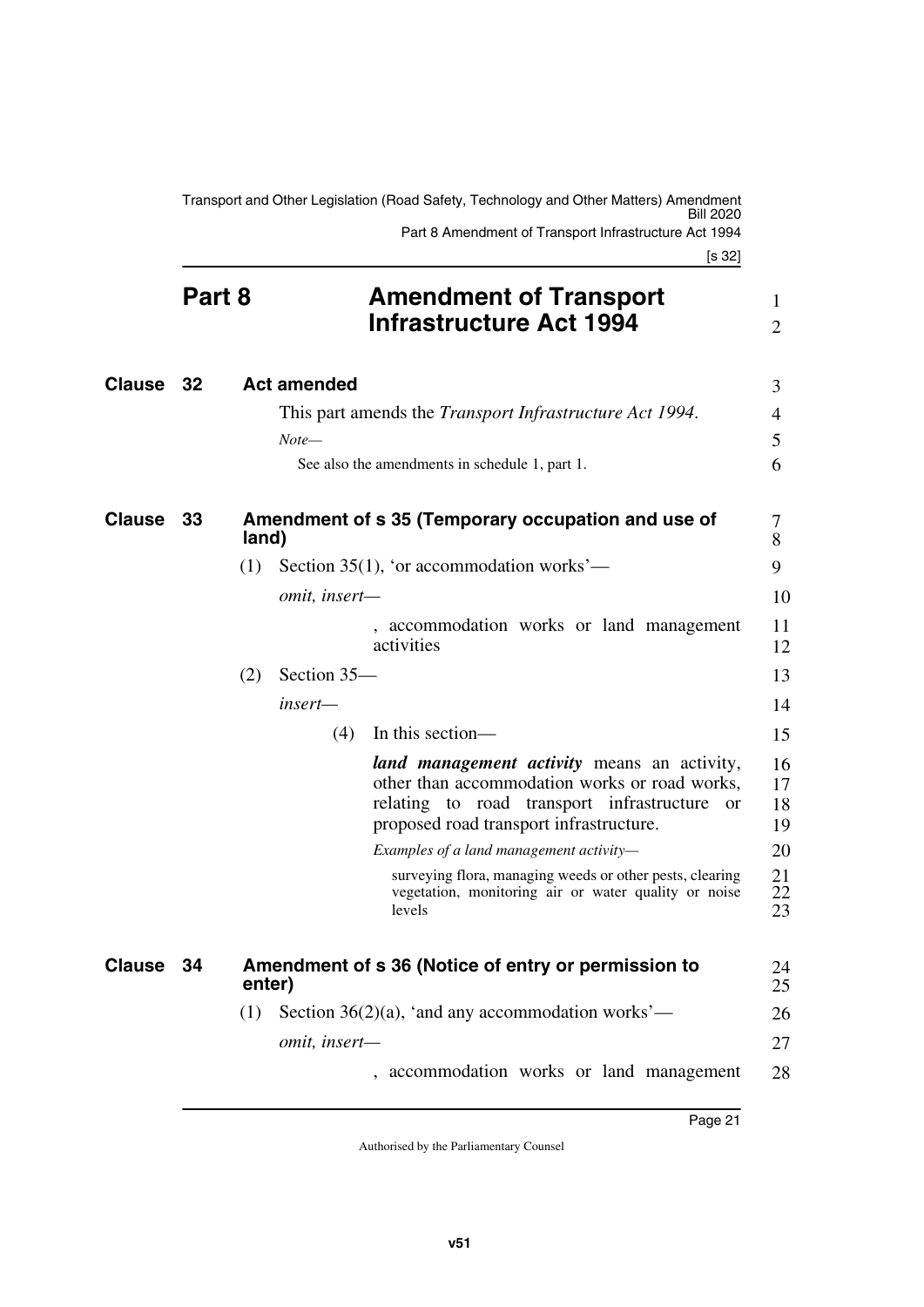Part 8 Amendment of Transport Infrastructure Act 1994

[s 35]

<span id="page-23-1"></span><span id="page-23-0"></span>

|              |     |                    |     | activities                                                                                                                                 | $\mathbf{1}$   |
|--------------|-----|--------------------|-----|--------------------------------------------------------------------------------------------------------------------------------------------|----------------|
|              | (2) |                    |     | Section $36(2)(e)$ and (4), after 'accommodation works'—                                                                                   | $\overline{2}$ |
|              |     | insert-            |     |                                                                                                                                            | 3              |
|              |     |                    |     | or land management activities                                                                                                              | 4              |
|              | (3) |                    |     | Section 36(5), after 'road works'—                                                                                                         | 5              |
|              |     | insert-            |     |                                                                                                                                            | 6              |
|              |     |                    |     | accommodation works or land management<br>activities                                                                                       | 7<br>8         |
|              | (4) | Section 36-        |     |                                                                                                                                            | 9              |
|              |     | insert-            |     |                                                                                                                                            | 10             |
|              |     | (7)                |     | In this section—                                                                                                                           | 11             |
|              |     |                    |     | <i>land management activity</i> see section 35(4).                                                                                         | 12             |
| Clause<br>35 |     | managers)          |     | Amendment of s 240 (Sublease of land to railway                                                                                            | 13<br>14       |
|              | (1) | Section $240(2)$ — |     |                                                                                                                                            | 15             |
|              |     | omit, insert-      |     |                                                                                                                                            | 16             |
|              |     | (2)                |     | If the acquired land mentioned in subsection<br>$(1)(a)$ becomes unallocated State land—                                                   | 17<br>18       |
|              |     |                    | (a) | the Minister administering the Land Act<br>1994 must lease the land to the State under<br>section $17(3)$ of that Act; and                 | 19<br>20<br>21 |
|              |     |                    | (b) | despite section $372(7)(a)$ of that Act, any<br>public utility easement over the acquired<br>land continues in the perpetual lease and the | 22<br>23<br>24 |
|              |     |                    |     | sublease mentioned in subsection (4); and                                                                                                  | 25             |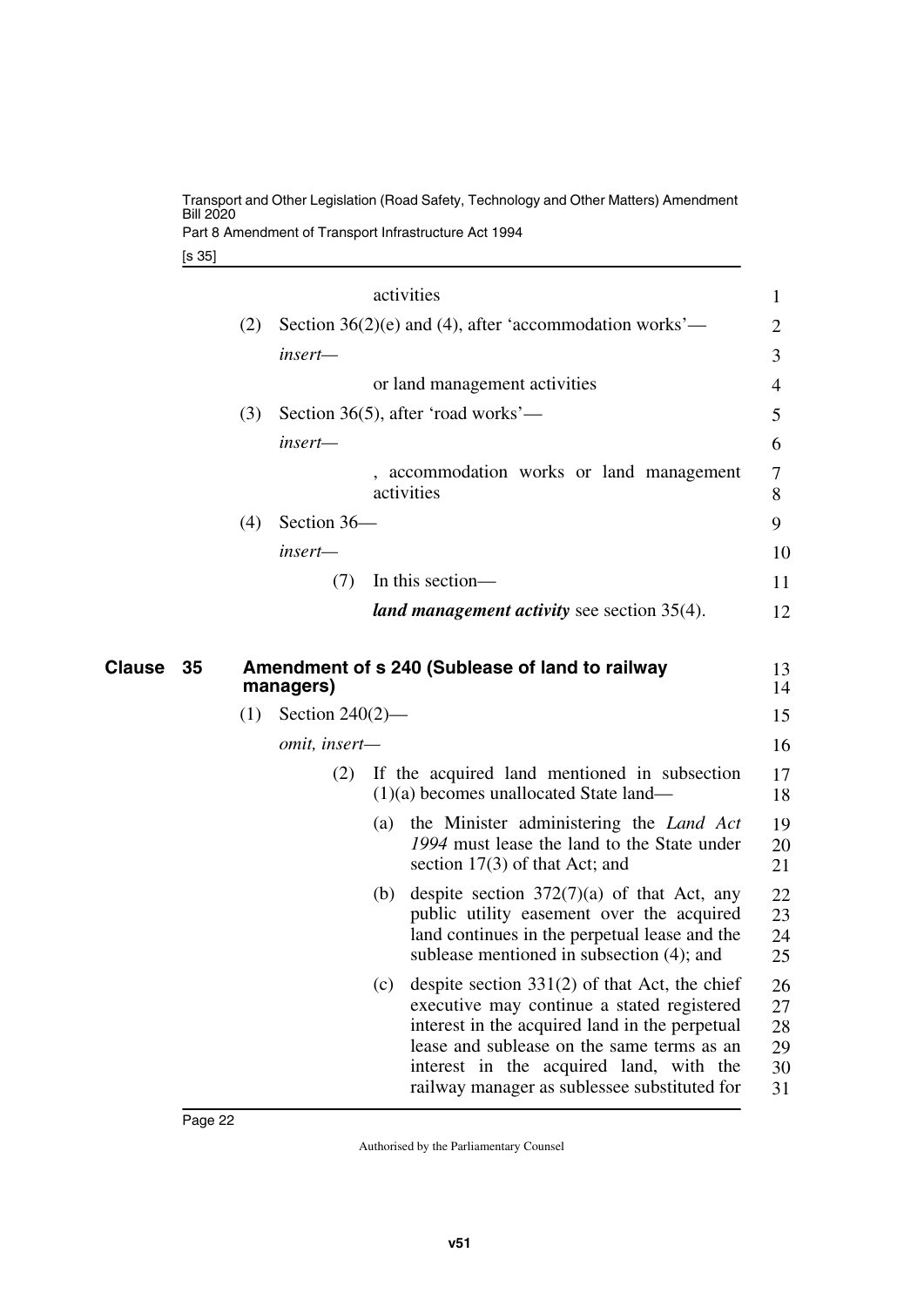|     |                        |     | Transport and Other Legislation (Road Safety, Technology and Other Matters) Amendment<br><b>Bill 2020</b>                                                                                                                                                                                                                                                 |                                             |
|-----|------------------------|-----|-----------------------------------------------------------------------------------------------------------------------------------------------------------------------------------------------------------------------------------------------------------------------------------------------------------------------------------------------------------|---------------------------------------------|
|     |                        |     | Part 8 Amendment of Transport Infrastructure Act 1994                                                                                                                                                                                                                                                                                                     |                                             |
|     |                        |     | $\left[ \text{s } 35 \right]$                                                                                                                                                                                                                                                                                                                             |                                             |
|     |                        |     | the owner of the acquired land as a party to<br>the interest.                                                                                                                                                                                                                                                                                             | 1<br>$\overline{2}$                         |
| (2) | Section $240(7C)(b)$ — |     |                                                                                                                                                                                                                                                                                                                                                           | 3                                           |
|     | omit, insert-          |     |                                                                                                                                                                                                                                                                                                                                                           | 4                                           |
|     |                        | (b) | despite the <i>Land Act 1994</i> , section $372(5)$ ,<br>any public utility easement over the freehold<br>land continues in the rail transport corridor;<br>and                                                                                                                                                                                           | 5<br>6<br>7<br>8                            |
|     |                        | (c) | despite section $331(2)$ of that Act, the chief<br>executive may continue a stated registered<br>interest in the freehold land in the perpetual<br>lease and sublease on the same terms as an<br>interest in the freehold land, with the<br>railway manager as sublessee substituted for<br>the owner of the acquired land as a party to<br>the interest. | 9<br>10<br>11<br>12<br>13<br>14<br>15<br>16 |
| (3) | Section 240-           |     |                                                                                                                                                                                                                                                                                                                                                           | 17                                          |
|     | insert-                |     |                                                                                                                                                                                                                                                                                                                                                           | 18                                          |
|     | (7D)                   |     | The chief executive must give to the holder of an<br>interest in the acquired land extinguished under<br>the Land Act 1994, section 331(2) a written notice<br>stating—                                                                                                                                                                                   | 19<br>20<br>21<br>22                        |
|     |                        | (a) | that the holder's interest is extinguished;<br>and                                                                                                                                                                                                                                                                                                        | 23<br>24                                    |
|     |                        | (b) | the date the interest is extinguished; and                                                                                                                                                                                                                                                                                                                | 25                                          |
|     |                        | (c) | that the holder has the right to compensation<br>under section 240AAA.                                                                                                                                                                                                                                                                                    | 26<br>27                                    |
| (4) | Section $240(9)$ —     |     |                                                                                                                                                                                                                                                                                                                                                           | 28                                          |
|     | $insert-$              |     |                                                                                                                                                                                                                                                                                                                                                           | 29                                          |
|     |                        |     | <i>registered interest</i> means—                                                                                                                                                                                                                                                                                                                         | 30                                          |
|     |                        | (a) | an interest recorded in a register kept under<br>the Land Act 1994, section 276; or                                                                                                                                                                                                                                                                       | 31<br>32                                    |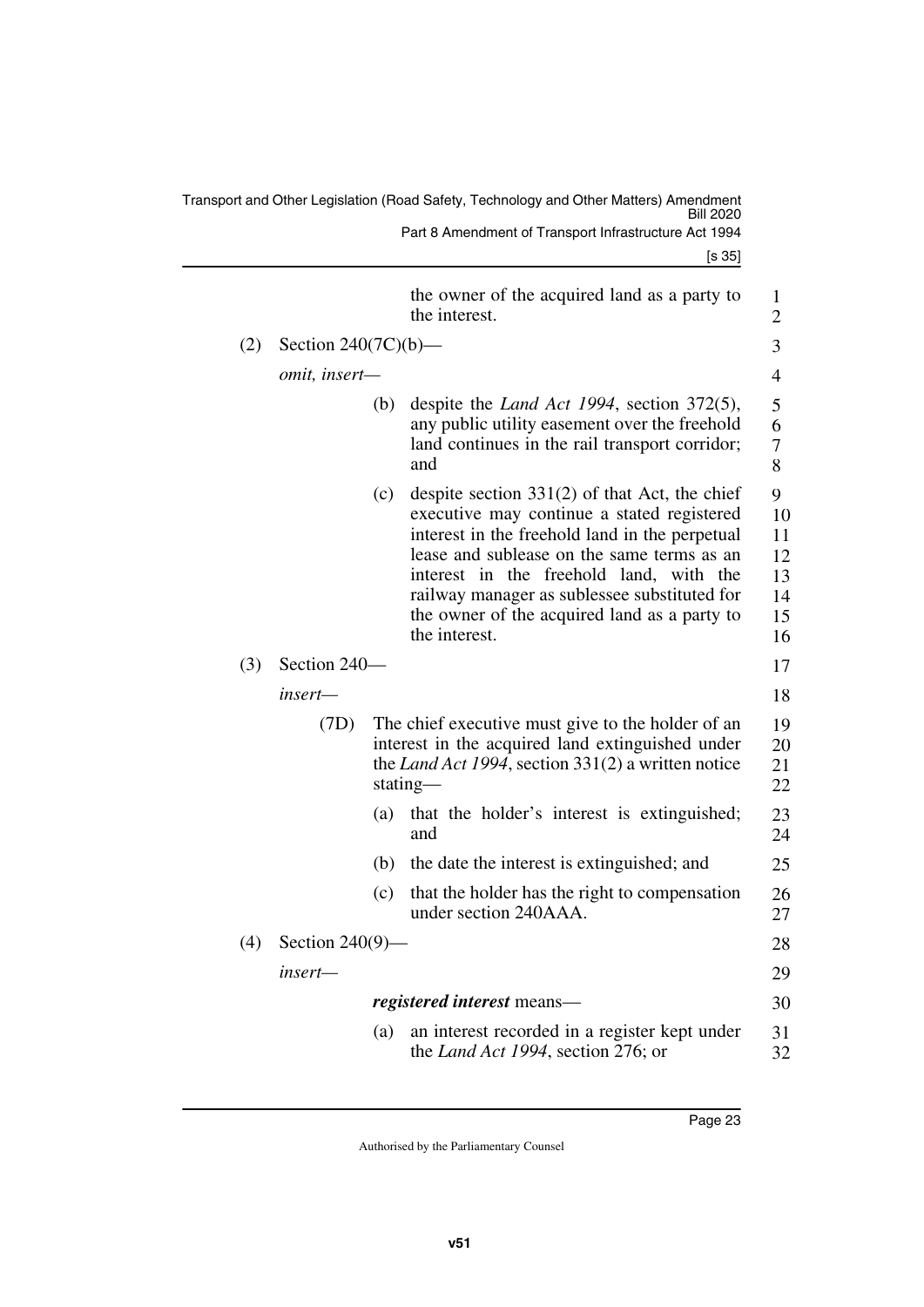Part 8 Amendment of Transport Infrastructure Act 1994

<span id="page-25-3"></span><span id="page-25-2"></span><span id="page-25-1"></span>[s 36]

<span id="page-25-0"></span>

|              |                    | a registered interest under the <i>Land Title Act</i><br>(b)<br>1994.                                                                                                                                                                                        | 1<br>$\overline{2}$              |
|--------------|--------------------|--------------------------------------------------------------------------------------------------------------------------------------------------------------------------------------------------------------------------------------------------------------|----------------------------------|
|              | (5)                | Section 240(9), definition <i>perpetual lease</i> , 'subsection $(2)$ '—                                                                                                                                                                                     | 3                                |
|              | omit, insert-      |                                                                                                                                                                                                                                                              | $\overline{4}$                   |
|              |                    | subsection $(3)$                                                                                                                                                                                                                                             | 5                                |
| Clause<br>36 |                    | <b>Insertion of new s 240AAA</b>                                                                                                                                                                                                                             | 6                                |
|              | After section 240- |                                                                                                                                                                                                                                                              | 7                                |
|              | insert—            |                                                                                                                                                                                                                                                              | 8                                |
|              |                    | 240AAA Compensation for registered interests not<br>continued                                                                                                                                                                                                | 9<br>10                          |
|              | (1)                | A person who is given a written notice under<br>section 240(7D) has a right to claim compensation<br>under the Acquisition of Land Act 1967,<br>section $12(5A)$ and $(5B)$ and part 4 as if the<br>interest were land taken by the State under that<br>Act. | 11<br>12<br>13<br>14<br>15<br>16 |
|              | (2)                | For applying the Acquisition of Land Act 1967<br>under subsection $(1)$ —                                                                                                                                                                                    | 17<br>18                         |
|              |                    | the State is the constructing authority; and<br>(a)                                                                                                                                                                                                          | 19                               |
|              |                    | for section $24(2A)$ of that Act, a claimant<br>(b)<br>refers a claim for compensation to the Land<br>Court by filing in the office of the registrar<br>of the court a copy of-                                                                              | 20<br>21<br>22<br>23             |
|              |                    | the claim given by the claimant to the<br>(i)<br>State; and                                                                                                                                                                                                  | 24<br>25                         |
|              |                    | the registration confirmation statement<br>(i)<br>evidencing<br>that<br>the<br>interest<br>1S<br>extinguished; and                                                                                                                                           | 26<br>27<br>28                   |
|              |                    | the reference in section $24(5)$ of that Act to<br>(c)<br>the date of the gazette containing the gazette<br>resumption notice taking the land is taken to                                                                                                    | 29<br>30<br>31                   |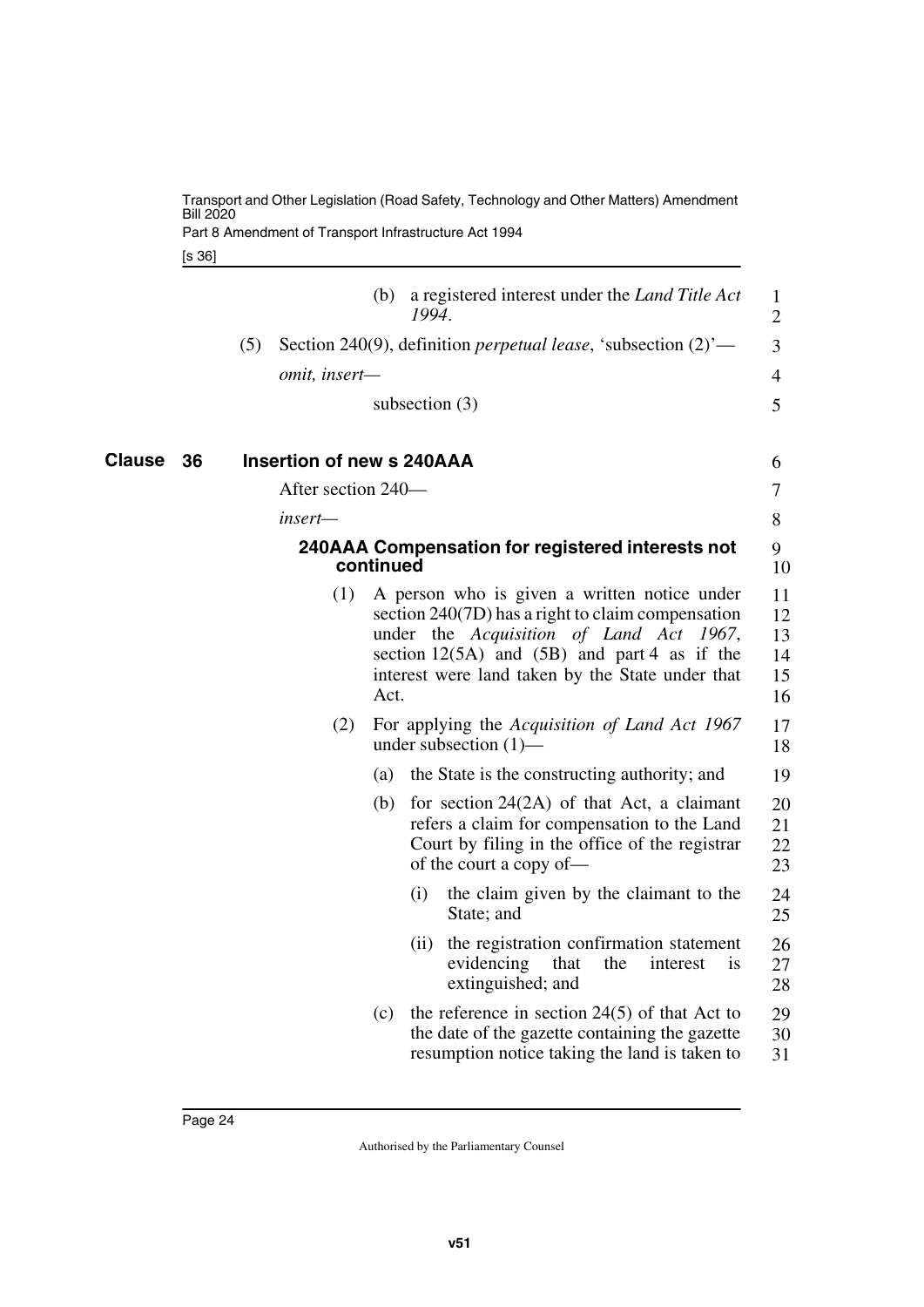[s 37]

<span id="page-26-3"></span><span id="page-26-2"></span><span id="page-26-1"></span><span id="page-26-0"></span>

|              |                     | be a reference to the date the interest was<br>extinguished.                                                                                                                                                                |
|--------------|---------------------|-----------------------------------------------------------------------------------------------------------------------------------------------------------------------------------------------------------------------------|
|              | (3)                 | Other than as stated in this section, a person has<br>no right to compensation for the inclusion of land<br>in the perpetual lease under section 240.                                                                       |
|              | (4)                 | In this section-                                                                                                                                                                                                            |
|              |                     | registration confirmation statement, for land,<br>means a document issued by the registrar under<br>the Land Title Act 1994 showing all registered<br>interests under that Act in the land.                                 |
| Clause 37    |                     | Amendment of s 302 (Declaration of land as busway land)                                                                                                                                                                     |
|              | Section 302-        |                                                                                                                                                                                                                             |
|              | insert—             |                                                                                                                                                                                                                             |
|              | (1A)                | The Minister may, in a declaration under<br>subsection (1), declare that a stated interest in land<br>declared to be busway land continues in relation<br>to the lease of the land to the State under section<br>$303(4)$ . |
| Clause<br>38 | declaration)        | Amendment of s 303 (Effect on land of busway                                                                                                                                                                                |
|              | Section 303-<br>(1) |                                                                                                                                                                                                                             |
|              | $insert-$           |                                                                                                                                                                                                                             |
|              | (2B)                | Subsection $(2C)$ applies to the following that is<br>declared under section $302(1)$ to be busway<br>$land-$                                                                                                               |
|              |                     | unallocated State land;<br>(a)                                                                                                                                                                                              |
|              |                     | road or land that becomes unallocated State<br>(b)<br>land under subsection $(1)$ , $(2)$ or $(2A)$ .                                                                                                                       |
|              | (2C)                | The unallocated State land is free of any interest<br>or obligation other than the interests in the land, if<br>any, continued under section 302(1A).                                                                       |
|              |                     |                                                                                                                                                                                                                             |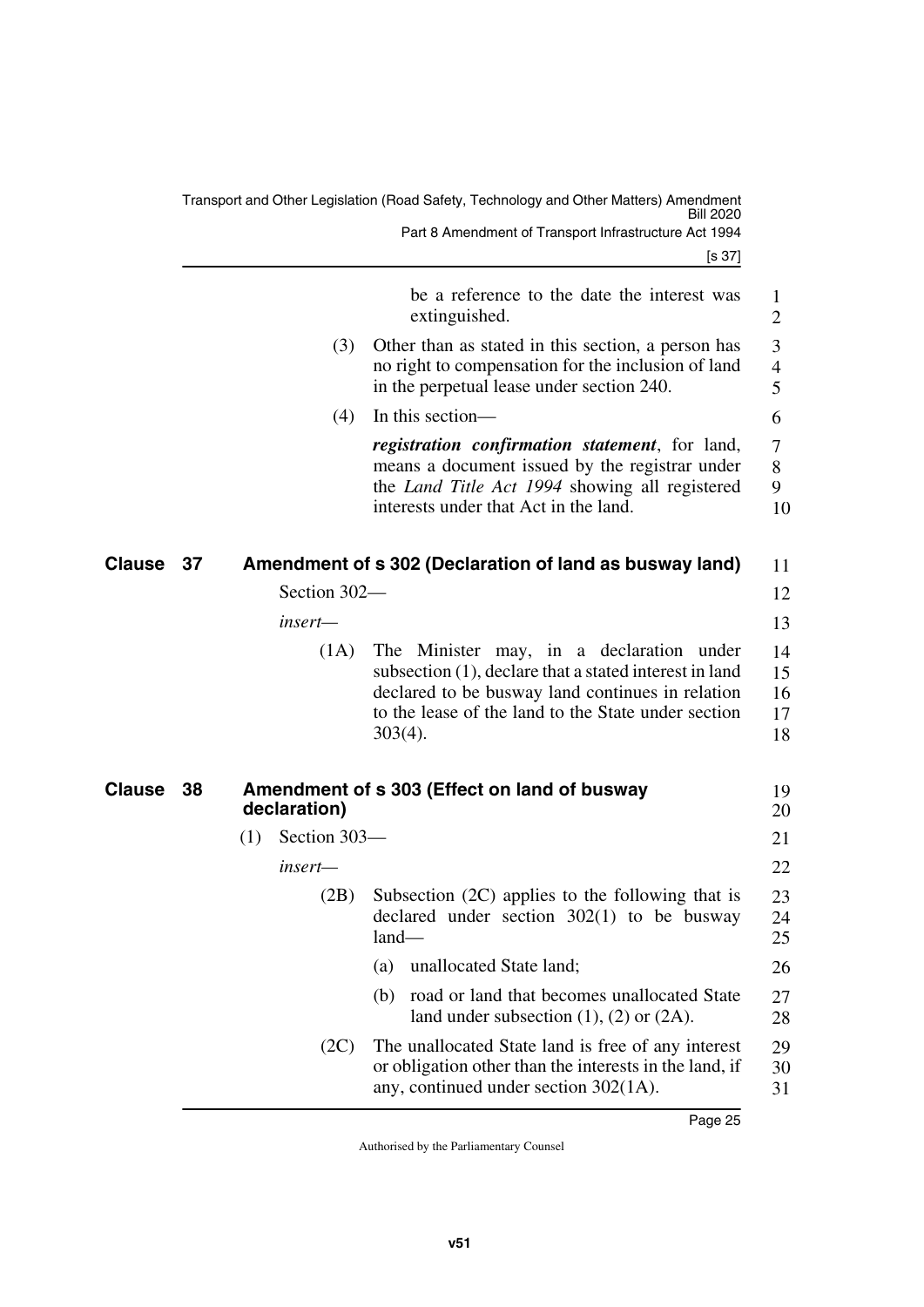Part 8 Amendment of Transport Infrastructure Act 1994

[s 38]

|     | (2D)                       |     | The chief executive must give to the holder of an<br>unallocated State<br>the<br>interest in<br>land<br>not<br>continued under section $302(1A)$ a written notice<br>stating—                       | 1<br>$\overline{c}$<br>3<br>$\overline{4}$ |
|-----|----------------------------|-----|-----------------------------------------------------------------------------------------------------------------------------------------------------------------------------------------------------|--------------------------------------------|
|     |                            | (a) | that the holder's interest is extinguished;<br>and                                                                                                                                                  | 5<br>6                                     |
|     |                            | (b) | the date the interest is extinguished; and                                                                                                                                                          | 7                                          |
|     |                            | (c) | that the holder has the right to compensation<br>under section 303AAA.                                                                                                                              | 8<br>9                                     |
| (2) | Section 303(4) and $(5)$ — |     |                                                                                                                                                                                                     | 10                                         |
|     | omit, insert-              |     |                                                                                                                                                                                                     | 11                                         |
|     | (4)                        |     | When land is declared to be busway land under<br>section $302(1)$ , the Minister of the department<br>administering the Land Act 1994—                                                              | 12<br>13<br>14                             |
|     |                            | (a) | is taken to have leased, under section $17(3)$<br>of that Act, the busway land to the State; and                                                                                                    | 15<br>16                                   |
|     |                            | (b) | must lodge a document evidencing the lease<br>in the leasehold land register.                                                                                                                       | 17<br>18                                   |
|     | (5)                        |     | The lease is-                                                                                                                                                                                       | 19                                         |
|     |                            | (a) | in perpetuity; and                                                                                                                                                                                  | 20                                         |
|     |                            | (b) | if demanded, for a rent of \$1 a year; and                                                                                                                                                          | 21                                         |
|     |                            | (c) | subject to the interests in the busway land, if<br>any, continued under section $302(1A)$ in<br>relation to the lease.                                                                              | 22<br>23<br>24                             |
| (3) | Section 303-               |     |                                                                                                                                                                                                     | 25                                         |
|     | insert—                    |     |                                                                                                                                                                                                     | 26                                         |
|     | (7)                        |     | If a registered interest is continued under section<br>$302(1A)$ in relation to the lease, the registrar of<br>titles must record the interest in the leasehold land<br>register against the lease. | 27<br>28<br>29<br>30                       |
|     | (8)                        |     | In this section-                                                                                                                                                                                    | 31                                         |
|     |                            |     | registered interest means-                                                                                                                                                                          | 32                                         |
|     |                            |     |                                                                                                                                                                                                     |                                            |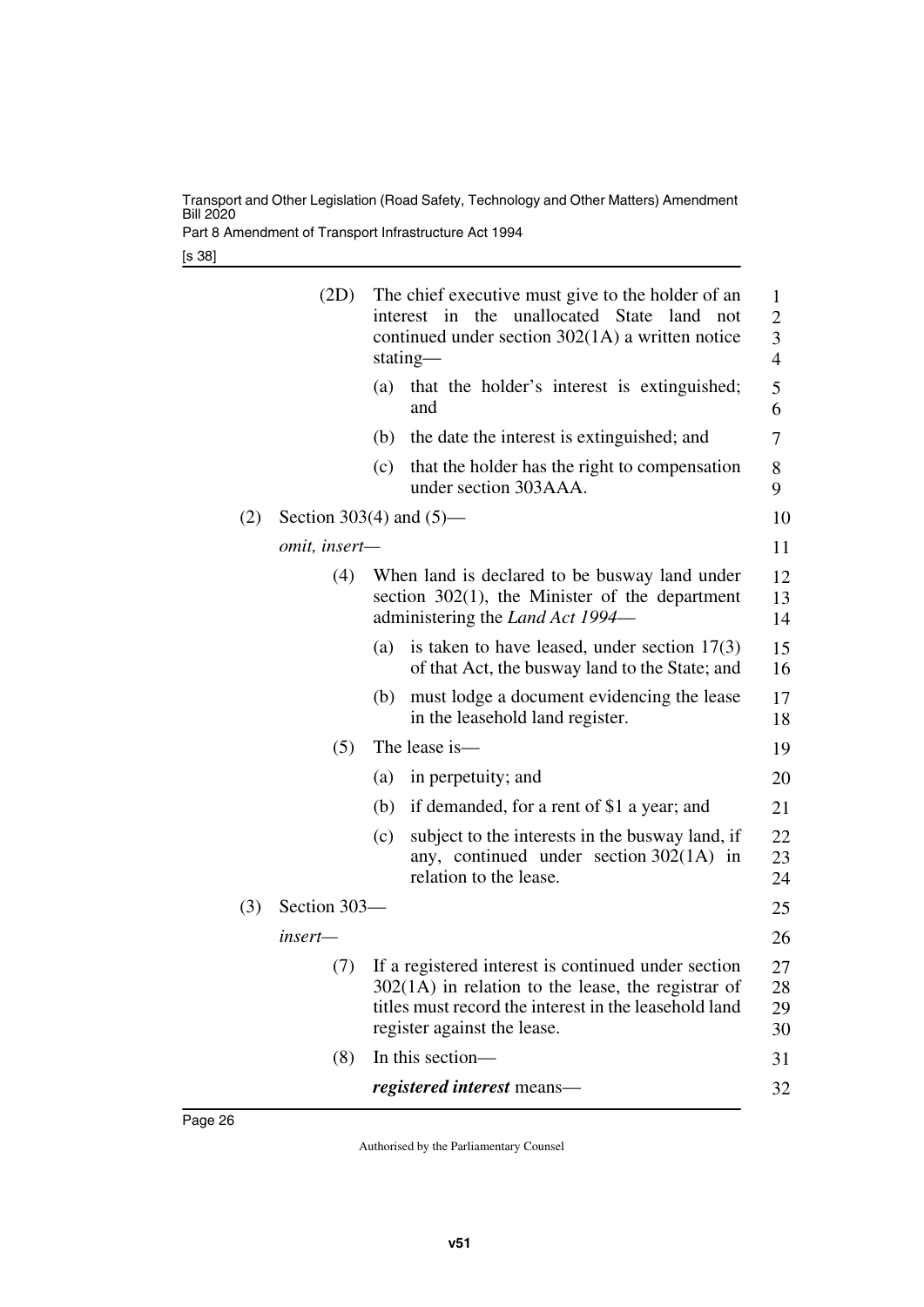[s 39]

|               |     |                                  |           | the <i>Land Act 1994</i> , section 276; or                                                                                                                                                                                                               | $\overline{2}$                                                                               |
|---------------|-----|----------------------------------|-----------|----------------------------------------------------------------------------------------------------------------------------------------------------------------------------------------------------------------------------------------------------------|----------------------------------------------------------------------------------------------|
|               |     |                                  | (b)       | a registered interest under the <i>Land Title Act</i><br>1994.                                                                                                                                                                                           | 3<br>$\overline{4}$                                                                          |
| <b>Clause</b> | -39 | <b>Insertion of new s 303AAA</b> |           |                                                                                                                                                                                                                                                          | 5                                                                                            |
|               |     | After section 303—               |           |                                                                                                                                                                                                                                                          | 6                                                                                            |
|               |     | insert—                          |           |                                                                                                                                                                                                                                                          | 7                                                                                            |
|               |     |                                  | continued | 303AAA Compensation for registered interests not                                                                                                                                                                                                         | 8<br>9                                                                                       |
|               |     | (1)                              | Act.      | A person who is given a written notice under<br>section 303(2D) has a right to claim compensation<br>under the Acquisition of Land Act 1967,<br>section $12(5A)$ and $(5B)$ and part 4 as if the<br>interest were land taken by the State under that     | $\mathbf{1}$<br>$\mathbf{1}$<br>$\mathbf{1}$<br>$\mathbf{1}$<br>$\mathbf{1}$<br>$\mathbf{1}$ |
|               |     | (2)                              |           | For applying the Acquisition of Land Act 1967<br>under subsection $(1)$ —                                                                                                                                                                                | $\mathbf{1}$<br>$\mathbf{1}$                                                                 |
|               |     |                                  | (a)       | the State is the constructing authority; and                                                                                                                                                                                                             | $\mathbf{1}$                                                                                 |
|               |     |                                  | (b)       | for section $24(2A)$ of that Act, a claimant<br>refers a claim for compensation to the Land<br>Court by filing in the office of the registrar<br>of the court a copy of-                                                                                 | $\mathbf{1}$<br>$\overline{c}$<br>$\overline{c}$<br>$\overline{c}$                           |
|               |     |                                  |           | the claim given by the claimant to the<br>(i)<br>State; and                                                                                                                                                                                              | $\overline{c}$<br>$\overline{2}$                                                             |
|               |     |                                  |           | the gazette notice for the declaration;<br>(11)<br>and                                                                                                                                                                                                   | $\overline{c}$<br>$\overline{c}$                                                             |
|               |     |                                  | (c)       | the reference in section $24(5)$ of that Act to<br>the date of the gazette containing the gazette<br>resumption notice taking the land is taken to<br>be a reference to the date of the gazette<br>containing the gazette notice for the<br>declaration. | $\overline{c}$<br>$\overline{2}$<br>$\overline{c}$<br>3<br>3<br>3                            |
|               |     | (3)                              |           | Other than as stated in this section, a person has                                                                                                                                                                                                       | 3                                                                                            |
|               |     |                                  |           | <b>Pane 27</b>                                                                                                                                                                                                                                           |                                                                                              |

### <span id="page-28-3"></span><span id="page-28-2"></span><span id="page-28-1"></span><span id="page-28-0"></span>**Inserti**

(a) an interest recorded in a register kept under

- 18
- 19 20 21 22
	- 23 24
	- 25 26
- 27 28 29 30 31 32
- 33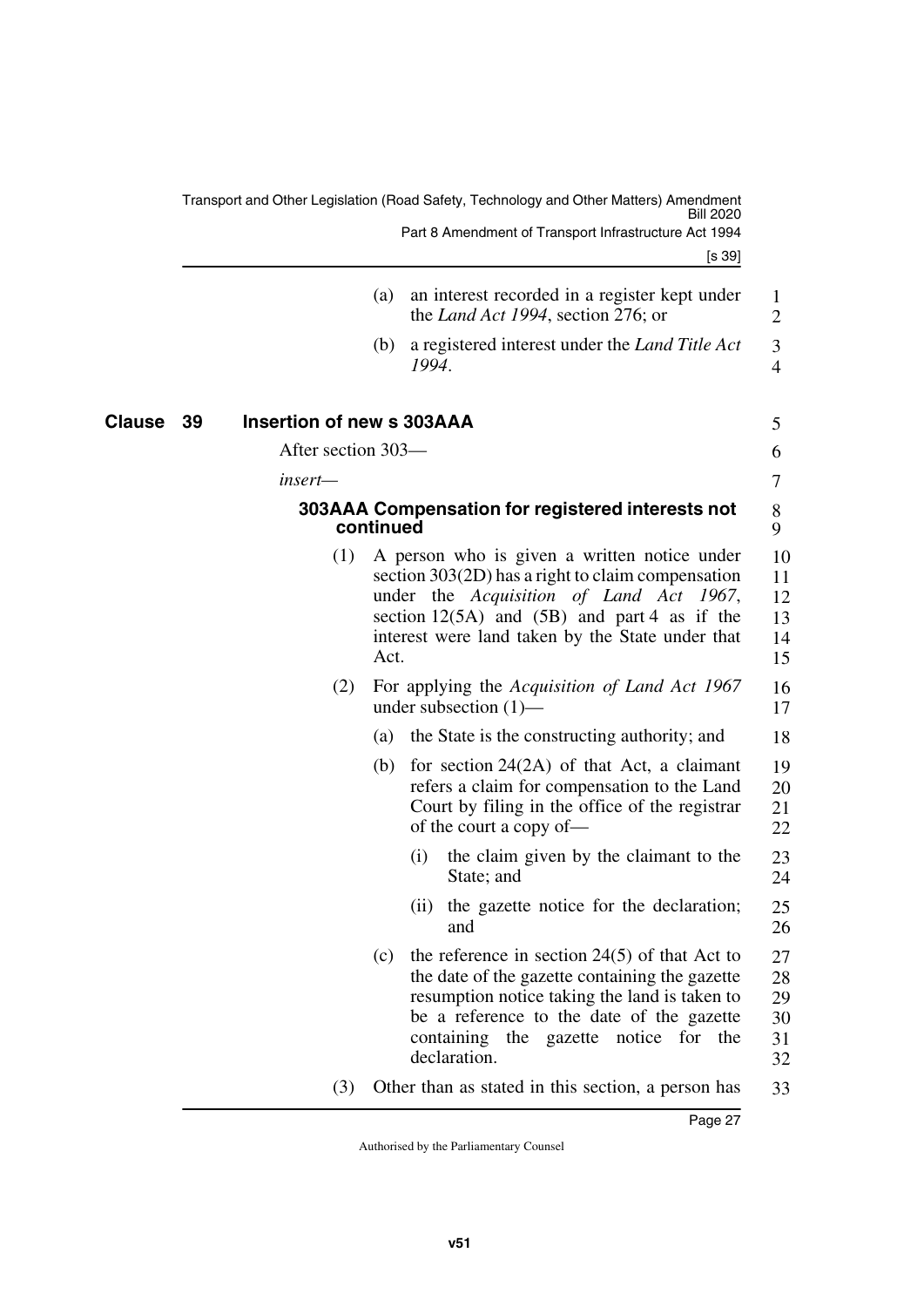<span id="page-29-5"></span><span id="page-29-4"></span><span id="page-29-3"></span><span id="page-29-2"></span><span id="page-29-1"></span><span id="page-29-0"></span>

|               |                    | Transport and Other Legislation (Road Safety, Technology and Other Matters) Amendment<br><b>Bill 2020</b><br>Part 9 Amendment of Transport Legislation (Road Safety and Other Matters) Amendment |                    |      |                                                                                                                  |                     |  |  |  |  |  |
|---------------|--------------------|--------------------------------------------------------------------------------------------------------------------------------------------------------------------------------------------------|--------------------|------|------------------------------------------------------------------------------------------------------------------|---------------------|--|--|--|--|--|
|               | Act 2019<br>[s 40] |                                                                                                                                                                                                  |                    |      |                                                                                                                  |                     |  |  |  |  |  |
|               |                    |                                                                                                                                                                                                  |                    |      | no right to compensation for the declaration of<br>land as busway land under section $302(1)$ .                  | 1<br>$\overline{2}$ |  |  |  |  |  |
|               |                    |                                                                                                                                                                                                  | (4)                |      | In this section—                                                                                                 | 3                   |  |  |  |  |  |
|               |                    |                                                                                                                                                                                                  |                    |      | <i>registered interest</i> see section 303(8).                                                                   | 4                   |  |  |  |  |  |
|               | Part 9             |                                                                                                                                                                                                  |                    | 2019 | <b>Amendment of Transport</b><br><b>Legislation (Road Safety and</b><br><b>Other Matters) Amendment Act</b>      | 5<br>6<br>7<br>8    |  |  |  |  |  |
| <b>Clause</b> | 40                 |                                                                                                                                                                                                  | <b>Act amended</b> |      |                                                                                                                  | 9                   |  |  |  |  |  |
|               |                    |                                                                                                                                                                                                  |                    |      | This part amends the <i>Transport Legislation</i> ( <i>Road Safety and</i><br>Other Matters) Amendment Act 2019. | 10<br>11            |  |  |  |  |  |
|               |                    |                                                                                                                                                                                                  | Editor's note-     |      |                                                                                                                  | 12                  |  |  |  |  |  |
|               |                    |                                                                                                                                                                                                  |                    |      | Legislation ultimately amended-                                                                                  | 13                  |  |  |  |  |  |
|               |                    |                                                                                                                                                                                                  |                    |      | Transport Operations (Road Use Management) Act 1995                                                              | 14                  |  |  |  |  |  |
| <b>Clause</b> | 41                 |                                                                                                                                                                                                  | period))           |      | Amendment of s 94 (Replacement of s 91M (Interlock                                                               | 15<br>16            |  |  |  |  |  |
|               |                    | (1)                                                                                                                                                                                              |                    |      | Section 94, inserted section $91M(4)(a)$ , 'a person's'—                                                         | 17                  |  |  |  |  |  |
|               |                    |                                                                                                                                                                                                  | omit, insert-      |      |                                                                                                                  | 18                  |  |  |  |  |  |
|               |                    |                                                                                                                                                                                                  |                    |      | the person's                                                                                                     | 19                  |  |  |  |  |  |
|               |                    | (2)                                                                                                                                                                                              |                    |      | Section 94, inserted section $91M(4)(a)$ and (b)—                                                                | 20                  |  |  |  |  |  |
|               |                    |                                                                                                                                                                                                  |                    |      | <i>renumber</i> as section $91M(4)(b)$ and (c).                                                                  | 21                  |  |  |  |  |  |
|               |                    | (3)                                                                                                                                                                                              |                    |      | Section 94, inserted section $91M(4)$ —                                                                          | 22                  |  |  |  |  |  |
|               |                    |                                                                                                                                                                                                  | insert-            |      |                                                                                                                  | 23                  |  |  |  |  |  |
|               |                    |                                                                                                                                                                                                  |                    | (a)  | section 91F applies to a person mentioned in<br>section 91J(1) or (3); and                                       | 24<br>25            |  |  |  |  |  |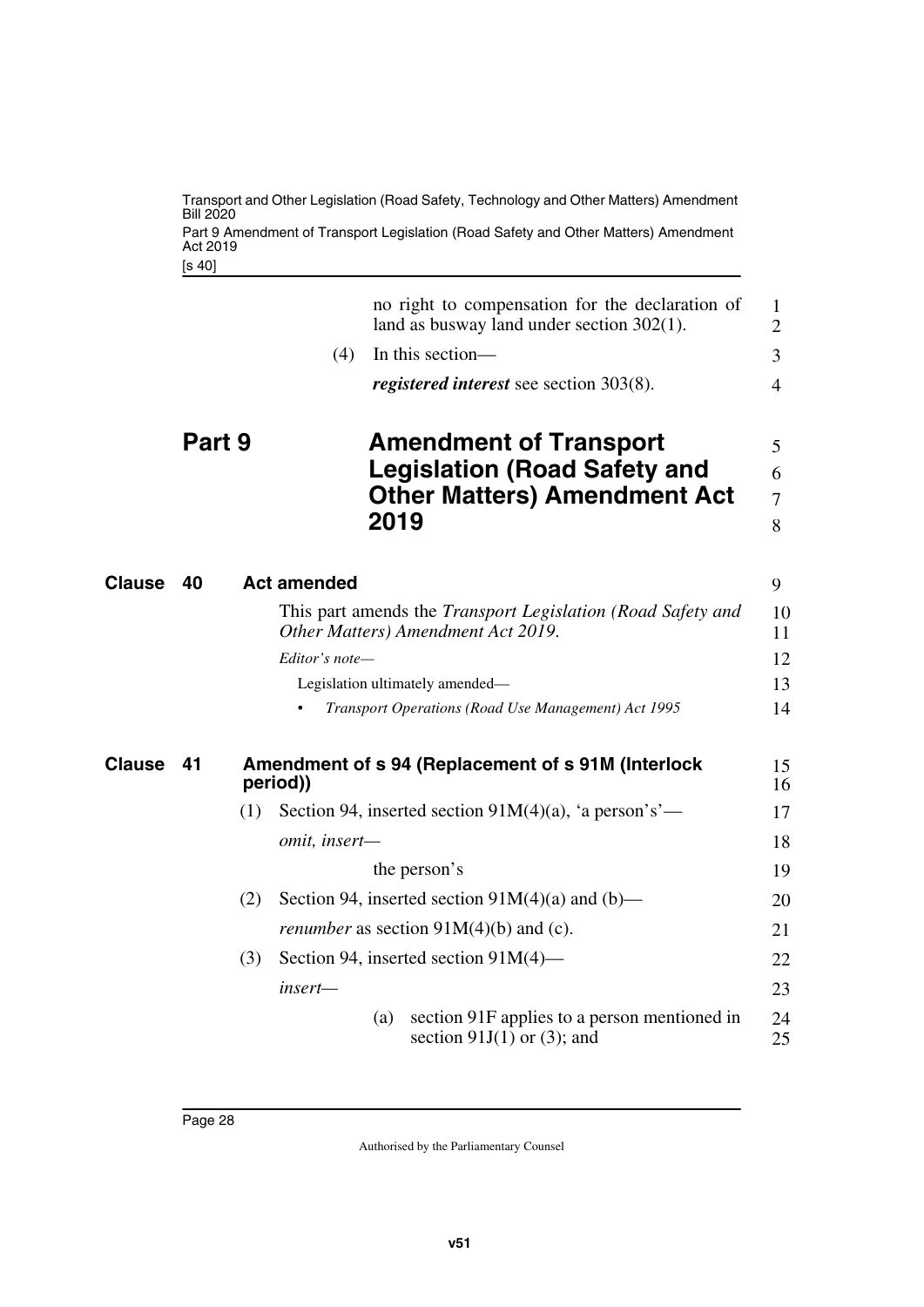<span id="page-30-9"></span><span id="page-30-8"></span><span id="page-30-7"></span><span id="page-30-6"></span><span id="page-30-5"></span><span id="page-30-4"></span><span id="page-30-3"></span><span id="page-30-2"></span><span id="page-30-1"></span><span id="page-30-0"></span>

| <b>Clause</b> | 42                | interlock exemption)) |     |                                                                                             | Replacement of s 96 (Amendment of s 91P (Applying for                                                                             | 1<br>$\overline{2}$  |  |  |  |  |  |  |
|---------------|-------------------|-----------------------|-----|---------------------------------------------------------------------------------------------|-----------------------------------------------------------------------------------------------------------------------------------|----------------------|--|--|--|--|--|--|
|               | Section 96-       |                       |     |                                                                                             |                                                                                                                                   |                      |  |  |  |  |  |  |
|               |                   | omit, insert-         |     |                                                                                             |                                                                                                                                   | $\overline{4}$       |  |  |  |  |  |  |
|               |                   | 96                    |     | Amendment of s 91P (Applying for interlock<br>exemption)                                    |                                                                                                                                   |                      |  |  |  |  |  |  |
|               |                   |                       | (1) |                                                                                             | Section 91P $(2)$ , from 'sooner'—                                                                                                | $\overline{7}$       |  |  |  |  |  |  |
|               |                   |                       |     | omit, insert-                                                                               |                                                                                                                                   | 8                    |  |  |  |  |  |  |
|               |                   |                       |     |                                                                                             | sooner than—                                                                                                                      | 9                    |  |  |  |  |  |  |
|               |                   |                       |     | (a)                                                                                         | 6 weeks before the end of the person's<br>disqualification period; or                                                             | 10<br>11             |  |  |  |  |  |  |
|               |                   |                       |     | (b)                                                                                         | if the person is the subject of an order<br>under section 87 in relation to the<br>disqualification—the day the order is<br>made. | 12<br>13<br>14<br>15 |  |  |  |  |  |  |
|               |                   |                       | (2) |                                                                                             | Section 91P(3), 'section $91J(2)$ '—                                                                                              | 16                   |  |  |  |  |  |  |
|               |                   |                       |     | omit, insert-                                                                               |                                                                                                                                   | 17                   |  |  |  |  |  |  |
|               |                   |                       |     | section $91J(3)$                                                                            |                                                                                                                                   |                      |  |  |  |  |  |  |
|               | Part 10           |                       |     | <b>Amendment of Transport</b><br><b>Operations (Passenger</b><br><b>Transport) Act 1994</b> |                                                                                                                                   |                      |  |  |  |  |  |  |
|               |                   |                       |     |                                                                                             |                                                                                                                                   |                      |  |  |  |  |  |  |
|               | <b>Division 1</b> |                       |     | <b>Preliminary</b>                                                                          |                                                                                                                                   | 22                   |  |  |  |  |  |  |
| <b>Clause</b> | 43                | <b>Act amended</b>    |     |                                                                                             |                                                                                                                                   | 23                   |  |  |  |  |  |  |
|               |                   |                       |     | Transport) Act 1994.                                                                        | This part amends the <i>Transport Operations (Passenger</i> )                                                                     | 24<br>25             |  |  |  |  |  |  |
|               |                   | $Note-$               |     |                                                                                             | See also the amendments in schedule 1, part 2.                                                                                    | 26<br>27             |  |  |  |  |  |  |
|               |                   |                       |     |                                                                                             |                                                                                                                                   |                      |  |  |  |  |  |  |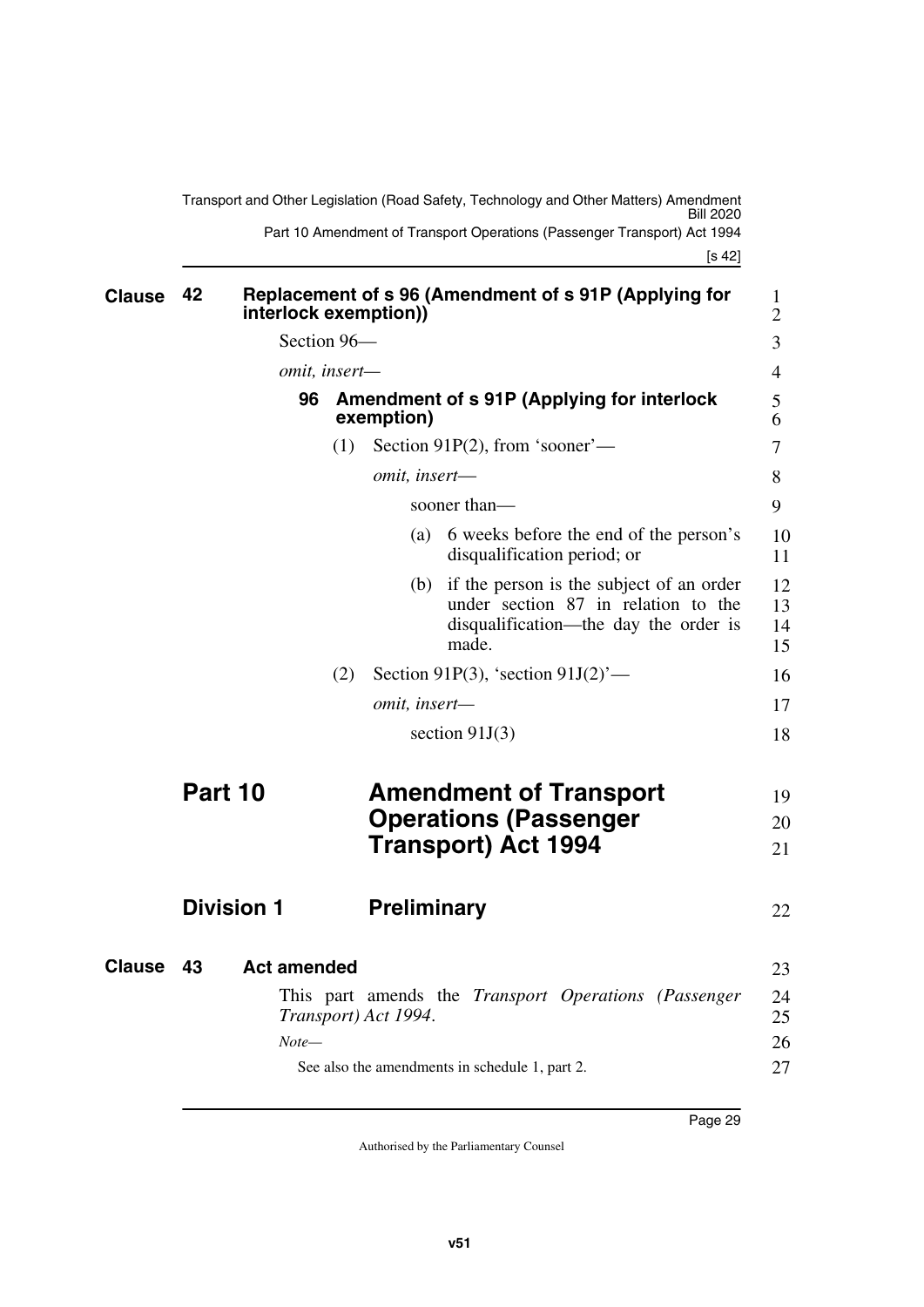Part 10 Amendment of Transport Operations (Passenger Transport) Act 1994

<span id="page-31-3"></span><span id="page-31-2"></span><span id="page-31-1"></span><span id="page-31-0"></span>[s 44]

|        | <b>Division 2</b> |     |                     |     |              | Amendments commencing other<br>than by proclamation                                                                                                               | $\mathbf{1}$<br>$\overline{2}$ |
|--------|-------------------|-----|---------------------|-----|--------------|-------------------------------------------------------------------------------------------------------------------------------------------------------------------|--------------------------------|
| Clause | 44                |     |                     |     |              | Amendment of s 153B (Facilitation of proof-general)                                                                                                               | 3                              |
|        |                   | (1) |                     |     |              | Section $153B(1)(b)(viii)$ , after ', on'—                                                                                                                        | $\overline{4}$                 |
|        |                   |     | insert-             |     |              |                                                                                                                                                                   | 5                              |
|        |                   |     |                     |     | or fitted to |                                                                                                                                                                   | 6                              |
|        |                   | (2) |                     |     |              | Section $153B(1)(f)$ , after 'on a compliance plate'—                                                                                                             | 7                              |
|        |                   |     | insert-             |     |              |                                                                                                                                                                   | 8                              |
|        |                   |     |                     |     |              | , or in the RAV,                                                                                                                                                  | 9                              |
|        |                   | (3) | Section $153B(3)$ — |     |              |                                                                                                                                                                   | 10                             |
|        |                   |     | insert-             |     |              |                                                                                                                                                                   | 11                             |
|        |                   |     |                     |     |              | <i>compliance plate</i> means a plate—                                                                                                                            | 12                             |
|        |                   |     |                     | (a) |              | authorised to be placed on a motor vehicle,<br>or taken to have been placed on a motor<br>vehicle, under-                                                         | 13<br>14<br>15                 |
|        |                   |     |                     |     | (i)          | the repealed Motor Vehicle Standards<br><i>Act 1989</i> (Cwlth); or                                                                                               | 16<br>17                       |
|        |                   |     |                     |     | (ii)         | Road<br>Vehicle<br>the<br><b>Standards</b><br>(Consequential<br>Transitional<br>and<br><i>Provisions) Act 2018</i> (Cwlth), schedule<br>3, part 3, division 1; or | 18<br>19<br>20<br>21           |
|        |                   |     |                     | (b) |              | fitted to a motor vehicle under a standard<br>determined<br>under<br>the<br>Road<br>Vehicle<br>Standards Act 2018 (Cwlth), section 12.                            | 22<br>23<br>24                 |
|        |                   |     |                     |     | $(Cwlth)$ .  | <b>RAV</b> means the Register of Approved Vehicles<br>under the Road Vehicle Standards Act 2018                                                                   | 25<br>26<br>27                 |
|        |                   |     |                     |     |              |                                                                                                                                                                   |                                |

<span id="page-31-5"></span><span id="page-31-4"></span>

| Clause 45 | <b>Amendment of sch 3 (Dictionary)</b>                 | 28 |
|-----------|--------------------------------------------------------|----|
|           | $(1)$ Schedule 3, definition <i>compliance plate</i> — |    |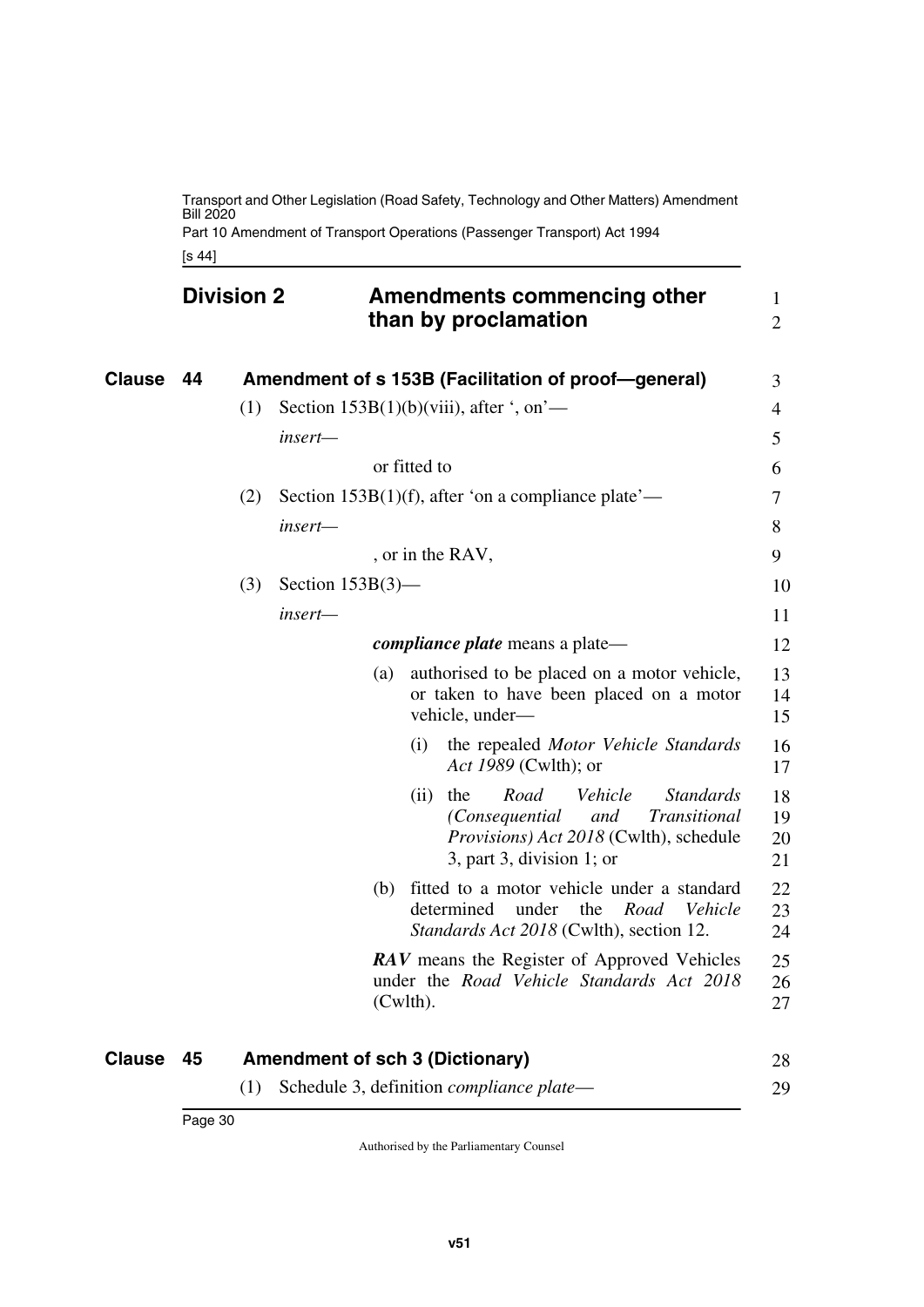<span id="page-32-3"></span><span id="page-32-2"></span><span id="page-32-1"></span><span id="page-32-0"></span>

|               |                   |                     | Transport and Other Legislation (Road Safety, Technology and Other Matters) Amendment<br>Part 10 Amendment of Transport Operations (Passenger Transport) Act 1994<br>[s 46] |                      |
|---------------|-------------------|---------------------|-----------------------------------------------------------------------------------------------------------------------------------------------------------------------------|----------------------|
|               |                   | omit.               |                                                                                                                                                                             | 1                    |
|               | (2)               | Schedule 3-         |                                                                                                                                                                             | $\overline{2}$       |
|               |                   | insert-             |                                                                                                                                                                             | 3                    |
|               |                   |                     | <i>department's website</i> means a website, or part of<br>a website, administered by the department.                                                                       | 4<br>5               |
|               | <b>Division 3</b> |                     | <b>Amendments commencing by</b><br>proclamation                                                                                                                             | 6<br>$\overline{7}$  |
| <b>Clause</b> | 46                |                     | Amendment of s 153B (Facilitation of proof-general)                                                                                                                         | 8                    |
|               | (1)               |                     | Section $153B(1)(b)(xi)$ —                                                                                                                                                  | 9                    |
|               |                   | omit, insert-       |                                                                                                                                                                             | 10                   |
|               |                   |                     | (xi) at a particular time, a stated public<br>passenger vehicle was an approved vehicle<br>in relation to the use or hire of the vehicle;                                   | 11<br>12<br>13       |
|               |                   |                     | (xii) at a particular time, a stated vehicle was a<br>relevant public passenger vehicle;                                                                                    | 14<br>15             |
|               |                   |                     | (xiii) at a particular time, a stated amount was the<br>fare payable for the use or hire of a relevant<br>public passenger vehicle for a stated<br>journey; and             | 16<br>17<br>18<br>19 |
|               | (2)               | Section<br>service- | 153B(3), definition relevant public passenger                                                                                                                               | 20<br>21             |
|               |                   | omit.               |                                                                                                                                                                             | 22                   |
|               | (3)               | Section $153B(3)$ — |                                                                                                                                                                             | 23                   |
|               |                   | insert-             |                                                                                                                                                                             | 24                   |
|               |                   |                     | <i>approved vehicle</i> means an approved vehicle<br>under-                                                                                                                 | 25<br>26             |
|               |                   |                     | a regulation made under section 143AB; or<br>(a)                                                                                                                            | 27                   |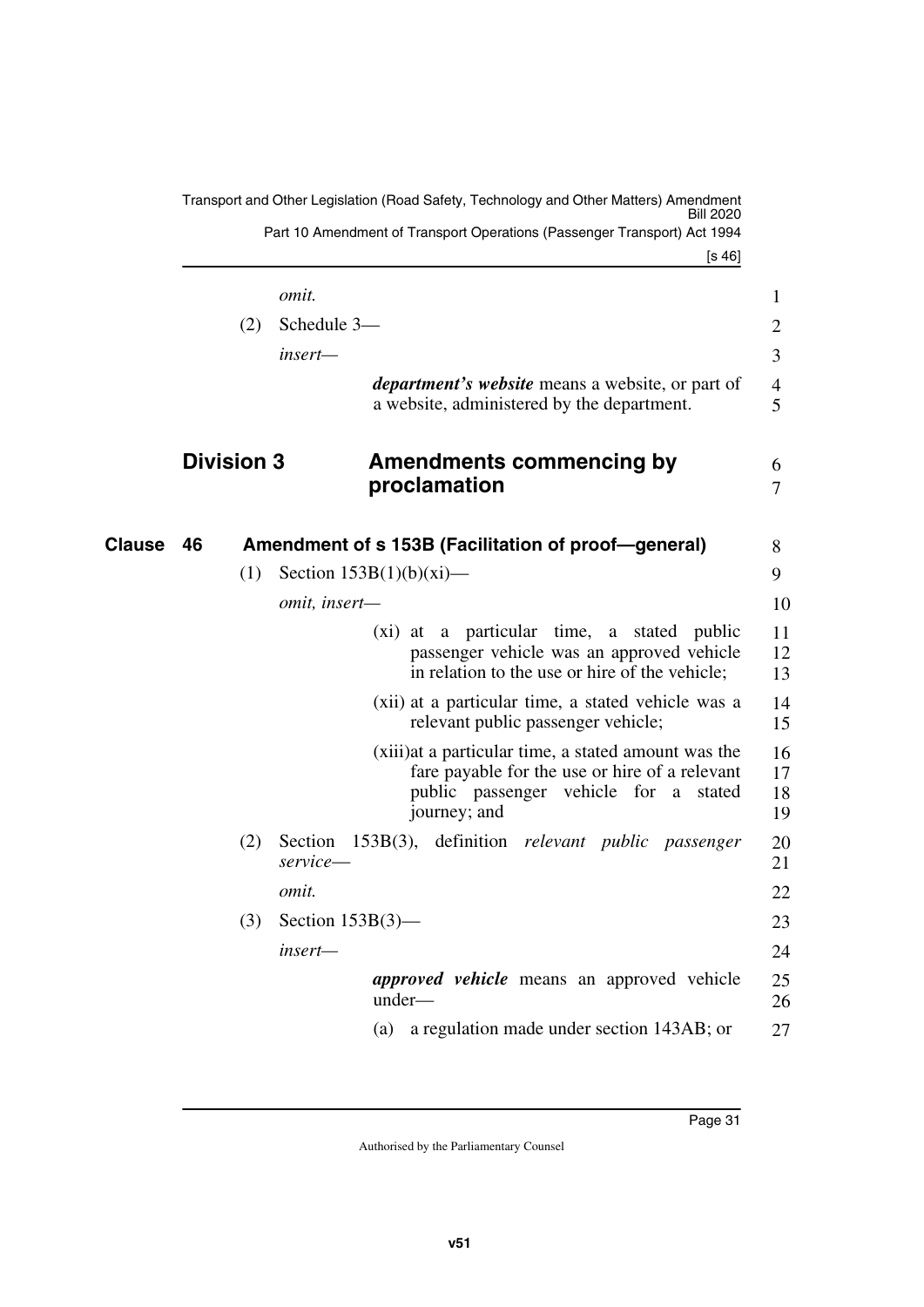Part 11 Amendment of Transport Operations (Road Use Management) Act 1995

<span id="page-33-1"></span>[s 47]

<span id="page-33-5"></span><span id="page-33-4"></span><span id="page-33-3"></span><span id="page-33-2"></span><span id="page-33-0"></span>

|               |         |                    | (b)                                                                                 | a regulation made under section 155 about<br>matters relating to fares charged for the use<br>of particular public passenger vehicles.                    | 1<br>$\overline{2}$<br>3           |  |  |
|---------------|---------|--------------------|-------------------------------------------------------------------------------------|-----------------------------------------------------------------------------------------------------------------------------------------------------------|------------------------------------|--|--|
|               |         |                    |                                                                                     | <i>relevant public passenger vehicle</i> means a public<br>passenger vehicle being used to provide a public<br>passenger service under an agreement that— | $\overline{\mathcal{A}}$<br>5<br>6 |  |  |
|               |         |                    | (a)                                                                                 | is entered into by, or for, the State, the<br>department or the chief executive; and                                                                      | 7<br>8                             |  |  |
|               |         |                    |                                                                                     | (b) requires the operator of the service to charge<br>fares set or decided by the chief executive.                                                        | 9<br>10                            |  |  |
|               | Part 11 |                    |                                                                                     | <b>Amendment of Transport</b>                                                                                                                             | 11                                 |  |  |
|               |         |                    |                                                                                     | <b>Operations (Road Use</b><br><b>Management</b> ) Act 1995                                                                                               | 12<br>13                           |  |  |
| <b>Clause</b> | 47      | <b>Act amended</b> |                                                                                     |                                                                                                                                                           | 14                                 |  |  |
|               |         |                    | This part amends the <i>Transport Operations (Road Use</i><br>Management) Act 1995. |                                                                                                                                                           |                                    |  |  |
|               |         | $Note-$            |                                                                                     |                                                                                                                                                           | 17                                 |  |  |
|               |         |                    |                                                                                     | See also the amendments in schedule 1, part 1.                                                                                                            | 18                                 |  |  |
| <b>Clause</b> | 48      |                    |                                                                                     | Amendment of s 40 (Power to seize evidence)                                                                                                               | 19                                 |  |  |
|               |         | Section 40-        |                                                                                     |                                                                                                                                                           | 20                                 |  |  |
|               |         | insert—            |                                                                                     |                                                                                                                                                           | 21                                 |  |  |
|               |         | (5)                |                                                                                     | Subject to subsection $(2)$ , nothing in this section<br>authorises an authorised officer to seize a digital<br>device if-                                | 22<br>23<br>24                     |  |  |
|               |         |                    | (a)                                                                                 | the officer reasonably believes a person has<br>committed an offence under section $53(2)$ or<br>$126(1)$ ; and                                           | 25<br>26<br>27                     |  |  |
|               |         |                    |                                                                                     | (b) in committing the offence a person used the<br>device to store or display the following                                                               | 28<br>29                           |  |  |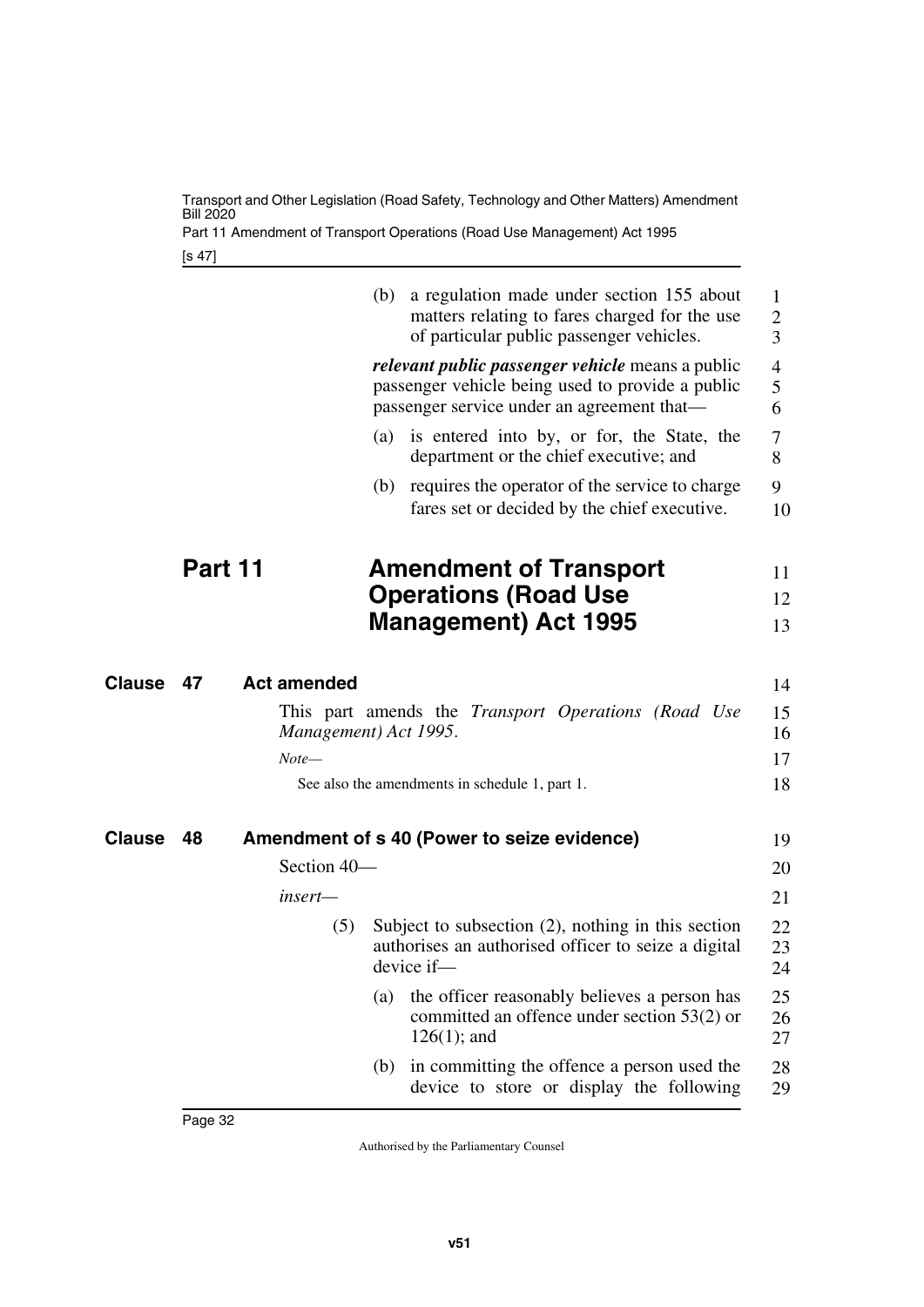<span id="page-34-3"></span><span id="page-34-2"></span><span id="page-34-1"></span><span id="page-34-0"></span>

|               |    |                   | things, or an image or other design<br>purporting to be the thing—                                                                                                                     | 1<br>$\overline{2}$  |
|---------------|----|-------------------|----------------------------------------------------------------------------------------------------------------------------------------------------------------------------------------|----------------------|
|               |    |                   | (i)<br>a digital authority;                                                                                                                                                            | 3                    |
|               |    |                   | a digital evidence of age;<br>(ii)                                                                                                                                                     | 4                    |
|               |    |                   | (iii) a digital evidence of identity.                                                                                                                                                  | 5                    |
| Clause        | 49 |                   | Amendment of s 40A (Further powers to seize evidence<br>in relation to particular vehicles)                                                                                            | 6<br>7               |
|               |    | Section 40A-      |                                                                                                                                                                                        | 8                    |
|               |    | insert—           |                                                                                                                                                                                        | 9                    |
|               |    | (3A)              | Nothing in this section authorises an authorised<br>officer to seize a digital device if—                                                                                              | 10<br>11             |
|               |    |                   | the officer reasonably believes a person has<br>(a)<br>committed an offence under section $53(2)$ or<br>$126(1)$ ; and                                                                 | 12<br>13<br>14       |
|               |    |                   | (b) in committing the offence a person used the<br>device to store or display the following<br>things, or an<br>image or other design<br>purporting to be the thing—                   | 15<br>16<br>17<br>18 |
|               |    |                   | a digital authority;<br>(i)                                                                                                                                                            | 19                   |
|               |    |                   | (ii) a digital evidence of age;                                                                                                                                                        | 20                   |
|               |    |                   | (iii) a digital evidence of identity.                                                                                                                                                  | 21                   |
| <b>Clause</b> | 50 |                   | Amendment of s 48 (Power to require name and address)                                                                                                                                  | 22                   |
|               |    | Section $48(4)$ — |                                                                                                                                                                                        | 23                   |
|               |    | $insert-$         |                                                                                                                                                                                        | 24                   |
|               |    |                   | $Note-$                                                                                                                                                                                | 25                   |
|               |    |                   | See the Transport Planning and Coordination Act 1994,<br>sections 29AH and 29AI for the use of a digital<br>authority, a digital evidence of age or a digital evidence<br>of identity. | 26<br>27<br>28<br>29 |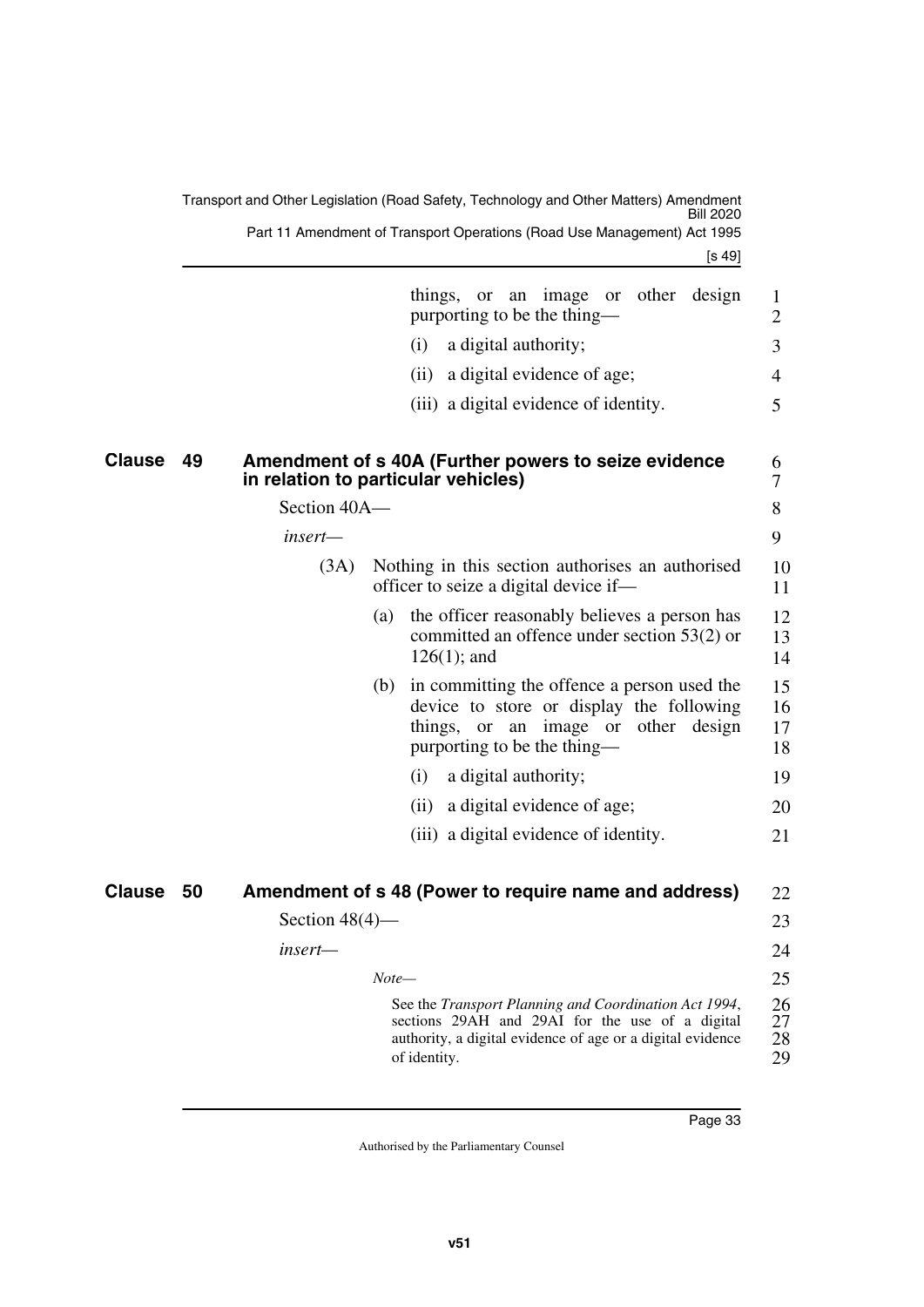Part 11 Amendment of Transport Operations (Road Use Management) Act 1995

<span id="page-35-1"></span><span id="page-35-0"></span>[s 51]

<span id="page-35-3"></span><span id="page-35-2"></span>

| <b>Clause</b> | 51 |     | dangerous goods)               |                   |              | Amendment of s 48A (Further power to require personal<br>details for exercising power in relation to transport of                                                      | 1<br>$\overline{c}$<br>3 |
|---------------|----|-----|--------------------------------|-------------------|--------------|------------------------------------------------------------------------------------------------------------------------------------------------------------------------|--------------------------|
|               |    |     | Section $48A(4)$ —             |                   |              |                                                                                                                                                                        | 4                        |
|               |    |     | insert-                        |                   |              |                                                                                                                                                                        | 5                        |
|               |    |     |                                | $Note-$           |              |                                                                                                                                                                        | 6                        |
|               |    |     |                                |                   | of identity. | See the Transport Planning and Coordination Act 1994,<br>sections 29AH and 29AI for the use of a digital<br>authority, a digital evidence of age or a digital evidence | 7<br>8<br>9<br>10        |
| <b>Clause</b> | 52 |     | and laboratory tests)          |                   |              | Amendment of s 80 (Breath and saliva tests, and analysis                                                                                                               | 11<br>12                 |
|               |    | (1) | Section $80(10EA)(c)$ —        |                   |              |                                                                                                                                                                        | 13                       |
|               |    |     | omit, insert-                  |                   |              |                                                                                                                                                                        | 14                       |
|               |    |     |                                | (c)               |              | a notice about the analysis is retained by, or<br>given to, the police officer as mentioned in<br>subsection $(15AB)(b)(i)$ and (ii).                                  | 15<br>16<br>17           |
|               |    | (2) | Section $80(15AB)(a)$ and (b)— |                   |              |                                                                                                                                                                        | 18                       |
|               |    |     | <i>omit, insert—</i>           |                   |              |                                                                                                                                                                        | 19                       |
|               |    |     |                                | $\left( a\right)$ |              | enter details in a notice, in the approved<br>form, about the analysis; and                                                                                            | 20<br>21                 |
|               |    |     |                                | (b)               | either-      |                                                                                                                                                                        | 22                       |
|               |    |     |                                |                   | (i)          | if the specimen was analysed by the<br>police<br>officer<br>made<br>who<br>the<br>requisition—retain 1 copy of<br>the<br>notice; or                                    | 23<br>24<br>25<br>26     |
|               |    |     |                                |                   | (i)          | otherwise—give 1 copy of the notice to<br>the police officer who made the<br>requisition; and                                                                          | 27<br>28<br>29           |
|               |    |     |                                | (c)               |              | give a copy of the notice to the person<br>whose saliva has been analysed (or, at the<br>person's request, to another person on the<br>person's behalf).               | 30<br>31<br>32<br>33     |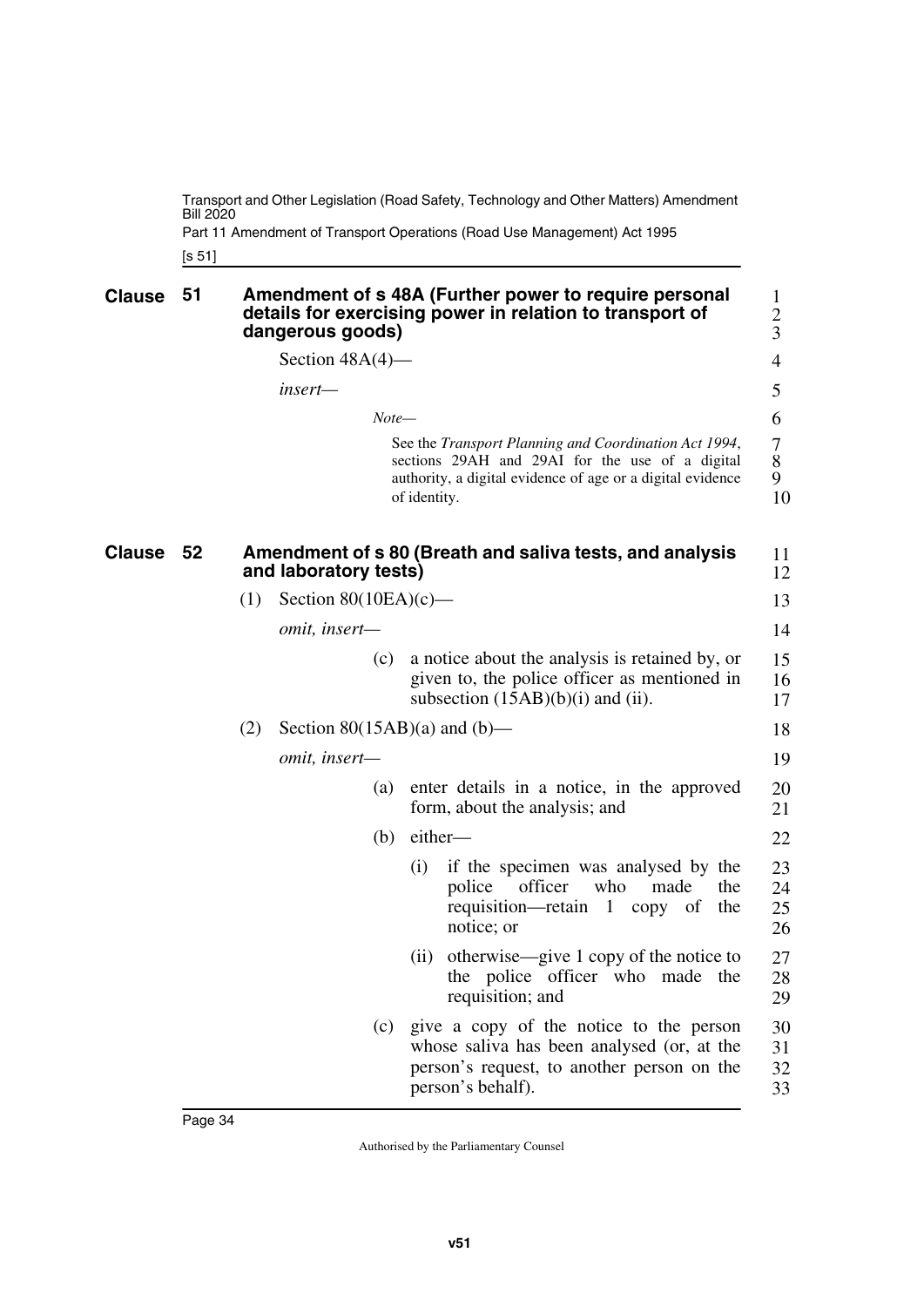<span id="page-36-3"></span><span id="page-36-2"></span><span id="page-36-1"></span><span id="page-36-0"></span>

|        |    |     |               | Transport and Other Legislation (Road Safety, Technology and Other Matters) Amendment<br>3ill 2020<br>Part 11 Amendment of Transport Operations (Road Use Management) Act 1995 |                |
|--------|----|-----|---------------|--------------------------------------------------------------------------------------------------------------------------------------------------------------------------------|----------------|
|        |    |     |               | [s 53]                                                                                                                                                                         |                |
|        |    | (3) |               | Section 80(15AC), 'subsection $(15AB)(b)(ii)'$ —                                                                                                                               | $\mathbf{1}$   |
|        |    |     | omit, insert- |                                                                                                                                                                                | 2              |
|        |    |     |               | subsection $(15AB)(c)$                                                                                                                                                         | 3              |
|        |    | (4) |               | Section 80(16)(b), from 'a notice' to ' $(15AB)(b)(i)$ '—                                                                                                                      | $\overline{4}$ |
|        |    |     | omit, insert- |                                                                                                                                                                                | 5              |
|        |    |     |               | a notice is retained by, or given to a police officer<br>as mentioned in subsection $(15AB)(b)(i)$ and $(ii)$                                                                  | 6<br>7         |
| Clause | 53 |     |               | Amendment of s 84A (Driving of motor vehicles carrying<br>placard loads in tunnels)                                                                                            | 8<br>9         |
|        |    | (1) |               | Section $84A(3)(c)$ and (5), 'image taken'—                                                                                                                                    | 10             |
|        |    |     | omit, insert- |                                                                                                                                                                                | 11             |
|        |    |     |               | image or video made                                                                                                                                                            | 12             |
|        |    | (2) |               | Section 84A $(4)$ , after 'image'—                                                                                                                                             | 13             |
|        |    |     | insert-       |                                                                                                                                                                                | 14             |
|        |    |     |               | or video                                                                                                                                                                       | 15             |
| Clause | 54 |     | defined)      | Amendment of s 113A (Photographic detection device                                                                                                                             | 16<br>17       |
|        |    | (1) |               | Section 113A $(1)$ , 'captures an image'—                                                                                                                                      | 18             |
|        |    |     | omit, insert- |                                                                                                                                                                                | 19             |
|        |    |     |               | makes an image or video                                                                                                                                                        | 20             |
|        |    | (2) | Section 113A- |                                                                                                                                                                                | 21             |
|        |    |     | insert—       |                                                                                                                                                                                | 22             |
|        |    |     | (4)           | A regulation approving a type of device or system<br>for subsection (1) may provide information<br>about-                                                                      | 23<br>24<br>25 |
|        |    |     |               | how an image or video made by the device<br>(a)<br>or system is accepted as having detected a<br>prescribed offence; or                                                        | 26<br>27<br>28 |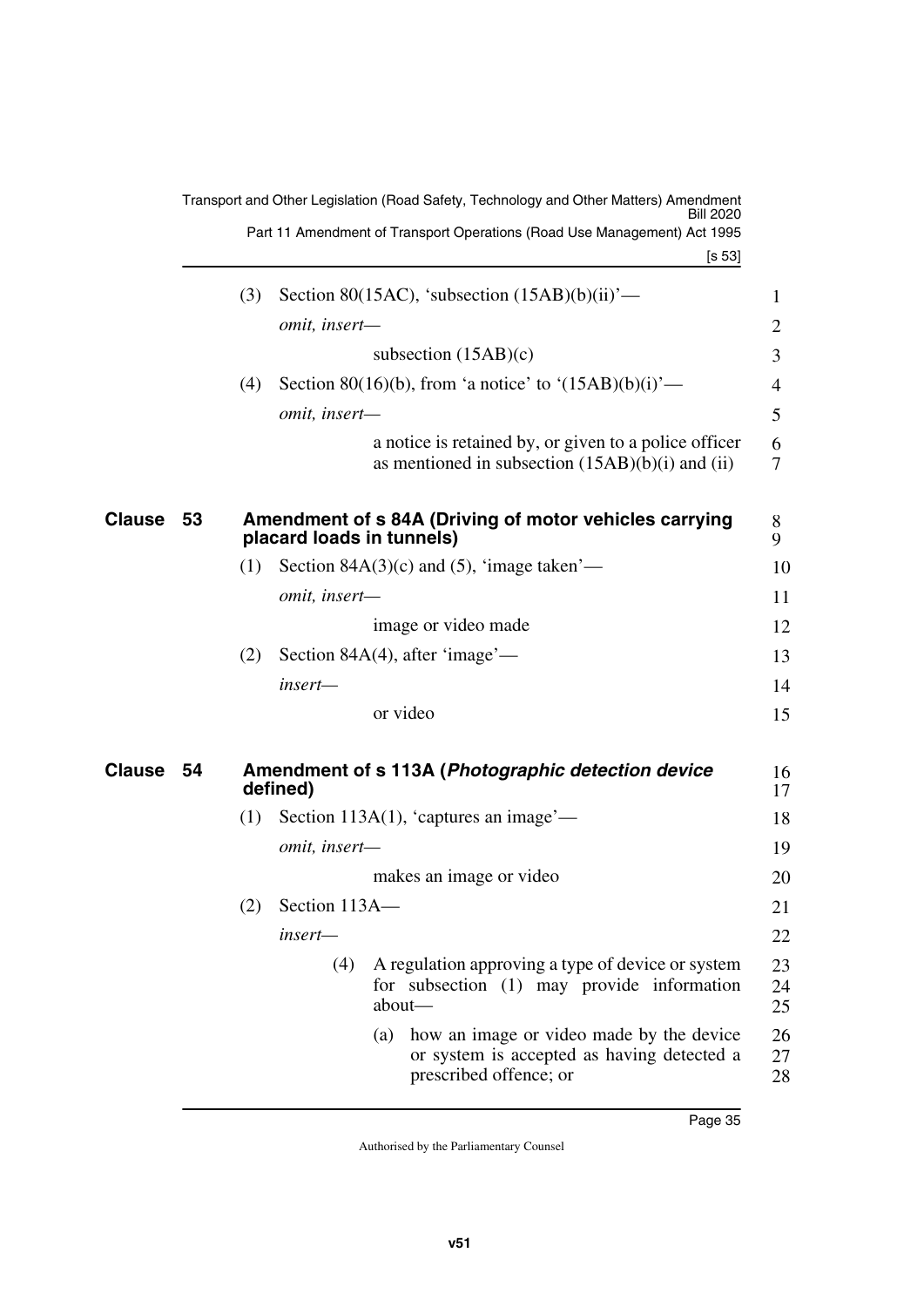Transport and Other Legislation (Road Safety, Technology and Other Matters) Amendment Bill 2020 Part 11 Amendment of Transport Operations (Road Use Management) Act 1995

<span id="page-37-1"></span>[s 55]

<span id="page-37-5"></span><span id="page-37-4"></span><span id="page-37-3"></span><span id="page-37-2"></span><span id="page-37-0"></span>

|               |    |                                                    | (b) how the device or system provides for the<br>deletion of-                                                                                                                                                          | 1<br>$\overline{2}$        |
|---------------|----|----------------------------------------------------|------------------------------------------------------------------------------------------------------------------------------------------------------------------------------------------------------------------------|----------------------------|
|               |    | (i)                                                | an image or video that does not detect a<br>prescribed offence; and                                                                                                                                                    | 3<br>$\overline{4}$        |
|               |    |                                                    | (ii) any data or information related to that<br>image or video or to the making of that<br>image or video.                                                                                                             | 5<br>6<br>7                |
| Clause        | 55 |                                                    | Amendment of s 116 (Notice accompanying summons)                                                                                                                                                                       | 8                          |
|               |    | Section $116(1)(c)$ —                              |                                                                                                                                                                                                                        | 9                          |
|               |    | omit, insert-                                      |                                                                                                                                                                                                                        | 10                         |
|               |    |                                                    | (c) the right to examine an image or video<br>related to the offence under section 118, and<br>the right to challenge or raise particular<br>matters about the offence as mentioned in<br>section $120(7)$ or $(7A)$ . | 11<br>12<br>13<br>14<br>15 |
| <b>Clause</b> | 56 | inspection)                                        | Amendment of s 118 (Photographic evidence-                                                                                                                                                                             | 16<br>17                   |
|               |    | (1)                                                | Section 118, heading, after 'Photographic'—                                                                                                                                                                            | 18                         |
|               |    | insert-                                            |                                                                                                                                                                                                                        | 19                         |
|               |    | or video                                           |                                                                                                                                                                                                                        | 20                         |
|               |    | Section 118(1) and (2), 'image from'—<br>(2)       |                                                                                                                                                                                                                        | 21                         |
|               |    | omit, insert-                                      |                                                                                                                                                                                                                        | 22                         |
|               |    |                                                    | image or video made by                                                                                                                                                                                                 | 23                         |
| Clause        | 57 | <b>Amendment of s 120 (Evidentiary provisions)</b> |                                                                                                                                                                                                                        | 24                         |
|               |    | Section $120(2)$ —<br>(1)                          |                                                                                                                                                                                                                        | 25                         |
|               |    | omit, insert-                                      |                                                                                                                                                                                                                        | 26                         |
|               |    | (2)                                                | An image or video produced by the prosecution,<br>complying with subsection (2AA), purporting to                                                                                                                       | 27<br>28                   |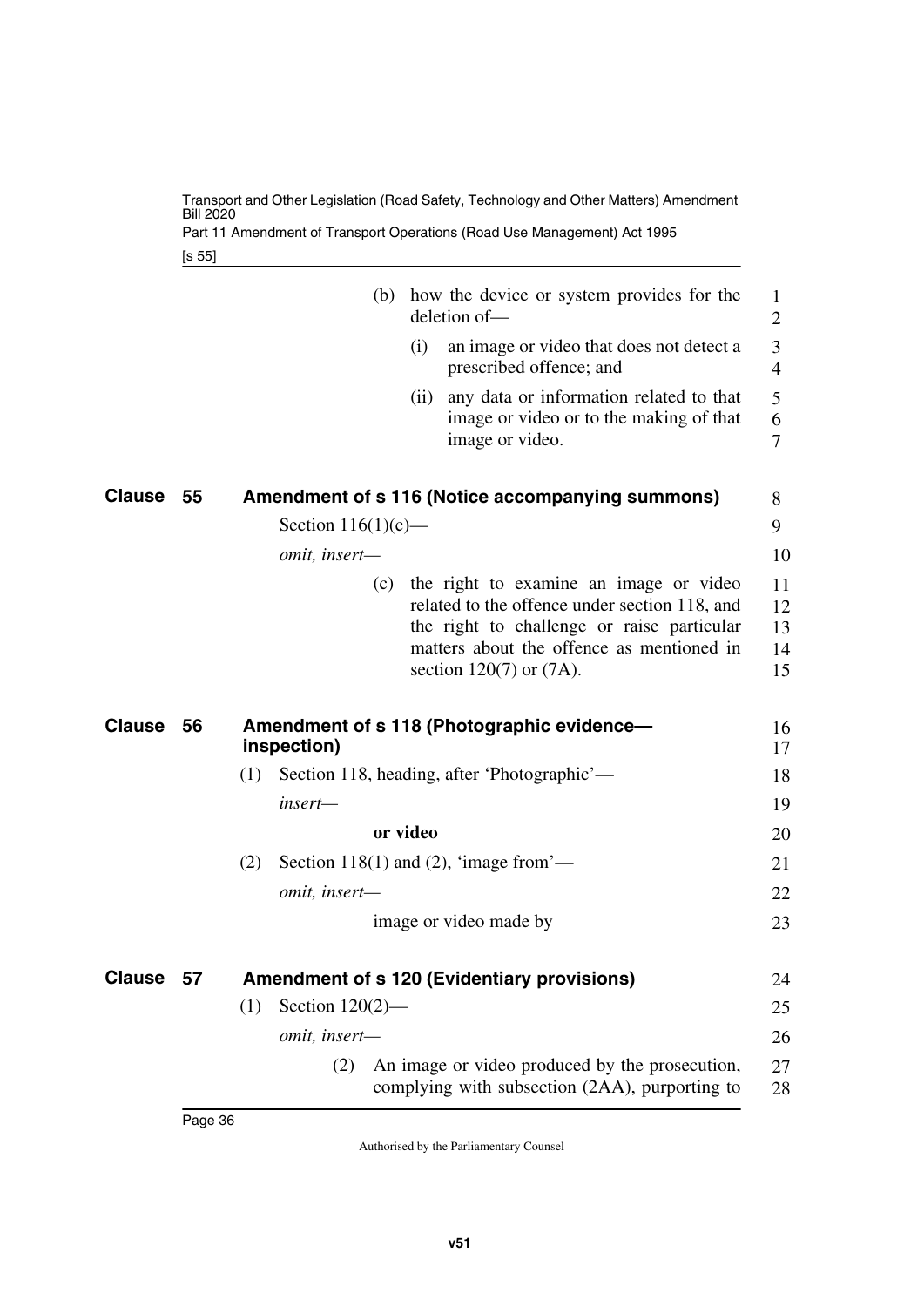[s 57]

|     |                       |      | be an image or video that was properly made by a<br>photographic detection device of a matter<br>happening at a specified location and time is<br>evidence of the following matters—                                                                                                              | $\mathbf{1}$<br>$\overline{2}$<br>3<br>$\overline{4}$ |
|-----|-----------------------|------|---------------------------------------------------------------------------------------------------------------------------------------------------------------------------------------------------------------------------------------------------------------------------------------------------|-------------------------------------------------------|
|     |                       | (a)  | the image or video was made of a matter<br>happening at the specified location and<br>time;                                                                                                                                                                                                       | 5<br>6<br>7                                           |
|     |                       | (b)  | the accuracy of the image or video;                                                                                                                                                                                                                                                               | 8                                                     |
|     |                       | (c)  | the things depicted in the image or video;                                                                                                                                                                                                                                                        | 9                                                     |
|     |                       | (d)  | any requirements prescribed by regulation<br>about the operation and testing<br>of a<br>detection<br>photographic<br>device<br>were<br>complied with for the specified device at all<br>material times.                                                                                           | 10<br>11<br>12<br>13<br>14                            |
|     | (2AA)                 |      | An image or video mentioned in subsection (2)<br>must include a certification, or be accompanied<br>by a certificate, signed by an official stating that<br>the image or video was properly made by a<br>photographic detection device of a matter<br>happening at a specified location and time. | 15<br>16<br>17<br>18<br>19<br>20                      |
| (2) |                       |      | Section 120(3) and (4), after 'image'—                                                                                                                                                                                                                                                            | 21                                                    |
|     | insert—               |      |                                                                                                                                                                                                                                                                                                   | 22                                                    |
|     |                       |      | or video                                                                                                                                                                                                                                                                                          | 23                                                    |
| (3) |                       |      | Section 120(3), after 'images'—                                                                                                                                                                                                                                                                   | 24                                                    |
|     | insert-               |      |                                                                                                                                                                                                                                                                                                   | 25                                                    |
|     |                       |      | or videos                                                                                                                                                                                                                                                                                         | 26                                                    |
| (4) |                       |      | Section $120(3)(b)$ , 'taken'—                                                                                                                                                                                                                                                                    | 27                                                    |
|     | <i>omit, insert—</i>  |      |                                                                                                                                                                                                                                                                                                   | 28                                                    |
|     |                       | made |                                                                                                                                                                                                                                                                                                   | 29                                                    |
| (5) | Section 120(4), 'on'- |      |                                                                                                                                                                                                                                                                                                   | 30                                                    |
|     | omit, insert-         |      |                                                                                                                                                                                                                                                                                                   | 31                                                    |
|     |                       |      | associated with                                                                                                                                                                                                                                                                                   | 32                                                    |
|     |                       |      |                                                                                                                                                                                                                                                                                                   |                                                       |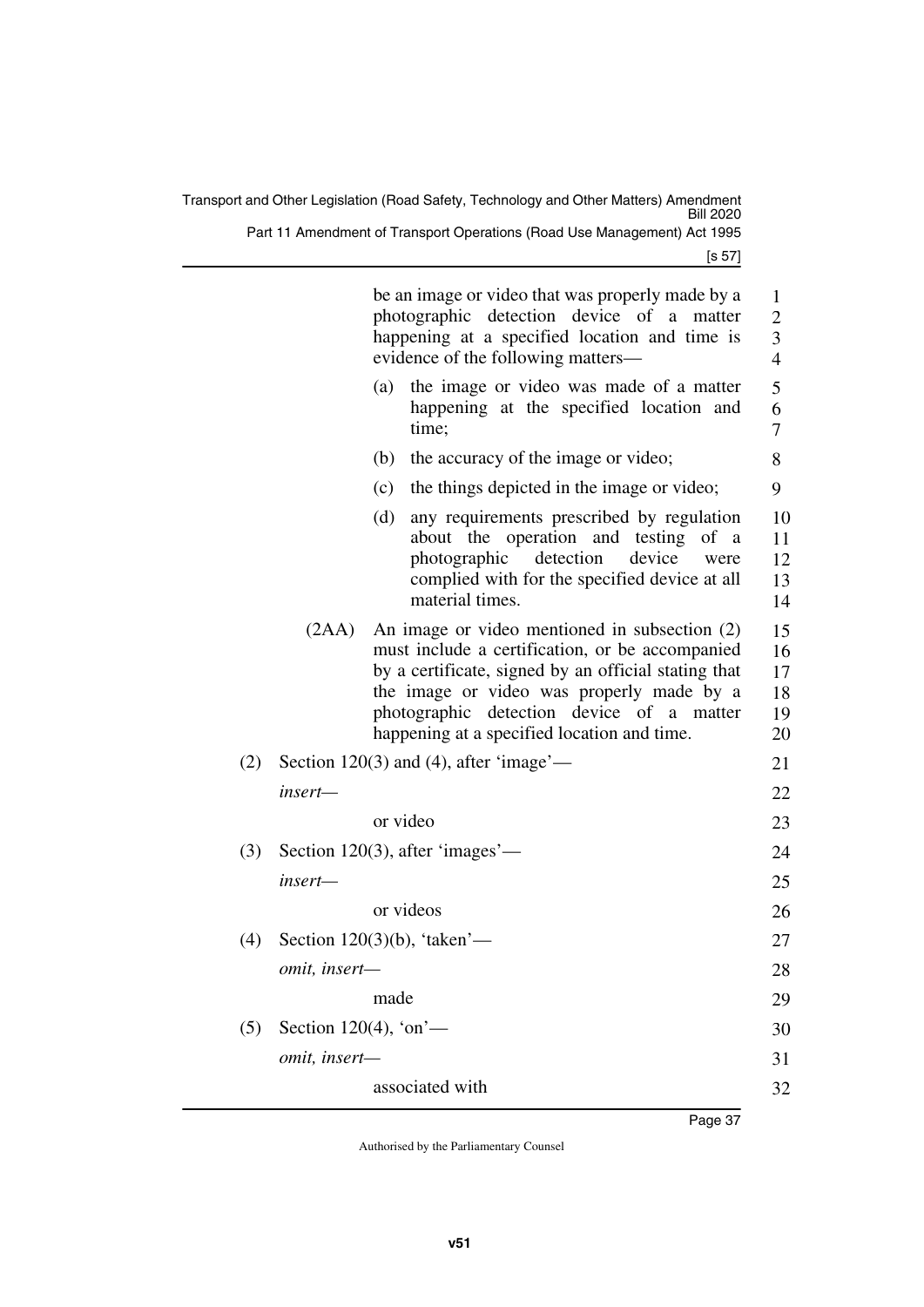Part 11 Amendment of Transport Operations (Road Use Management) Act 1995

[s 57]

|                         |     |                                                                                                   | 1                                                                                                                                                                                                                                                                                                                                                                                                                                                                                                                                                                                                                                                                                                                                                  |
|-------------------------|-----|---------------------------------------------------------------------------------------------------|----------------------------------------------------------------------------------------------------------------------------------------------------------------------------------------------------------------------------------------------------------------------------------------------------------------------------------------------------------------------------------------------------------------------------------------------------------------------------------------------------------------------------------------------------------------------------------------------------------------------------------------------------------------------------------------------------------------------------------------------------|
|                         |     |                                                                                                   | 2                                                                                                                                                                                                                                                                                                                                                                                                                                                                                                                                                                                                                                                                                                                                                  |
|                         |     |                                                                                                   | 3                                                                                                                                                                                                                                                                                                                                                                                                                                                                                                                                                                                                                                                                                                                                                  |
|                         |     |                                                                                                   | 4                                                                                                                                                                                                                                                                                                                                                                                                                                                                                                                                                                                                                                                                                                                                                  |
|                         |     |                                                                                                   | 5                                                                                                                                                                                                                                                                                                                                                                                                                                                                                                                                                                                                                                                                                                                                                  |
|                         |     |                                                                                                   | 6                                                                                                                                                                                                                                                                                                                                                                                                                                                                                                                                                                                                                                                                                                                                                  |
|                         |     |                                                                                                   | 7                                                                                                                                                                                                                                                                                                                                                                                                                                                                                                                                                                                                                                                                                                                                                  |
| insert—                 |     |                                                                                                   | 8                                                                                                                                                                                                                                                                                                                                                                                                                                                                                                                                                                                                                                                                                                                                                  |
|                         | (e) | a matter mentioned in section $120D(2)(a)$ ,<br>$(b)$ or $(c)$ ; or                               | 9<br>10                                                                                                                                                                                                                                                                                                                                                                                                                                                                                                                                                                                                                                                                                                                                            |
|                         | (f) | a matter mentioned in section $120E(2)$ ; or                                                      | 11                                                                                                                                                                                                                                                                                                                                                                                                                                                                                                                                                                                                                                                                                                                                                 |
|                         | (g) | the accuracy of a matter stated in a report<br>produced by the prosecution under section<br>120F; | 12<br>13<br>14                                                                                                                                                                                                                                                                                                                                                                                                                                                                                                                                                                                                                                                                                                                                     |
|                         |     |                                                                                                   | 15                                                                                                                                                                                                                                                                                                                                                                                                                                                                                                                                                                                                                                                                                                                                                 |
| insert—                 |     |                                                                                                   | 16                                                                                                                                                                                                                                                                                                                                                                                                                                                                                                                                                                                                                                                                                                                                                 |
|                         |     |                                                                                                   | 17<br>18<br>19<br>20<br>21<br>22                                                                                                                                                                                                                                                                                                                                                                                                                                                                                                                                                                                                                                                                                                                   |
|                         |     |                                                                                                   | 23                                                                                                                                                                                                                                                                                                                                                                                                                                                                                                                                                                                                                                                                                                                                                 |
|                         |     |                                                                                                   | 24                                                                                                                                                                                                                                                                                                                                                                                                                                                                                                                                                                                                                                                                                                                                                 |
|                         |     |                                                                                                   | 25                                                                                                                                                                                                                                                                                                                                                                                                                                                                                                                                                                                                                                                                                                                                                 |
| $(7)(d)$ <sup>'</sup> — |     |                                                                                                   | 26<br>27                                                                                                                                                                                                                                                                                                                                                                                                                                                                                                                                                                                                                                                                                                                                           |
|                         |     |                                                                                                   | 28                                                                                                                                                                                                                                                                                                                                                                                                                                                                                                                                                                                                                                                                                                                                                 |
|                         |     |                                                                                                   | 29<br>30                                                                                                                                                                                                                                                                                                                                                                                                                                                                                                                                                                                                                                                                                                                                           |
|                         |     |                                                                                                   | 31                                                                                                                                                                                                                                                                                                                                                                                                                                                                                                                                                                                                                                                                                                                                                 |
|                         |     | omit, insert-<br>omit, insert-<br>Section 120-<br>(7A)<br>omit, insert-<br>omit, insert-          | Section $120(7)(b)$ , 'image from'—<br>image or video made by<br>Section $120(7)(c)$ , 'on an image'—<br>associated with an image or video<br>Section $120(7)$ —<br>Also, a defendant who intends, at the hearing of a<br>charge against the defendant under this Act, to<br>raise a matter, prescribed by regulation, relating to<br>an exception, exemption or defence under this Act<br>for a camera-detected offence must give written<br>notice of the matter to the prosecution.<br>Section 120(8), 'The notice'—<br>A notice under subsection $(7)$ or $(7A)$<br>Section 120(8)(b), from 'subsection $(7)(a)$ ' to 'subsection<br>subsection (7) or raise a matter mentioned in<br>subsection (7A)<br>Section 120(9), definition $\omega$ - |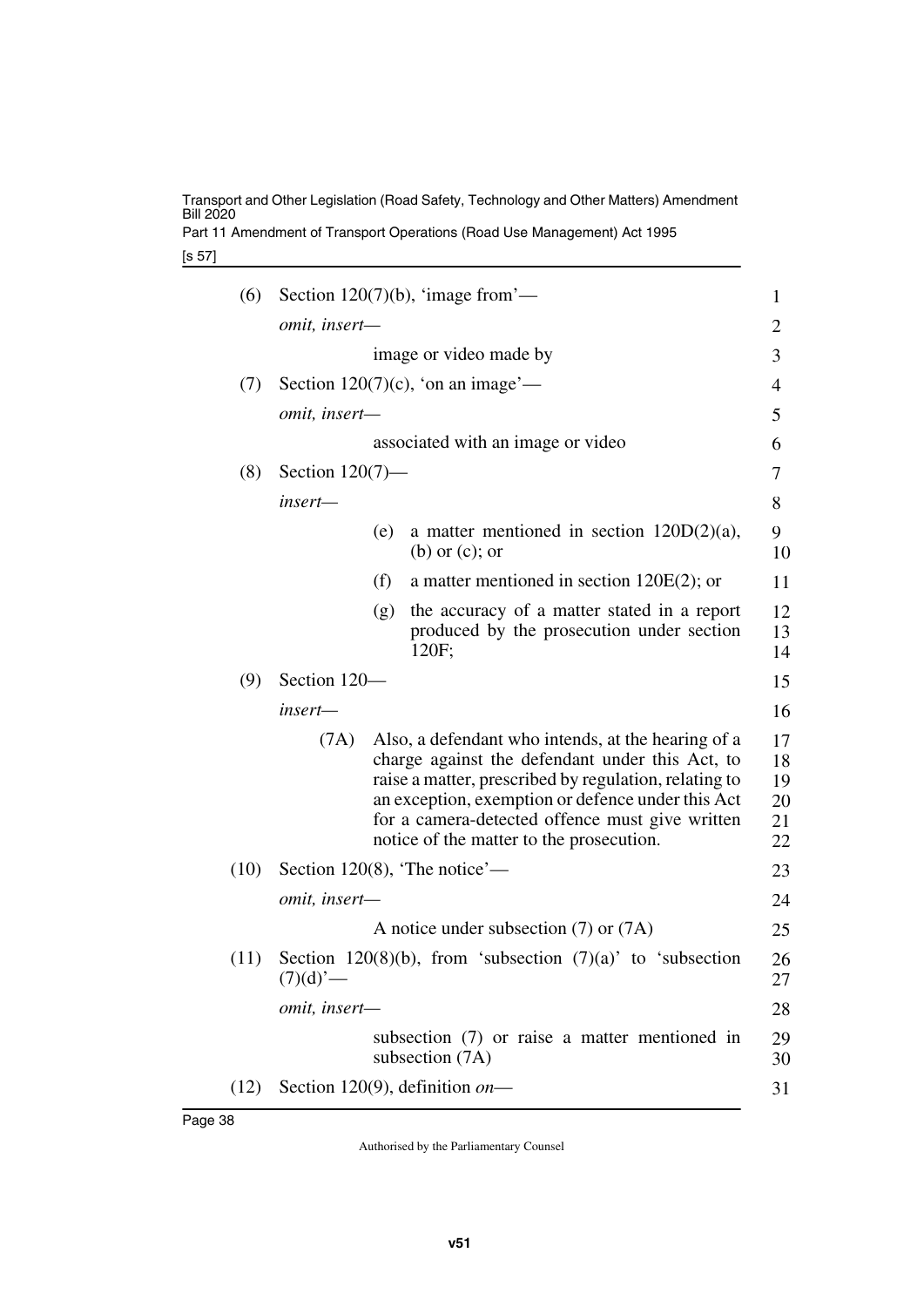<span id="page-40-5"></span><span id="page-40-4"></span><span id="page-40-3"></span><span id="page-40-2"></span><span id="page-40-1"></span><span id="page-40-0"></span>

|              |      | omit.                                                                                                                                                                                                                                                                                                                                                                                  | 1                                            |
|--------------|------|----------------------------------------------------------------------------------------------------------------------------------------------------------------------------------------------------------------------------------------------------------------------------------------------------------------------------------------------------------------------------------------|----------------------------------------------|
|              | (13) | Section $120(9)$ —                                                                                                                                                                                                                                                                                                                                                                     | 2                                            |
|              |      | insert—                                                                                                                                                                                                                                                                                                                                                                                | 3                                            |
|              |      | <b>associated with</b> , in relation to a marking or<br>writing, means—                                                                                                                                                                                                                                                                                                                | 4<br>5                                       |
|              |      | for an image—on, adjacent to, or otherwise<br>(a)<br>associated with the image; or                                                                                                                                                                                                                                                                                                     | 6<br>7                                       |
|              |      | (b) for a video—in or otherwise associated with<br>the video.                                                                                                                                                                                                                                                                                                                          | 8<br>9                                       |
| Clause<br>58 |      | Amendment of s 120C (Application of maximum speed<br>limit if variable speed limit)                                                                                                                                                                                                                                                                                                    | 10<br>11                                     |
|              | (1)  | Section $120C(1)(a)$ , 'image taken'—                                                                                                                                                                                                                                                                                                                                                  | 12                                           |
|              |      | omit, insert-                                                                                                                                                                                                                                                                                                                                                                          | 13                                           |
|              |      | image or video made                                                                                                                                                                                                                                                                                                                                                                    | 14                                           |
|              | (2)  | Section $120C(3)(b)$ , example, 'when the image was taken'—                                                                                                                                                                                                                                                                                                                            | 15                                           |
|              |      | omit, insert-                                                                                                                                                                                                                                                                                                                                                                          | 16                                           |
|              |      | depicted in the image or video made                                                                                                                                                                                                                                                                                                                                                    | 17                                           |
| Clause<br>59 |      | Insertion of new ss 120D-120F                                                                                                                                                                                                                                                                                                                                                          | 18                                           |
|              |      | After section 120C—                                                                                                                                                                                                                                                                                                                                                                    | 19                                           |
|              |      | insert—                                                                                                                                                                                                                                                                                                                                                                                | 20                                           |
|              |      | 120D Photographic or video evidence about use of<br>approved seatbelt                                                                                                                                                                                                                                                                                                                  | 21<br>22                                     |
|              |      | This section applies to a proceeding for a<br>(1)<br>prescribed offence in which the driver of, or<br>passenger in, a vehicle not wearing an approved<br>seatbelt is relevant if, under section 120, the<br>prosecution intends to rely on an image or video<br>made by a photographic detection device as<br>evidence of the driver or passenger not wearing an<br>approved seatbelt. | 23<br>24<br>25<br>26<br>27<br>28<br>29<br>30 |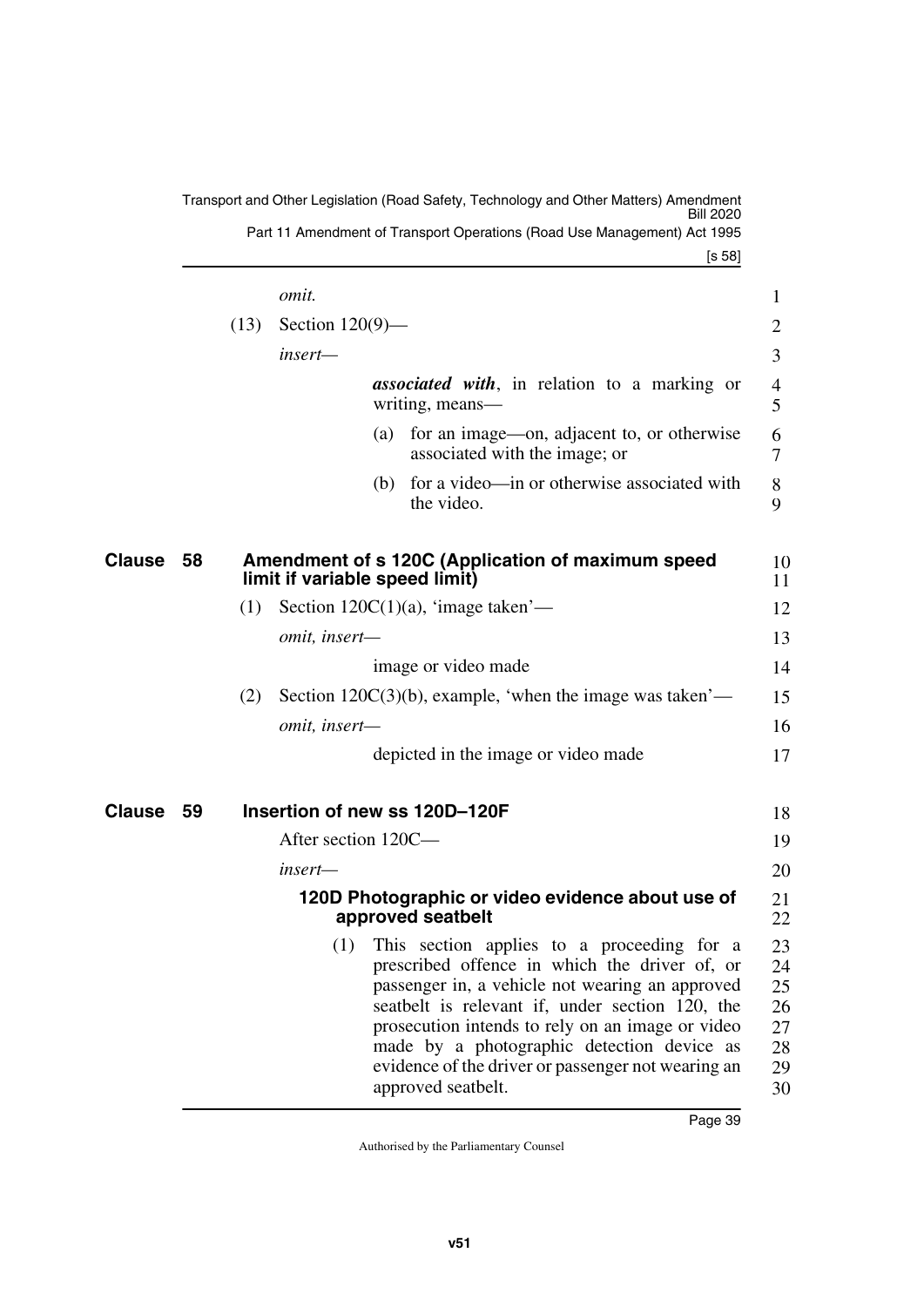Part 11 Amendment of Transport Operations (Road Use Management) Act 1995

[s 59]

<span id="page-41-1"></span><span id="page-41-0"></span>

| (2) | In the absence of proof to the contrary—                                                                                                                                                                                                                                                                                         | 1                                      |
|-----|----------------------------------------------------------------------------------------------------------------------------------------------------------------------------------------------------------------------------------------------------------------------------------------------------------------------------------|----------------------------------------|
|     | the vehicle depicted in the image or video is<br>(a)<br>taken to be moving but not reversing, or<br>stationary but not parked; and                                                                                                                                                                                               | $\overline{2}$<br>3<br>$\overline{4}$  |
|     | the vehicle depicted in the image or video is<br>(b)<br>taken to be fitted with an approved seatbelt<br>in the seating position occupied by the<br>driver or passenger; and                                                                                                                                                      | 5<br>6<br>$\overline{7}$<br>8          |
|     | if the image or video depicts the driver or<br>(c)<br>passenger not wearing a seatbelt, the driver<br>or passenger is taken not to be wearing an<br>approved seatbelt.                                                                                                                                                           | 9<br>10<br>11<br>12                    |
| (3) | In this section-                                                                                                                                                                                                                                                                                                                 | 13                                     |
|     | <i>approved seatbelt</i> , in relation to a prescribed<br>offence, has the meaning it has for the prescribed<br>offence.                                                                                                                                                                                                         | 14<br>15<br>16                         |
|     | 120E Photographic or video evidence of mobile<br>phone use                                                                                                                                                                                                                                                                       | 17<br>18                               |
| (1) | This section applies to a proceeding for a<br>prescribed offence in which the use of a mobile<br>phone by the driver of a vehicle is relevant if,<br>under section 120, the prosecution intends to rely<br>on an image or video made by a photographic<br>detection device as evidence of the driver's use of<br>a mobile phone. | 19<br>20<br>21<br>22<br>23<br>24<br>25 |
| (2) | In the absence of proof to the contrary, the vehicle<br>depicted in the image or video is taken to be<br>moving, or stationary but not parked.                                                                                                                                                                                   | 26<br>27<br>28                         |
| (3) | In this section-                                                                                                                                                                                                                                                                                                                 | 29                                     |
|     | <i>mobile phone</i> , for a prescribed offence, has the<br>meaning it has for the prescribed offence.                                                                                                                                                                                                                            | 30<br>31                               |
|     | <i>use</i> , in relation to a mobile phone, in relation to a<br>prescribed offence, has the meaning it has for the<br>prescribed offence.                                                                                                                                                                                        | 32<br>33<br>34                         |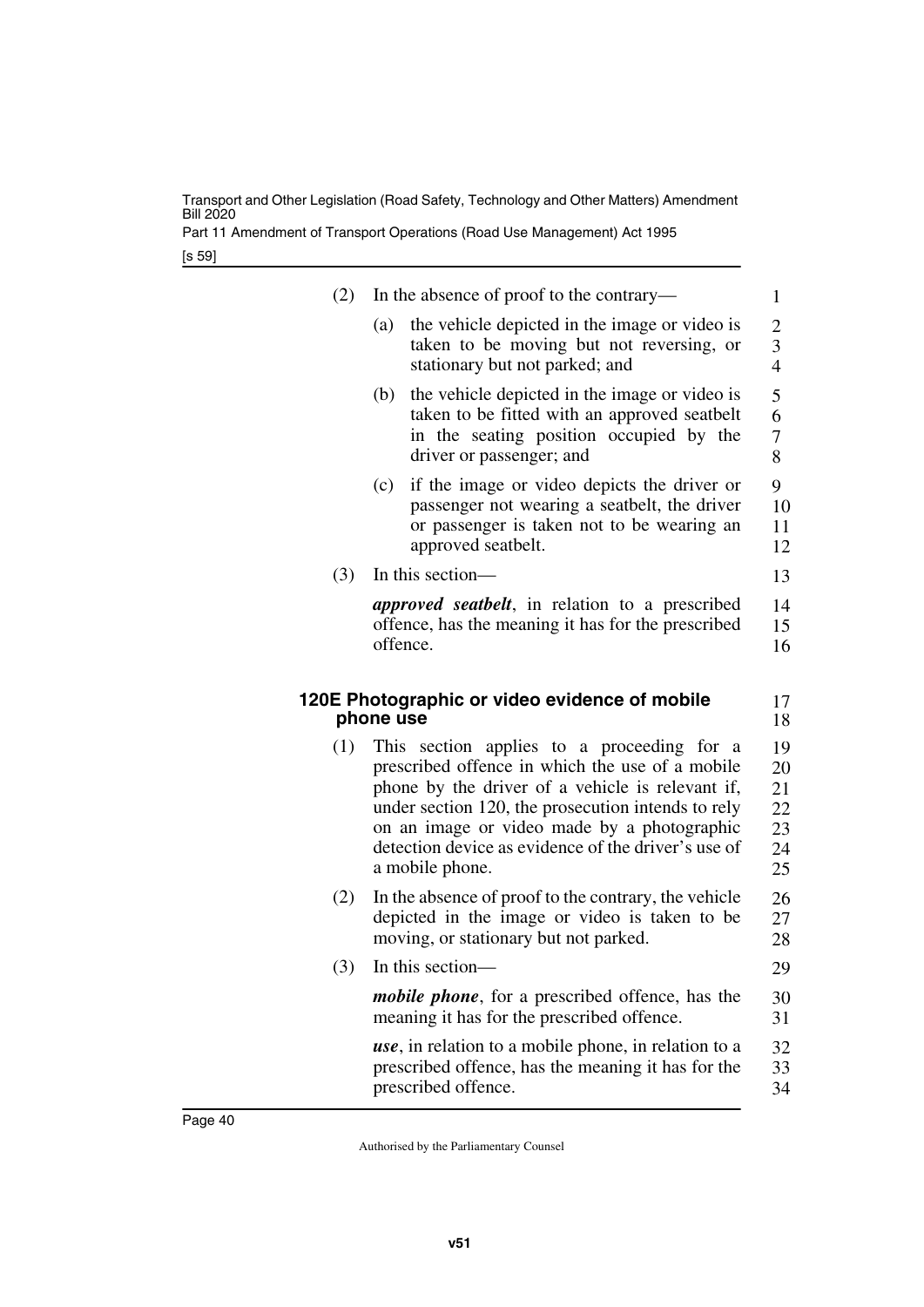[s 59] Transport and Other Legislation (Road Safety, Technology and Other Matters) Amendment Bill 2020 Part 11 Amendment of Transport Operations (Road Use Management) Act 1995

<span id="page-42-1"></span><span id="page-42-0"></span>

|     |     |                                                                                        | 120F Report about offence detected by<br>photographic detection device                                                                                                                                                                                                                              | $\mathbf{1}$<br>$\overline{c}$                       |  |  |
|-----|-----|----------------------------------------------------------------------------------------|-----------------------------------------------------------------------------------------------------------------------------------------------------------------------------------------------------------------------------------------------------------------------------------------------------|------------------------------------------------------|--|--|
| (1) |     |                                                                                        | This section applies to a proceeding for a<br>prescribed offence if, under section 120, the<br>prosecution intends to rely on an image or a series<br>of images, or a video or a series of videos, made<br>by a photographic detection device as evidence of<br>particular elements of the offence. | 3<br>$\overline{4}$<br>5<br>6<br>$\overline{7}$<br>8 |  |  |
| (2) |     | The prosecution may produce a report complying<br>with this section in the proceeding. |                                                                                                                                                                                                                                                                                                     |                                                      |  |  |
| (3) |     |                                                                                        | The report must—                                                                                                                                                                                                                                                                                    | 11                                                   |  |  |
|     | (a) |                                                                                        | be made in the way prescribed by regulation<br>for the photographic detection device; and                                                                                                                                                                                                           | 12<br>13                                             |  |  |
|     | (b) |                                                                                        | contain only 1 or more of the following—                                                                                                                                                                                                                                                            | 14                                                   |  |  |
|     |     | (i)                                                                                    | a copy of the image or some or all of<br>the images in the series, or a still image<br>or images taken from the video or some<br>or all of the videos in the series;                                                                                                                                | 15<br>16<br>17<br>18                                 |  |  |
|     |     | (ii)                                                                                   | a summary of the things depicted in the<br>image or images, or the still image or<br>images from the video or videos;                                                                                                                                                                               | 19<br>20<br>21                                       |  |  |
|     |     |                                                                                        | (iii) for a copy of images in a series or still<br>images of videos in a series—the<br>numbers of the images or videos and<br>the times they were taken, as identified<br>under section $120(3)$ ;                                                                                                  | 22<br>23<br>24<br>25<br>26                           |  |  |
|     |     | (iv)                                                                                   | mentioned<br>in<br>section<br>matter<br>a<br>$120A(4)(a)$ , (b) or (c) or $120B(5)(a)$ ,<br>$(b), (c), (d)$ or $(e);$                                                                                                                                                                               | 27<br>28<br>29                                       |  |  |
|     |     | (v)                                                                                    | a matter prescribed under subsection<br>$(4)(b)$ ; and                                                                                                                                                                                                                                              | 30<br>31                                             |  |  |
|     | (c) |                                                                                        | include a certification, or be accompanied<br>by a certificate, signed by the commissioner                                                                                                                                                                                                          | 32<br>33                                             |  |  |

34

stating that the report—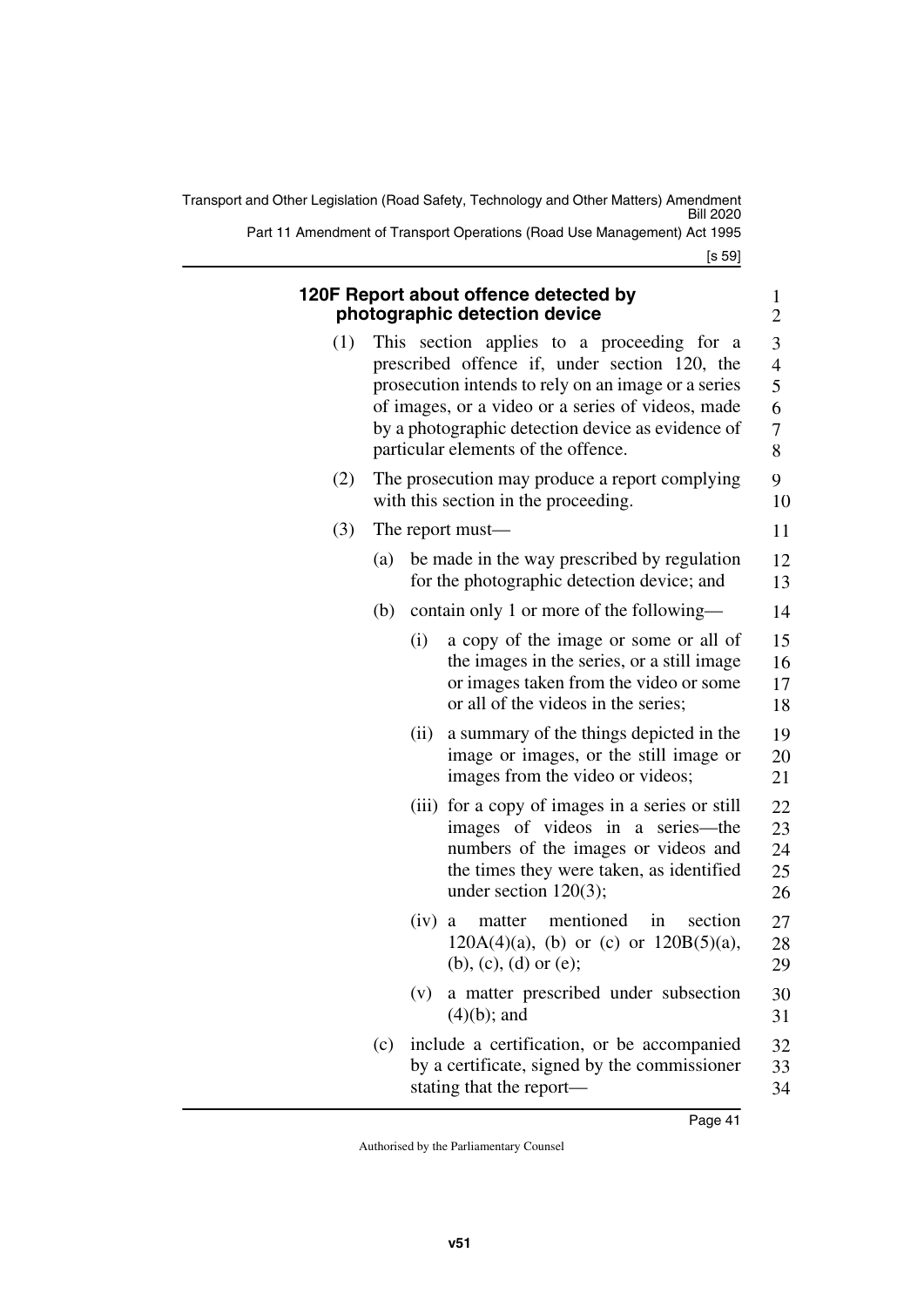Part 11 Amendment of Transport Operations (Road Use Management) Act 1995

[s 60]

|     | (i)<br>properly made<br>in the way<br>was<br>prescribed under paragraph (a) for the<br>photographic detection device; and                                                                                                                                                      | $\mathbf{1}$<br>2<br>$\overline{\mathbf{3}}$ |
|-----|--------------------------------------------------------------------------------------------------------------------------------------------------------------------------------------------------------------------------------------------------------------------------------|----------------------------------------------|
|     | contains only matters mentioned in<br>(ii)<br>paragraph (b).                                                                                                                                                                                                                   | 4<br>5                                       |
| (4) | If the way prescribed under subsection $(3)(a)$ for a<br>detection device<br>photographic<br>requires<br><b>or</b><br>otherwise involves analysis or a determination<br>being made by a person, the regulation must<br>state-                                                  | 6<br>7<br>8<br>9<br>10                       |
|     | the class of appropriately qualified persons<br>(a)<br>who may conduct the analysis or make the<br>determination; and                                                                                                                                                          | 11<br>12<br>13                               |
|     | the matters about the proper conduct of the<br>(b)<br>analysis or making of the determination that<br>must be stated in a report under this section.                                                                                                                           | 14<br>15<br>16                               |
| (5) | A report produced under this section is evidence<br>of the following—                                                                                                                                                                                                          | 17<br>18                                     |
|     | the things depicted in a copy of an image, or<br>(a)<br>a still image from a video, contained in the<br>report;                                                                                                                                                                | 19<br>20<br>21                               |
|     | (b)<br>if a copy of an image or still image from a<br>video contained in the report has a marking<br>or writing associated with the image or<br>video—each thing in relation to the image<br>or video that the marking or writing is<br>prescribed to mean under a regulation; | 22<br>23<br>24<br>25<br>26<br>27             |
|     | (c)<br>a matter stated in a summary mentioned in<br>subsection $(3)(b)(ii)$ contained in the report;                                                                                                                                                                           | 28<br>29                                     |
|     | (d)<br>a matter mentioned in subsection $(3)(b)(iii)$ ,<br>$(iv)$ or $(v)$ contained in the report.                                                                                                                                                                            | 30<br>31                                     |
|     |                                                                                                                                                                                                                                                                                |                                              |

<span id="page-43-1"></span><span id="page-43-0"></span>

| Clause 60 | Insertion of new ch 7, pt 25 | 32 |
|-----------|------------------------------|----|
|           | Chapter 7—                   | 33 |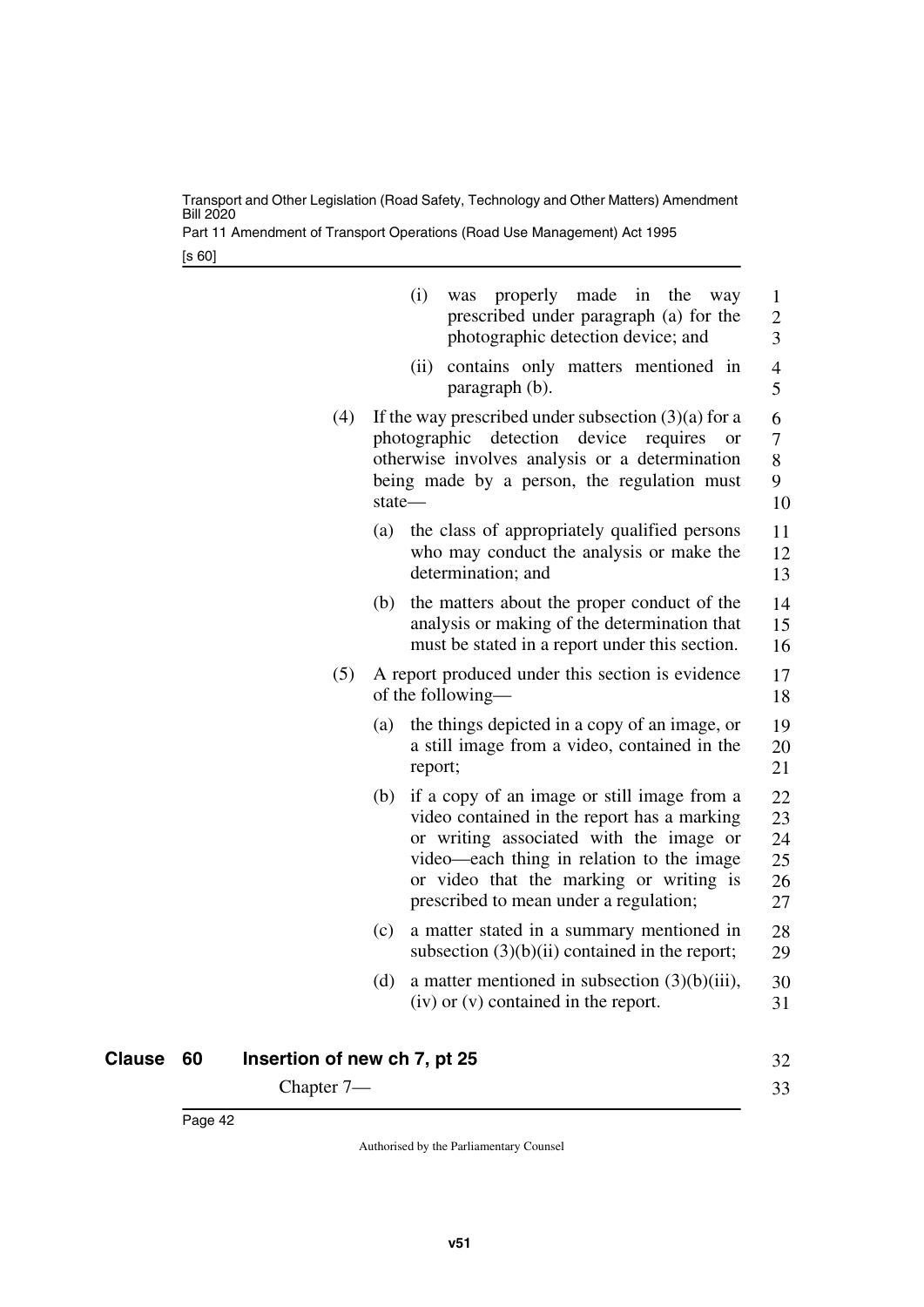<span id="page-44-1"></span><span id="page-44-0"></span>[s 61] Transport and Other Legislation (Road Safety, Technology and Other Matters) Amendment Bill 2020 Part 11 Amendment of Transport Operations (Road Use Management) Act 1995

<span id="page-44-3"></span><span id="page-44-2"></span>

|               |    | $insert-$                              |                                    |                                                                                                                                                                       | $\mathbf{1}$                                                      |
|---------------|----|----------------------------------------|------------------------------------|-----------------------------------------------------------------------------------------------------------------------------------------------------------------------|-------------------------------------------------------------------|
|               |    | Part 25                                |                                    | <b>Transitional provisions</b><br>for Transport and Other<br><b>Legislation (Road</b><br>Safety, Technology and<br><b>Other Matters)</b><br><b>Amendment Act 2020</b> | $\overline{2}$<br>$\overline{3}$<br>$\overline{4}$<br>5<br>6<br>7 |
|               |    |                                        | 243 Photographic detection devices |                                                                                                                                                                       | 8                                                                 |
|               |    | (1)                                    | commencement.                      | Chapter 5, part 7, division 2 applies to a video<br>made by a photographic detection device only in<br>relation to an offence committed after the                     | 9<br>10<br>11<br>12                                               |
|               |    | (2)                                    | commencement.                      | Sections 120D, 120E and 120F apply only in<br>relation to an offence committed after the                                                                              | 13<br>14<br>15                                                    |
| Clause        | 61 |                                        |                                    | Amendment of sch 1 (Evidence by certificate)                                                                                                                          | 16                                                                |
|               |    | Schedule 1-<br>insert—                 |                                    |                                                                                                                                                                       | 17<br>18                                                          |
|               | 38 | relevant authority                     | was or was not a specified         | a specified digital authority $\cdot$ the chief executive                                                                                                             |                                                                   |
| <b>Clause</b> | 62 | <b>Amendment of sch 4 (Dictionary)</b> |                                    |                                                                                                                                                                       | 19                                                                |

<span id="page-44-7"></span><span id="page-44-6"></span><span id="page-44-5"></span><span id="page-44-4"></span>

| Allielianient of sully (Dictionally) |                                      |  |                                                         |  | $\mathbf{y}$ |
|--------------------------------------|--------------------------------------|--|---------------------------------------------------------|--|--------------|
| Schedule $4-$                        |                                      |  |                                                         |  | 20           |
| $insert-$                            |                                      |  |                                                         |  | 21           |
|                                      | Coordination Act 1994, section 29AC. |  | <b>digital authority</b> see the Transport Planning and |  | 22<br>23     |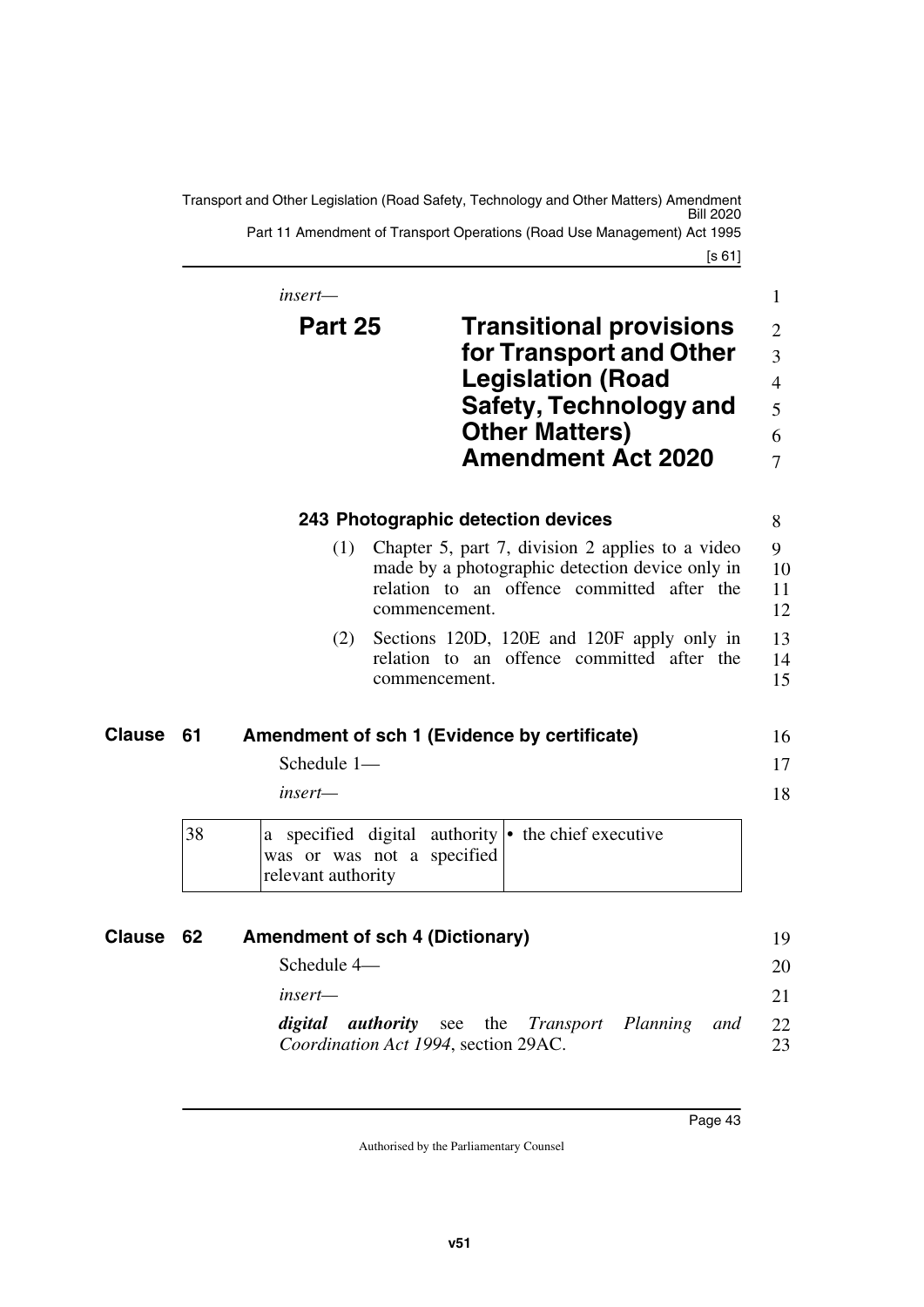Part 12 Amendment of Transport Planning and Coordination Act 1994

<span id="page-45-1"></span>[s 63]

<span id="page-45-5"></span><span id="page-45-4"></span><span id="page-45-3"></span><span id="page-45-2"></span><span id="page-45-0"></span>

|        |         | <b>digital device</b> see the Transport Planning and Coordination<br>Act 1994, section 29AB.                                                                        | 1<br>$\overline{2}$ |
|--------|---------|---------------------------------------------------------------------------------------------------------------------------------------------------------------------|---------------------|
|        |         | <b>digital evidence of age</b> see the Transport Planning and<br>Coordination Act 1994, section 29AD.                                                               | 3<br>4              |
|        |         | digital evidence of identity see the Transport Planning and<br>Coordination Act 1994, section 29AE.                                                                 | 5<br>6              |
|        |         | <i>made</i> , in relation to a photographic detection device, includes<br>captured.                                                                                 | 7<br>8              |
|        |         | <b><i>authority</i></b> see the <i>Transport</i> Planning<br>relevant<br>and<br>Coordination Act 1994, section 29AB.                                                | 9<br>10             |
|        |         | <i>video</i> means a recording consisting of (or mainly of) sounds,<br>images or data, or any combination of sounds, images or data,<br>made by a device or system. | 11<br>12<br>13      |
|        | Part 12 | <b>Amendment of Transport</b>                                                                                                                                       | 14                  |
|        |         | <b>Planning and Coordination Act</b>                                                                                                                                | 15                  |
|        |         | 1994                                                                                                                                                                | 16                  |
| Clause | 63      | <b>Act amended</b>                                                                                                                                                  | 17                  |
|        |         | This part amends the <i>Transport Planning and Coordination</i><br>Act 1994.                                                                                        | 18<br>19            |
| Clause | 64      | Amendment of s 28EC (Using a digital photo and<br>digitised signature)                                                                                              | 20<br>21            |
|        |         | Section $28EC(1)(b)$ —                                                                                                                                              | 22                  |
|        |         | omit, insert-                                                                                                                                                       | 23                  |
|        |         | to reproduce the person's digital photo and<br>(b)<br>digitised signature on-                                                                                       | 24<br>25            |
|        |         | a prescribed authorisation document;<br>(i)<br>or                                                                                                                   | 26<br>27            |
|        |         | a digital authority; or<br>(ii)                                                                                                                                     | 28                  |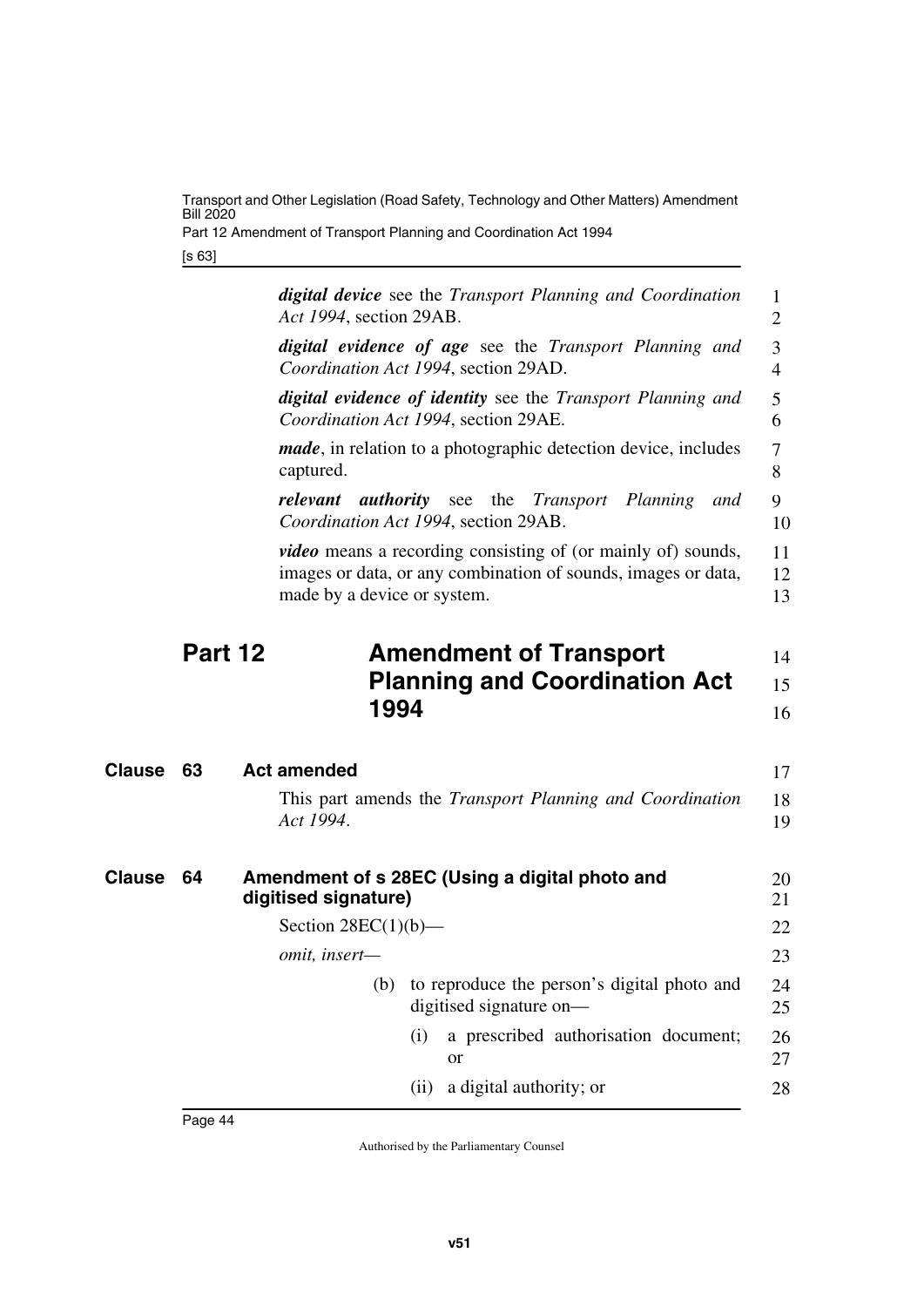<span id="page-46-9"></span><span id="page-46-8"></span><span id="page-46-7"></span><span id="page-46-6"></span><span id="page-46-5"></span><span id="page-46-4"></span><span id="page-46-3"></span><span id="page-46-2"></span><span id="page-46-1"></span><span id="page-46-0"></span>

|        |    |                        | Transport and Other Legislation (Road Safety, Technology and Other Matters) Amendment<br>Bill 2020       |                  |
|--------|----|------------------------|----------------------------------------------------------------------------------------------------------|------------------|
|        |    |                        | Part 12 Amendment of Transport Planning and Coordination Act 1994<br>[s 65]                              |                  |
|        |    |                        | (iii) a digital evidence of age; or                                                                      | $\mathbf{1}$     |
|        |    |                        | (iv) a digital evidence of identity.                                                                     | 2                |
| Clause | 65 | Insertion of new pt 4E |                                                                                                          | 3                |
|        |    | After part 4D—         |                                                                                                          | 4                |
|        |    | insert—                |                                                                                                          | 5                |
|        |    | Part 4E                | Digital authorities,<br>digital evidence of age<br>and digital evidence of<br>identity                   | 6<br>7<br>8<br>9 |
|        |    | <b>Division 1</b>      | <b>Preliminary</b>                                                                                       | 10               |
|        |    |                        | 29AA Main purposes of part                                                                               | 11               |
|        |    |                        | The main purposes of this part are to-                                                                   | 12               |
|        |    | (a)                    | enable a person to use a digital authority<br>$as-$                                                      | 13<br>14         |
|        |    |                        | evidence that the person holds a<br>(i)<br>particular authority; or                                      | 15<br>16         |
|        |    |                        | evidence of the person's age<br>(11)<br><b>or</b><br>identity; and                                       | 17<br>18         |
|        |    |                        | (b) enable a person to use a digital evidence of<br>age as evidence of the person's age; and             | 19<br>20         |
|        |    | (c)                    | enable a person to use a digital evidence of<br>identity as evidence of the person's identity.           | 21<br>22         |
|        |    |                        | <b>29AB Definitions for part</b>                                                                         | 23               |
|        |    |                        | In this part—                                                                                            | 24               |
|        |    |                        | <i>authority</i> includes an approval, authorisation,<br>card, certificate, licence, permit, receipt and | 25<br>26         |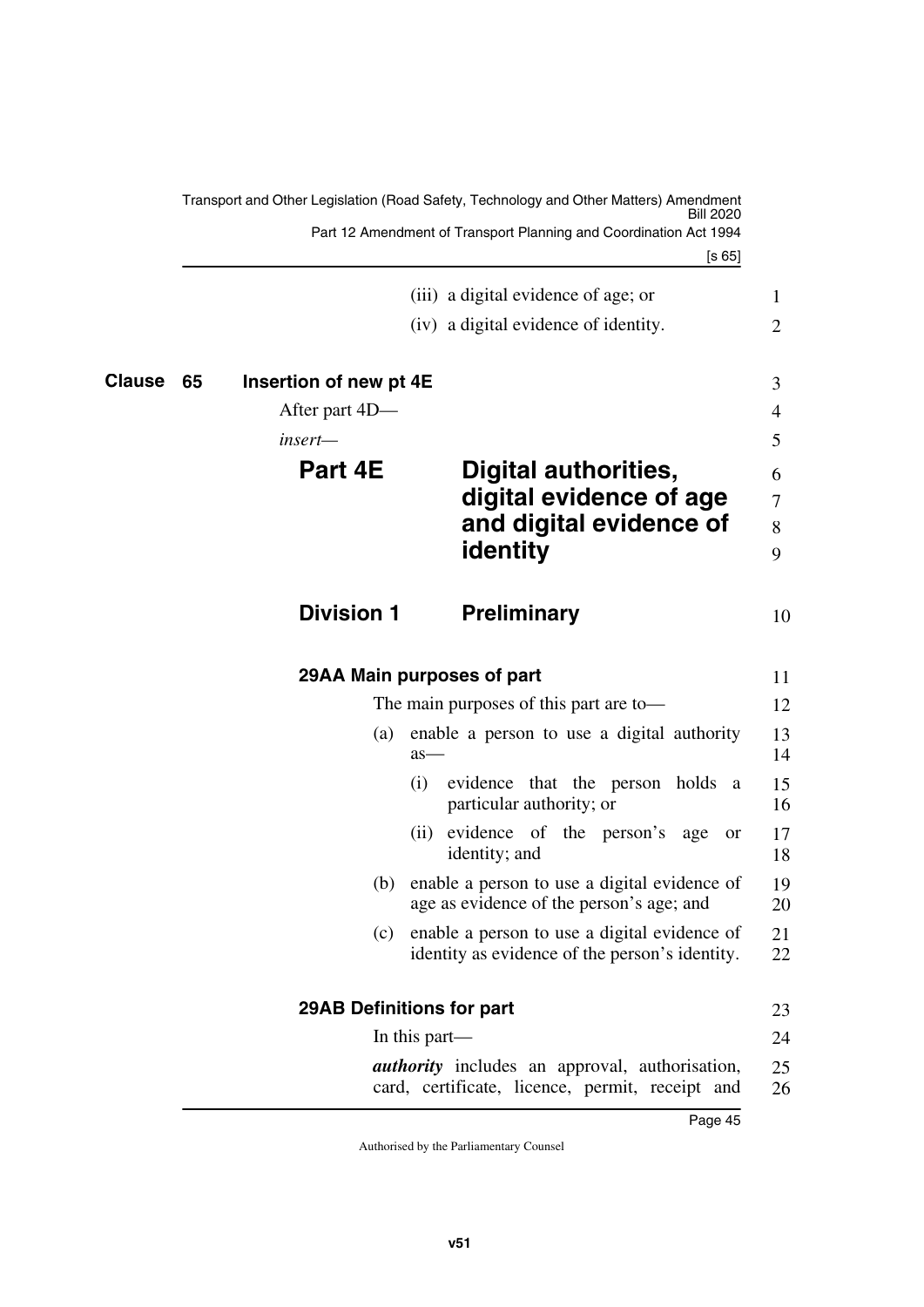Part 12 Amendment of Transport Planning and Coordination Act 1994

[s 65]

<span id="page-47-1"></span><span id="page-47-0"></span>

|      | qualification.                                                                                                                                                 | 1                                     |
|------|----------------------------------------------------------------------------------------------------------------------------------------------------------------|---------------------------------------|
|      | <i>corresponding authority</i> means an authority<br>issued under a corresponding law prescribed by<br>regulation to be a corresponding authority.             | $\overline{c}$<br>3<br>$\overline{4}$ |
| Act. | <i>corresponding law</i> means a law, of another State<br>or the Commonwealth, that provides for the same,<br>or substantially the same, matters as a relevant | 5<br>6<br>7<br>8                      |
|      | <i>digital authority</i> see section 29AC.                                                                                                                     | 9                                     |
|      | <i>digital device</i> means a device that can be used to<br>display or store information electronically.                                                       | 10<br>11                              |
|      | Examples-                                                                                                                                                      | 12                                    |
|      | computer, smart phone, tablet computer                                                                                                                         | 13                                    |
|      | <i>digital evidence of age</i> see section 29AD.                                                                                                               | 14                                    |
|      | digital evidence of identity see section 29AE.                                                                                                                 | 15                                    |
|      | <i>issue</i> includes approve, extend, grant and renew.                                                                                                        | 16                                    |
|      | <i>relevant Act</i> means a law of Queensland<br>prescribed by regulation to be a relevant Act.                                                                | 17<br>18                              |
|      | <i>relevant authority</i> means-                                                                                                                               | 19                                    |
| (a)  | an authority issued under a relevant Act<br>prescribed by a regulation as a relevant<br>authority; and                                                         | 20<br>21<br>22                        |
| (b)  | a corresponding authority prescribed by<br>regulation to be a relevant authority.                                                                              | 23<br>24                              |
|      | 29AC Meaning of digital authority                                                                                                                              | 25                                    |
|      | A <i>digital authority</i> means—                                                                                                                              | 26                                    |
| (a)  | relevant<br>authority,<br>other<br>than<br>a<br>a<br>corresponding authority, that is—                                                                         | 27<br>28                              |
|      | (i)<br>encoded in a digital form; and                                                                                                                          | 29                                    |
|      | (ii)<br>able to be displayed on a digital device<br>using the approved app; or                                                                                 | 30<br>31                              |
|      |                                                                                                                                                                |                                       |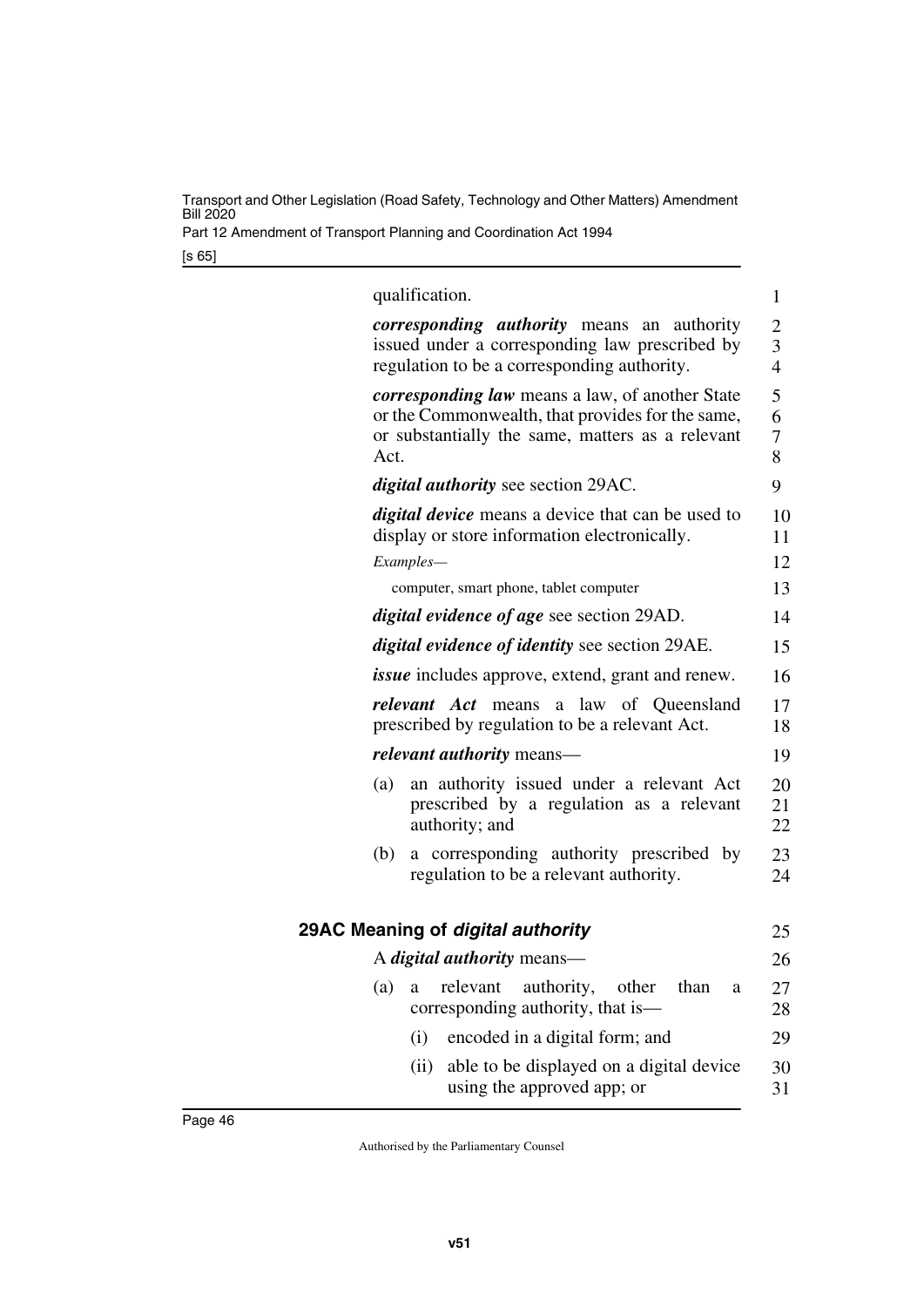<span id="page-48-5"></span><span id="page-48-4"></span><span id="page-48-3"></span><span id="page-48-2"></span><span id="page-48-1"></span><span id="page-48-0"></span>

|     |     | Transport and Other Legislation (Road Safety, Technology and Other Matters) Amendment<br><b>Bill 2020</b>                                                                                                                                         |                            |
|-----|-----|---------------------------------------------------------------------------------------------------------------------------------------------------------------------------------------------------------------------------------------------------|----------------------------|
|     |     | Part 12 Amendment of Transport Planning and Coordination Act 1994<br>[s 65]                                                                                                                                                                       |                            |
|     | (b) | a relevant authority that is a corresponding<br>authority that is—                                                                                                                                                                                | 1<br>$\mathbf{2}$          |
|     |     | (i)<br>encoded in a digital form; and                                                                                                                                                                                                             | 3                          |
|     |     | able to be displayed on a digital device.<br>(ii)                                                                                                                                                                                                 | $\overline{4}$             |
|     |     | 29AD Meaning of digital evidence of age                                                                                                                                                                                                           | 5                          |
|     |     | A <i>digital evidence of age</i> , for a person, means the<br>following information contained in the person's<br>digital authority that can be displayed on a digital<br>device using the approved app other than as a<br>digital authority—      | 6<br>7<br>$8\,$<br>9<br>10 |
|     |     | (a) the person's digital photo;                                                                                                                                                                                                                   | 11                         |
|     | (b) | information, by reference to the person's<br>date of birth or otherwise, that indicates the<br>person has attained a particular age.                                                                                                              | 12<br>13<br>14             |
|     |     | 29AE Meaning of digital evidence of identity                                                                                                                                                                                                      | 15                         |
|     |     | A <i>digital evidence of identity</i> , for a person, means<br>the following information contained in the<br>person's digital authority that can be displayed on<br>a digital device using the approved app other than<br>as a digital authority— | 16<br>17<br>18<br>19<br>20 |
|     |     | (a) the person's name;                                                                                                                                                                                                                            | 21                         |
|     |     | (b) the person's digital photo;                                                                                                                                                                                                                   | 22                         |
|     |     | (c) the person's date of birth.                                                                                                                                                                                                                   | 23                         |
|     |     | 29AF Chief executive may approve app                                                                                                                                                                                                              | 24                         |
| (1) |     | For the purposes of this part, the chief executive<br>may, by notice published on the department's<br>website, approve an app to store and display any<br>of the following things—                                                                | 25<br>26<br>27<br>28       |
|     | (a) | a digital authority;                                                                                                                                                                                                                              | 29                         |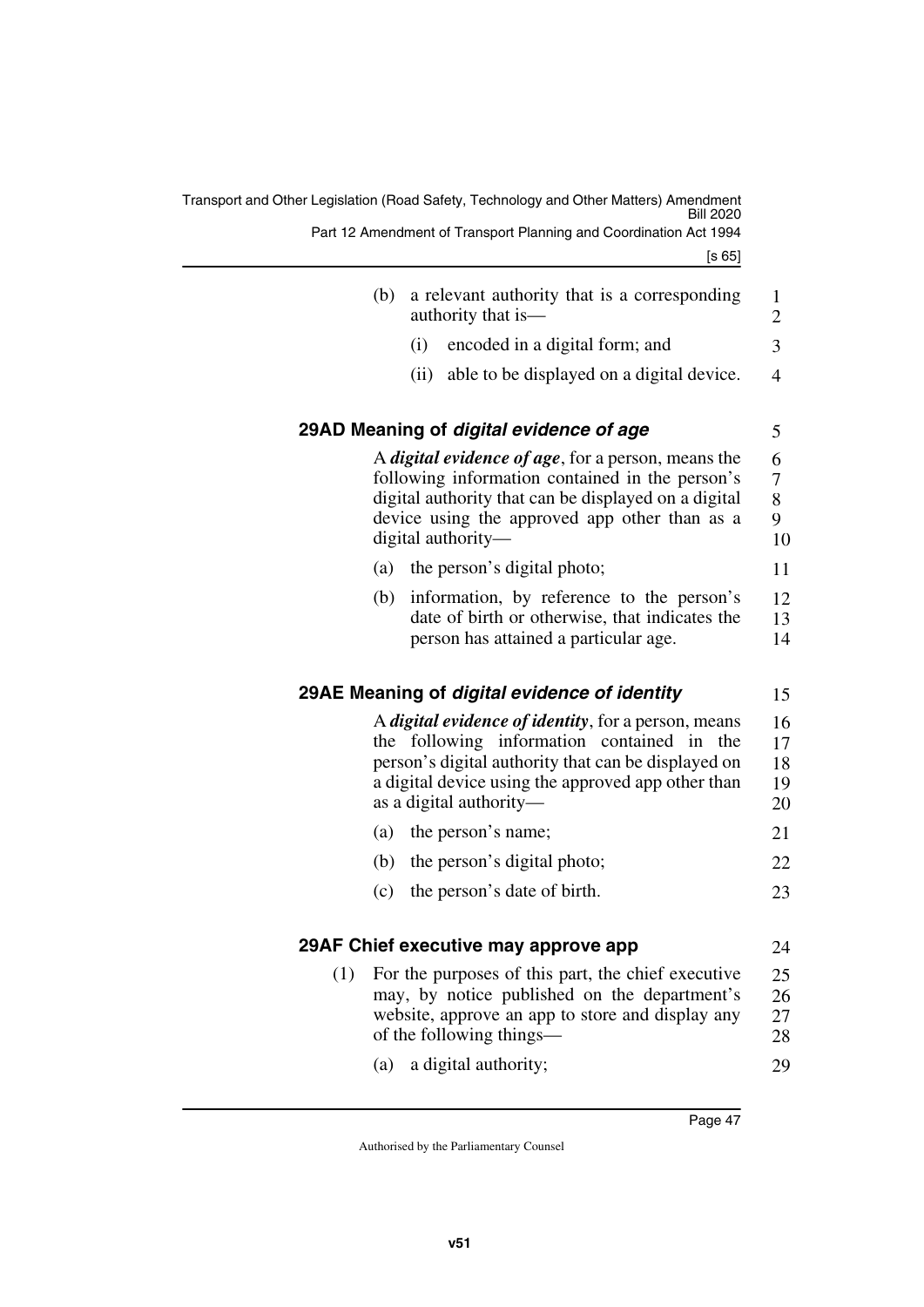Part 12 Amendment of Transport Planning and Coordination Act 1994

[s 65]

<span id="page-49-3"></span><span id="page-49-2"></span><span id="page-49-1"></span><span id="page-49-0"></span>

|                   | (b) | a digital evidence of age;                                                                              | $\mathbf{1}$   |
|-------------------|-----|---------------------------------------------------------------------------------------------------------|----------------|
|                   | (c) | a digital evidence of identity.                                                                         | 2              |
| (2)               |     | A notice published under subsection (1) must                                                            | 3              |
|                   |     | state the following information—                                                                        | $\overline{4}$ |
|                   | (a) | the name of the approved app;                                                                           | 5              |
|                   | (b) | a description of the approved app;                                                                      | 6              |
|                   | (c) | the date the approved app was approved for<br>use.                                                      | 7<br>8         |
| <b>Division 2</b> |     | Use of digital authority,                                                                               | 9              |
|                   |     | digital evidence of age or                                                                              | 10             |
|                   |     | digital evidence of identity                                                                            | 11             |
|                   |     | <b>29AG Definitions for division</b>                                                                    |                |
|                   |     | In this division-                                                                                       | 12             |
|                   |     | <i>access</i> includes—                                                                                 | 13             |
|                   |     |                                                                                                         | 14             |
|                   | (a) | read; and                                                                                               | 15             |
|                   | (b) | copy; and                                                                                               | 16             |
|                   | (c) | download; and                                                                                           | 17             |
|                   | (d) | photograph; and                                                                                         | 18             |
|                   | (e) | scan; and                                                                                               | 19             |
|                   | (f) | electronic<br>other<br>system,<br>use<br><b>or</b><br>an<br>technology that<br>provides<br>connectivity | 20             |
|                   |     | between digital devices, to do anything                                                                 | 21<br>22       |
|                   |     | mentioned in paragraphs (a) to (e).                                                                     | 23             |
|                   |     | <i>authorised officer</i> means—                                                                        | 24             |
|                   | (a) | for a relevant Act, a person authorised under                                                           | 25             |
|                   |     | the Act to perform a function or exercise a                                                             | 26             |
|                   |     | power in relation to the relevant authority;<br>or                                                      | 27<br>28       |
|                   |     |                                                                                                         |                |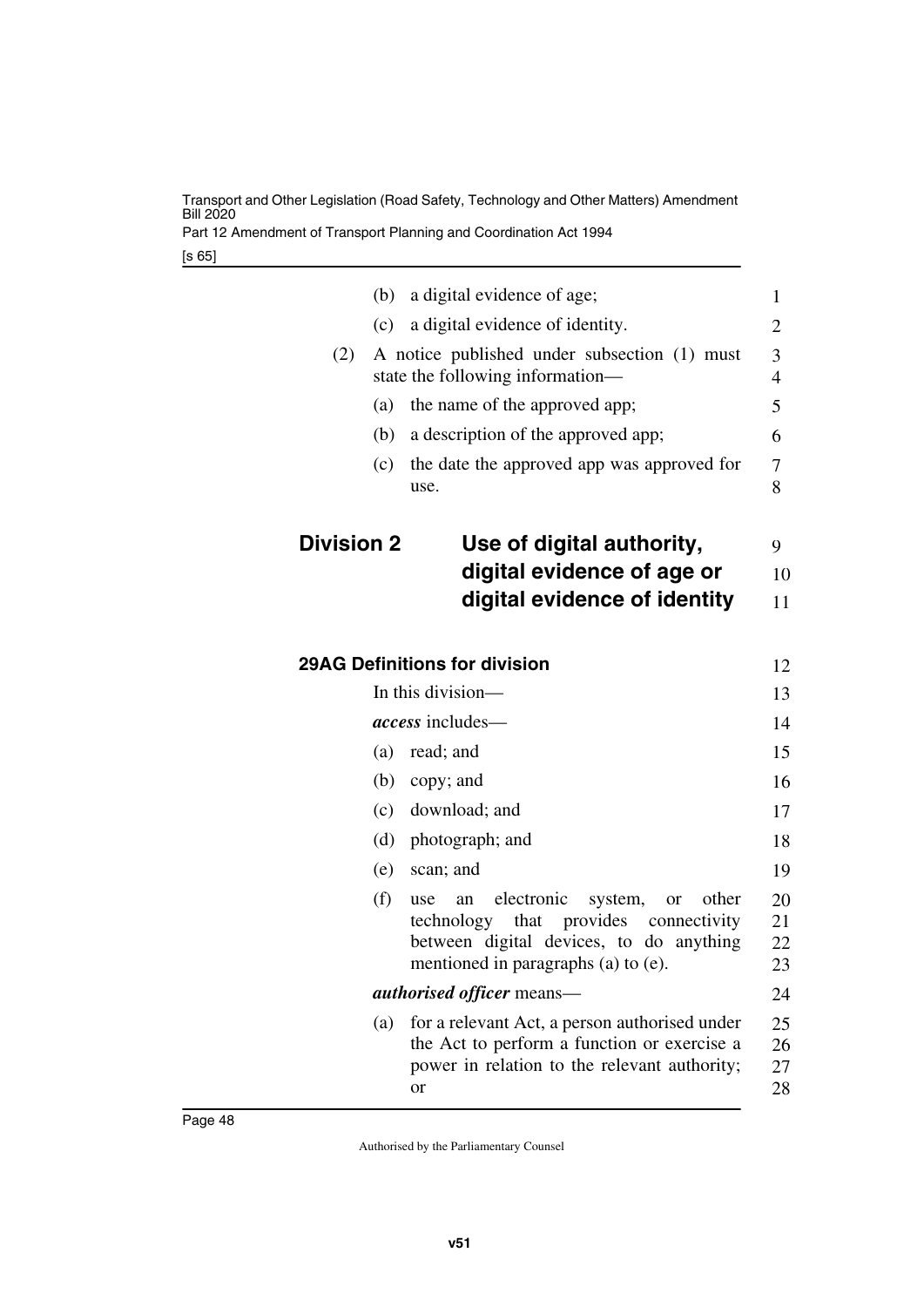Part 12 Amendment of Transport Planning and Coordination Act 1994

[s 65]

<span id="page-50-1"></span><span id="page-50-0"></span>

|     | (b) | a police officer; or                                                                                                                                                                                                                                          | $\mathbf{1}$                     |
|-----|-----|---------------------------------------------------------------------------------------------------------------------------------------------------------------------------------------------------------------------------------------------------------------|----------------------------------|
|     | (c) | another person prescribed by regulation.                                                                                                                                                                                                                      | 2                                |
|     |     | <i>produce</i> , a relevant authority to an authorised<br>officer or another person, includes-                                                                                                                                                                | 3<br>$\overline{4}$              |
|     | (a) | give the authority to the officer or other<br>person; and                                                                                                                                                                                                     | 5<br>6                           |
|     | (b) | display the authority to the officer or other<br>person; and                                                                                                                                                                                                  | 7<br>8                           |
|     | (c) | make the authority available for inspection<br>by the officer or other person.                                                                                                                                                                                | 9<br>10                          |
|     |     | 29AH Use of digital authority                                                                                                                                                                                                                                 | 11                               |
| (1) |     | This section applies if an Act requires or permits<br>a person to produce a relevant authority to another<br>person to evidence—                                                                                                                              | 12<br>13<br>14                   |
|     | (a) | the person holds the relevant authority; or                                                                                                                                                                                                                   | 15                               |
|     | (b) | the information stated in the authority.                                                                                                                                                                                                                      | 16                               |
| (2) |     | For the Act, the person is taken to produce the<br>relevant authority if the person displays the digital<br>authority for the relevant authority.                                                                                                             | 17<br>18<br>19                   |
| (3) |     | Subsection $(2)$ does not apply if—                                                                                                                                                                                                                           | 20                               |
|     | (a) | displays the<br>when<br>the person<br>digital<br>authority, the other person is not able to<br>access the digital authority in a way, or to an<br>extent, that the other person is authorised to<br>access the relevant authority under the Act;<br><b>or</b> | 21<br>22<br>23<br>24<br>25<br>26 |
|     | (b) | after being requested by the other person to<br>do so the person does not refresh the digital<br>authority.                                                                                                                                                   | 27<br>28<br>29                   |
|     |     |                                                                                                                                                                                                                                                               |                                  |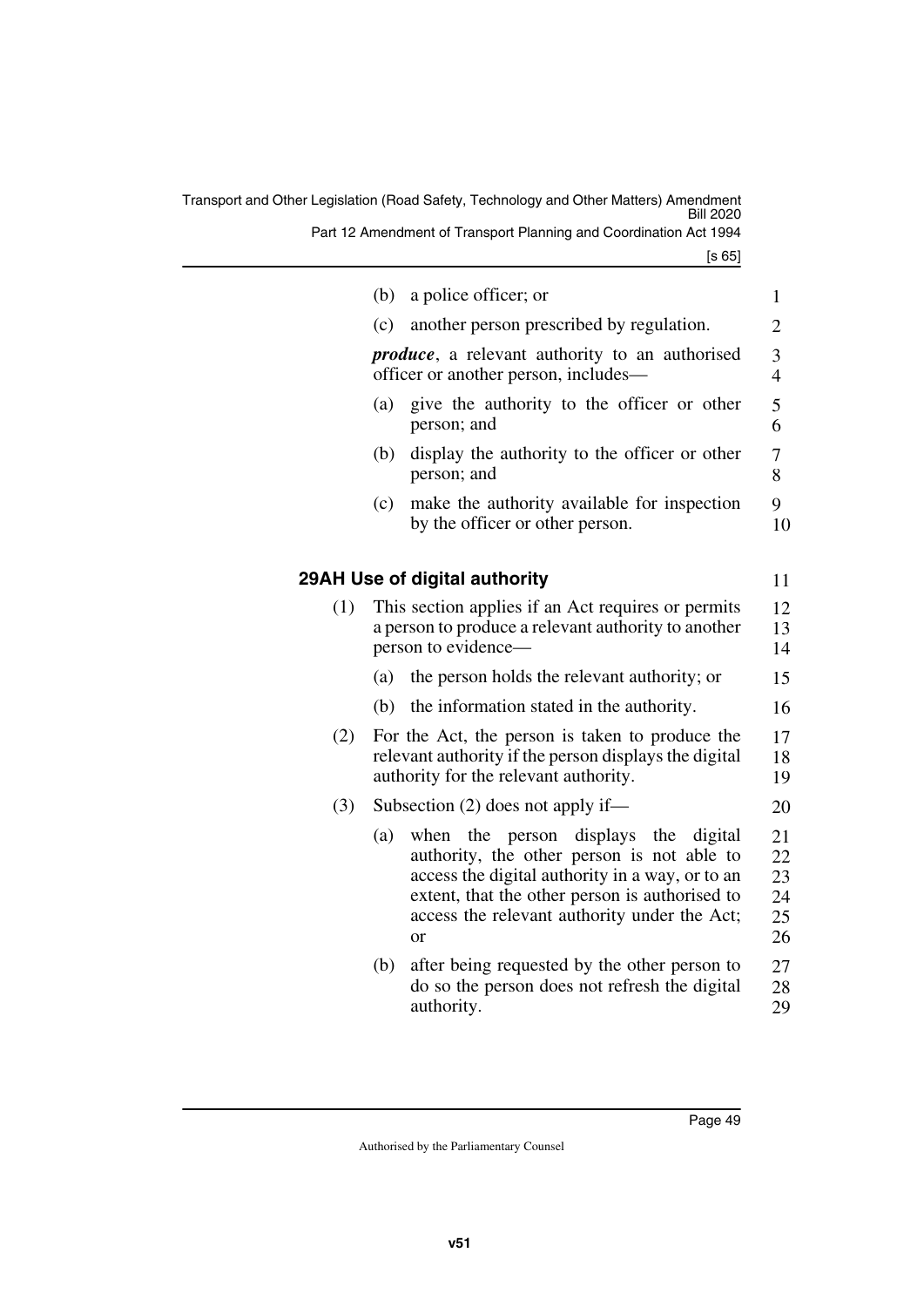Part 12 Amendment of Transport Planning and Coordination Act 1994

<span id="page-51-1"></span><span id="page-51-0"></span>[s 66]

<span id="page-51-3"></span><span id="page-51-2"></span>

|              |                   | 29AI Use of digital evidence of age and digital<br>evidence of identity                                                                                                                                                                                                                                                      |
|--------------|-------------------|------------------------------------------------------------------------------------------------------------------------------------------------------------------------------------------------------------------------------------------------------------------------------------------------------------------------------|
|              | (1)               | This section applies if an Act requires or permits<br>a person to produce a document to another person<br>to evidence-                                                                                                                                                                                                       |
|              |                   | the person has attained a particular age; or<br>(a)                                                                                                                                                                                                                                                                          |
|              |                   | the person's identity.<br>(b)                                                                                                                                                                                                                                                                                                |
|              | (2)               | For the Act, the person is taken to produce the<br>document if the person displays a digital evidence<br>of age or digital evidence of identity that<br>evidences the information stated in the document.<br>Example-                                                                                                        |
|              |                   | A person may use a digital evidence of identity to<br>evidence that the person has attained a particular age.                                                                                                                                                                                                                |
|              | (3)               | Subsection $(2)$ does not apply if—                                                                                                                                                                                                                                                                                          |
|              |                   | when the person displays the<br>digital<br>(a)<br>evidence of age or digital evidence of<br>identity, the other person is not able to<br>access the digital evidence of age or digital<br>evidence of identity in a way, or to an extent,<br>that the other person is authorised to access<br>the document under the Act; or |
|              |                   | after being requested by the other person to<br>(b)<br>do so the person does not refresh the<br>digital evidence<br>displayed<br>of<br>age<br>or<br>displayed digital evidence of identity.                                                                                                                                  |
| Clause<br>66 |                   | Amendment of s 38 (Regulation-making power)                                                                                                                                                                                                                                                                                  |
|              | Section $38(2)$ — |                                                                                                                                                                                                                                                                                                                              |
|              | insert-           |                                                                                                                                                                                                                                                                                                                              |
|              |                   | the administration and use of an approved<br>(d)<br>app, digital authority, digital evidence of age<br>or digital evidence of identity.                                                                                                                                                                                      |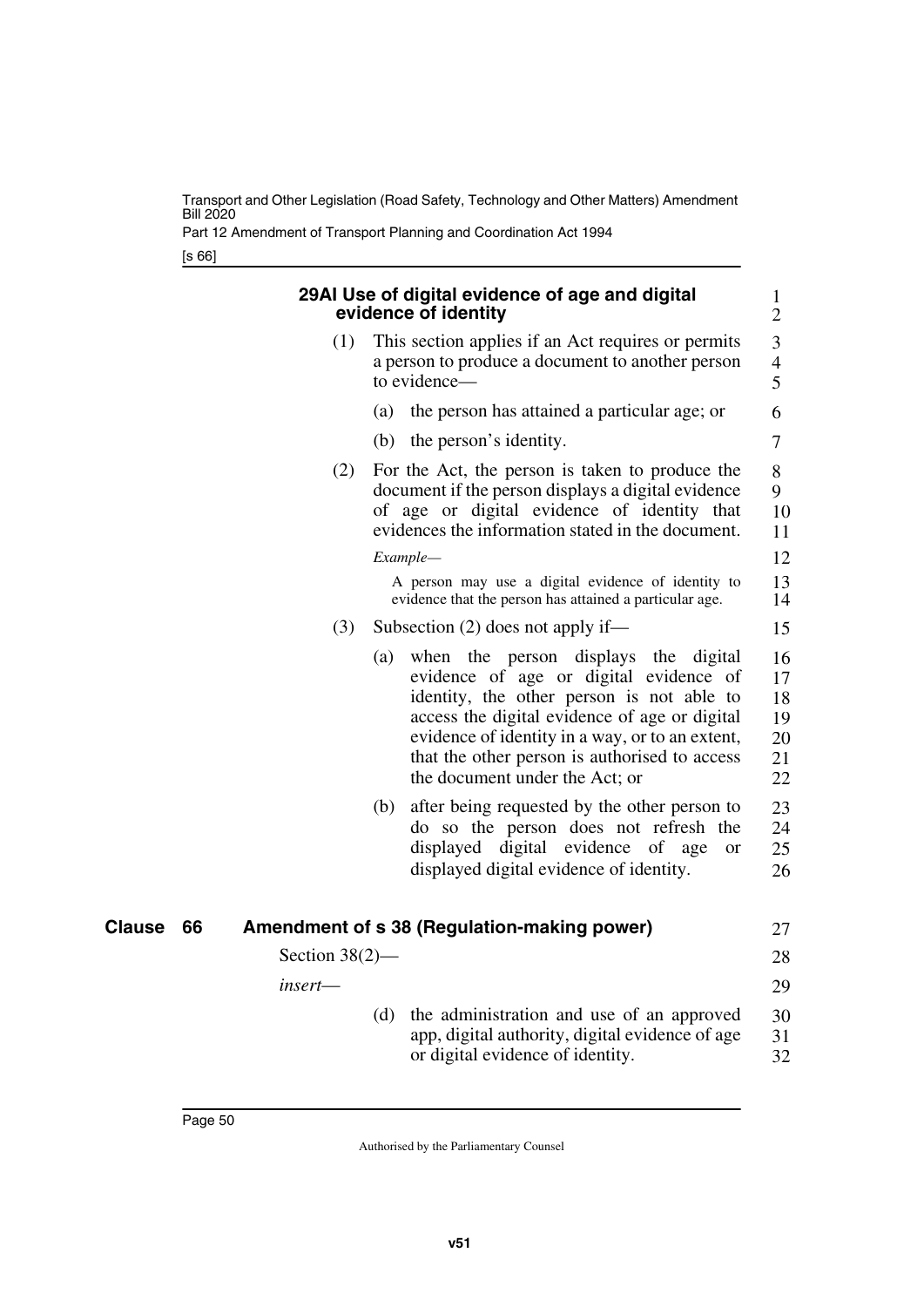<span id="page-52-3"></span><span id="page-52-2"></span><span id="page-52-1"></span>[s 67] Transport and Other Legislation (Road Safety, Technology and Other Matters) Amendment Bill 2020 Part 12 Amendment of Transport Planning and Coordination Act 1994

<span id="page-52-5"></span><span id="page-52-4"></span><span id="page-52-0"></span>

| <b>Clause</b> | 67 | Insertion of new pt 7, div 5<br>Part 7- |                   |               |                                                                                                                                                                                                                                                                                                                                                                        | 1<br>$\overline{2}$                          |
|---------------|----|-----------------------------------------|-------------------|---------------|------------------------------------------------------------------------------------------------------------------------------------------------------------------------------------------------------------------------------------------------------------------------------------------------------------------------------------------------------------------------|----------------------------------------------|
|               |    | insert—                                 |                   |               |                                                                                                                                                                                                                                                                                                                                                                        | 3                                            |
|               |    |                                         | <b>Division 5</b> |               | <b>Provisions for Transport</b><br>and Other Legislation<br>(Road Safety, Technology<br>and Other Matters)<br><b>Amendment Act 2020</b>                                                                                                                                                                                                                                | $\overline{4}$<br>5<br>6<br>$\tau$<br>8      |
|               |    | 47                                      |                   |               | <b>Transitional regulation-making power</b>                                                                                                                                                                                                                                                                                                                            | 9                                            |
|               |    |                                         | (1)               |               | A regulation (a <i>transitional regulation</i> ) may<br>make provision about a matter for which—                                                                                                                                                                                                                                                                       | 10<br>11                                     |
|               |    |                                         |                   | (a)           | it is necessary to make provision to allow or<br>facilitate the doing of anything to achieve<br>the transition from the operation of this Act<br>as it was in force immediately before the<br>commencement to the operation of this Act<br>as amended by the Transport and Other<br>Legislation (Road Safety, Technology and<br>Other Matters) Amendment Act 2020; and | 12<br>13<br>14<br>15<br>16<br>17<br>18<br>19 |
|               |    |                                         |                   |               | (b) this Act does not make provision or<br>sufficient provision.                                                                                                                                                                                                                                                                                                       | 20<br>21                                     |
|               |    |                                         | (2)               | commencement. | A transitional regulation may have retrospective<br>operation to a day not earlier than the day of                                                                                                                                                                                                                                                                     | 22<br>23<br>24                               |
|               |    |                                         | (3)               |               | A transitional regulation must declare it is a<br>transitional regulation.                                                                                                                                                                                                                                                                                             | 25<br>26                                     |
|               |    |                                         | (4)               |               | A transitional regulation may only be made within<br>2 years after the commencement.                                                                                                                                                                                                                                                                                   | 27<br>28                                     |
|               |    |                                         | (5)               |               | This division and any transitional regulation<br>expire 3 years after the day of commencement.                                                                                                                                                                                                                                                                         | 29<br>30                                     |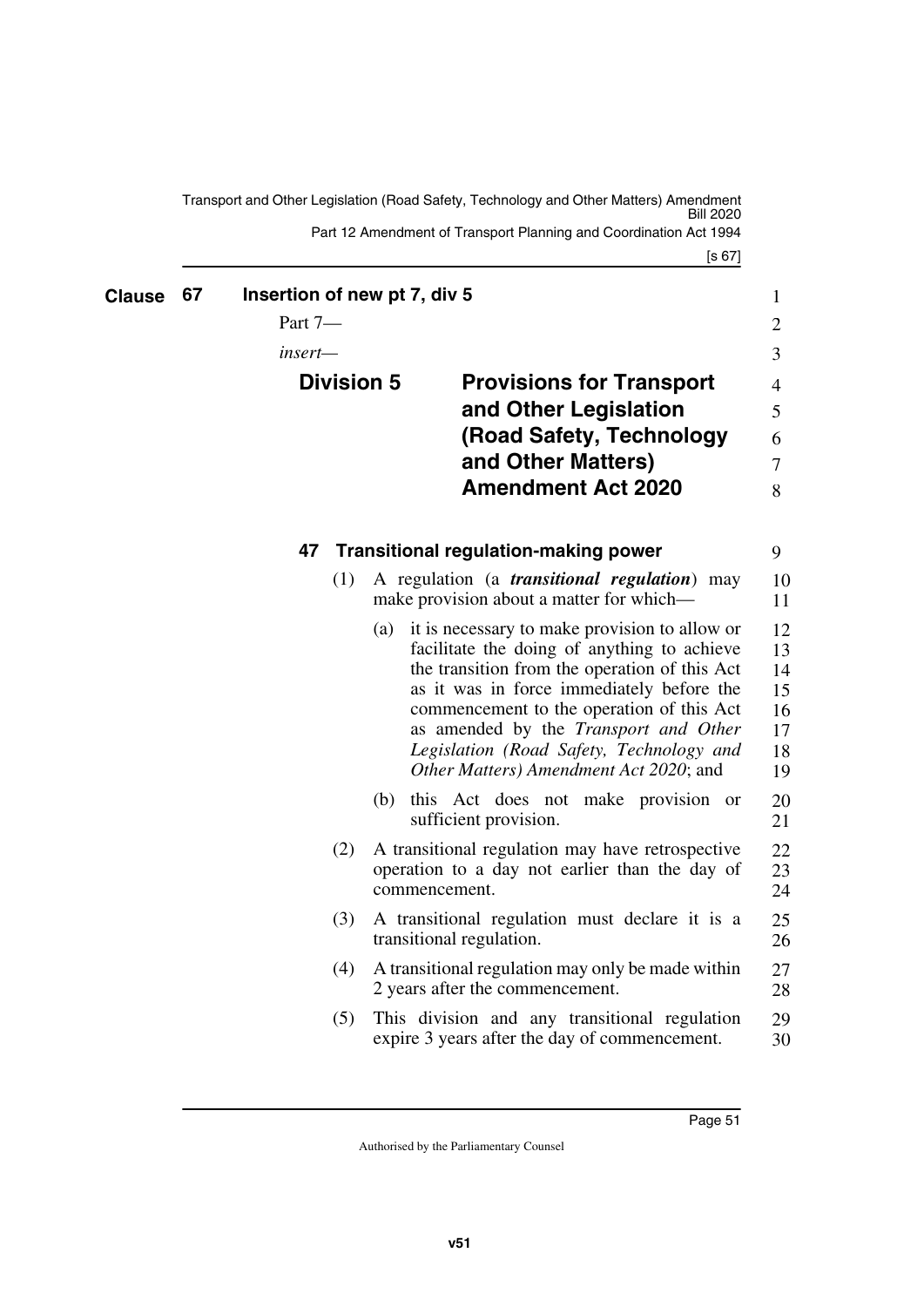<span id="page-53-1"></span>[s 68] Transport and Other Legislation (Road Safety, Technology and Other Matters) Amendment Bill 2020 Part 13 Amendment of Wine Industry Act 1994

<span id="page-53-5"></span><span id="page-53-4"></span><span id="page-53-3"></span><span id="page-53-2"></span><span id="page-53-0"></span>

| <b>Clause</b> | 68      |     | <b>Amendment of sch 1 (Dictionary)</b>                                         | $\mathbf{1}$   |
|---------------|---------|-----|--------------------------------------------------------------------------------|----------------|
|               |         | (1) | Schedule 1-                                                                    | $\overline{2}$ |
|               |         |     | insert-                                                                        | 3              |
|               |         |     | <i>approved app</i> means an app approved under section 29AF.                  | 4              |
|               |         |     | <i>authority</i> , for part 4E, see section 29AB.                              | 5              |
|               |         |     | <i>corresponding authority</i> see section 29AB.                               | 6              |
|               |         |     | corresponding law see section 29AB.                                            | 7              |
|               |         |     | <i>department's website</i> means a website, or part of a website—             | 8              |
|               |         |     | administered by the department; and<br>(a)                                     | 9              |
|               |         |     | with a URL that contains qld.gov.au.<br>(b)                                    | 10             |
|               |         |     | digital authority see section 29AC.                                            | 11             |
|               |         |     | <i>digital device</i> see section 29AB.                                        | 12             |
|               |         |     | <i>digital evidence of age see section 29AD.</i>                               | 13             |
|               |         |     | <i>digital evidence of identity</i> see section 29AE.                          | 14             |
|               |         |     | <i>relevant Act</i> see section 29AB.                                          | 15             |
|               |         |     | relevant authority see section 29AB.                                           | 16             |
|               |         | (2) | Schedule 1, definition <i>prescribed authority</i> , after 'licence'—          | 17             |
|               |         |     | insert-                                                                        | 18             |
|               |         |     | , digital authority, digital evidence of age, digital<br>evidence of identity, | 19<br>20       |
|               | Part 13 |     | <b>Amendment of Wine Industry</b>                                              | 21             |
|               |         |     | <b>Act 1994</b>                                                                | 22             |
| <b>Clause</b> | 69      |     | <b>Act amended</b>                                                             | 23             |
|               |         |     | This part amends the <i>Wine Industry Act 1994</i> .                           | 24             |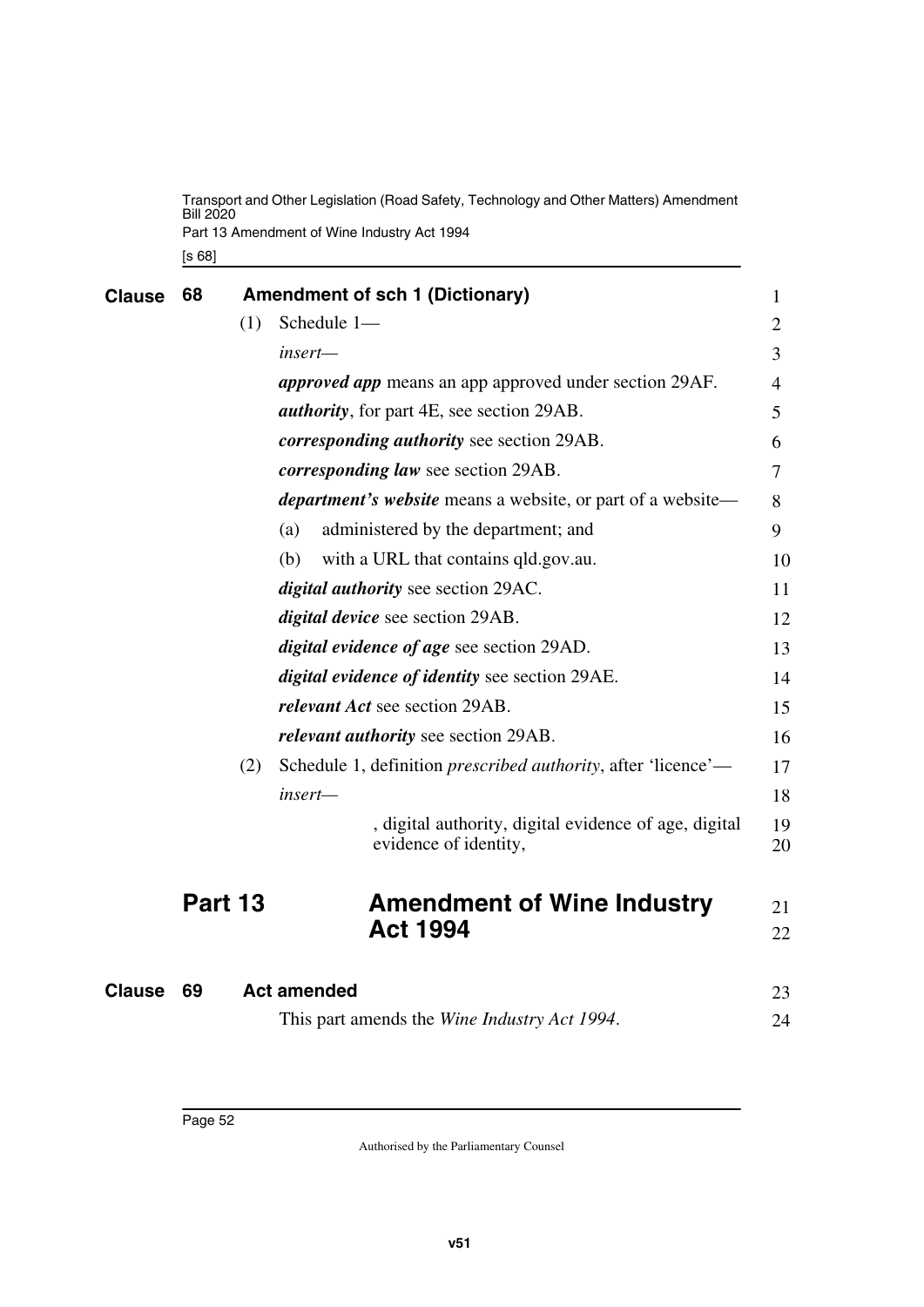<span id="page-54-1"></span><span id="page-54-0"></span>Transport and Other Legislation (Road Safety, Technology and Other Matters) Amendment Bill 2020 Part 13 Amendment of Wine Industry Act 1994

<span id="page-54-3"></span><span id="page-54-2"></span>

| <b>Clause</b> | - 70 | as evidence of age) | Amendment of s 40 (Seizure of document wrongly used                                                                                                                    | $\mathbf{1}$<br>$\overline{2}$ |
|---------------|------|---------------------|------------------------------------------------------------------------------------------------------------------------------------------------------------------------|--------------------------------|
|               |      | Section 40-         |                                                                                                                                                                        | 3                              |
|               |      | $insert-$           |                                                                                                                                                                        | 4                              |
|               |      | (3)                 | Nothing in this section authorises a person to<br>seize a digital device if-                                                                                           | 5<br>6                         |
|               |      |                     | the device is used in the contravention of<br>(a)<br>section $38(2)$ or (3); and                                                                                       | 7<br>8                         |
|               |      |                     | in contravening the section a person used the<br>(b)<br>device to store or display the following<br>things, or an image or other design<br>purporting to be the thing— | 9<br>10<br>11<br>12            |
|               |      |                     | a digital authority;<br>(i)                                                                                                                                            | 13                             |
|               |      |                     | a digital evidence of age;<br>(11)                                                                                                                                     | 14                             |
|               |      |                     | (iii) a digital evidence of identity.                                                                                                                                  | 15                             |
|               |      | (4)                 | In this section—                                                                                                                                                       | 16                             |
|               |      |                     | digital authority see the Transport Planning and<br>Coordination Act 1994, section 29AC.                                                                               | 17<br>18                       |
|               |      |                     | <b>digital device</b> see the <i>Transport Planning and</i><br>Coordination Act 1994, section 29AB.                                                                    | 19<br>20                       |
|               |      |                     | digital evidence of age see the Transport<br>Planning and Coordination Act 1994, section<br>29AD.                                                                      | 21<br>22<br>23                 |
|               |      |                     | digital evidence of identity see the Transport<br>Planning and Coordination Act 1994, section<br>29AE.                                                                 | 24<br>25<br>26                 |
| Clause 71     |      |                     | Amendment of s 41 (Finding out age)                                                                                                                                    | 27                             |
|               |      | Section $41(1)$ —   |                                                                                                                                                                        | 28                             |
|               |      | insert-             |                                                                                                                                                                        | 29                             |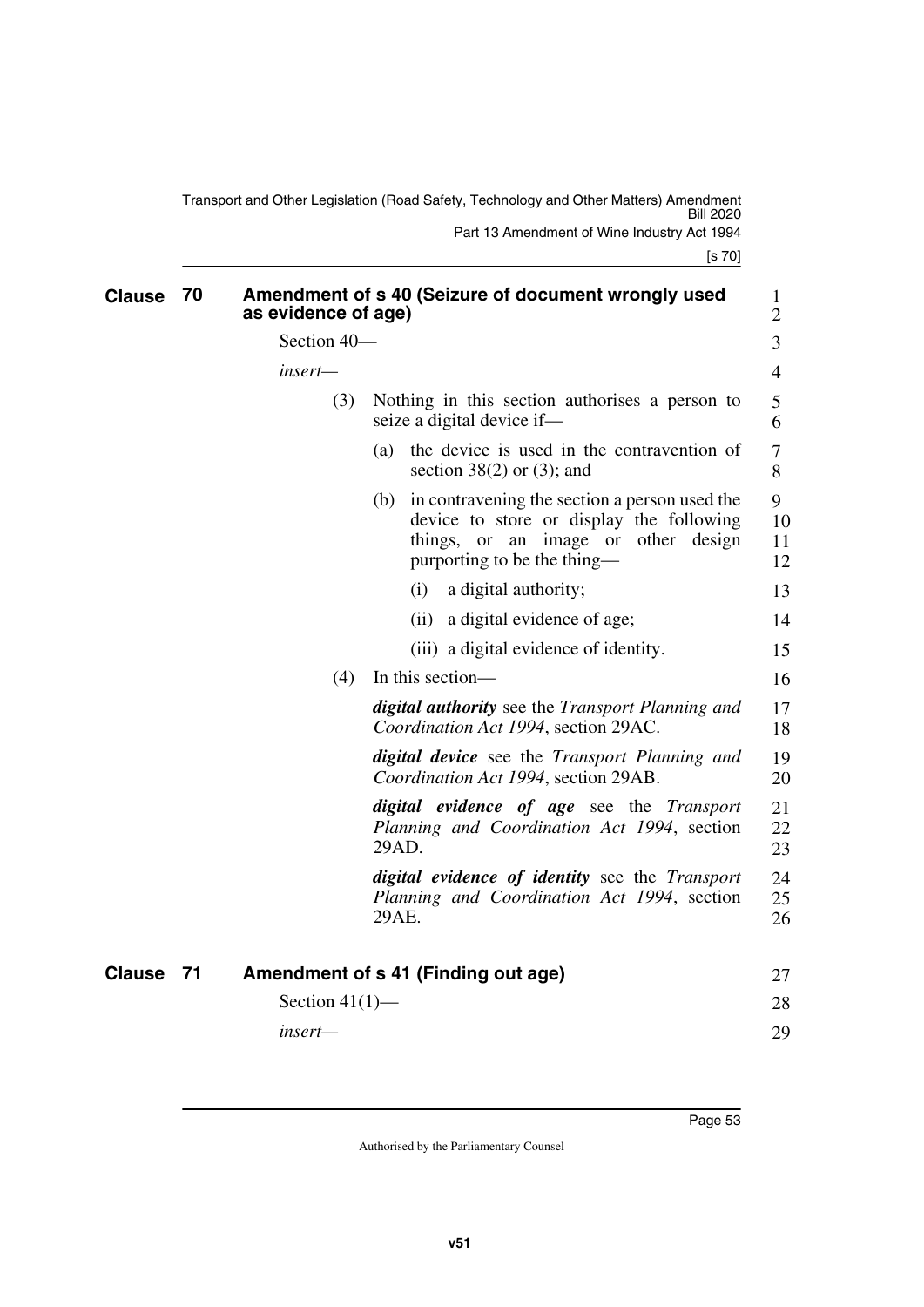Transport and Other Legislation (Road Safety, Technology and Other Matters) Amendment Bill 2020 Part 14 Other amendments

[s 72]

<span id="page-55-1"></span>

|              | See the <i>Transport Planning and Coordination Act 1994</i> , |
|--------------|---------------------------------------------------------------|
|              | sections 29AH and 29AI for the use of a digital               |
|              |                                                               |
|              | authority, a digital evidence of age or a digital evidence    |
| of identity. |                                                               |

6

### <span id="page-55-3"></span><span id="page-55-2"></span><span id="page-55-0"></span>**Part 14 Other amendments**

| Clause 72 | <b>Acts amended</b>                     |  |
|-----------|-----------------------------------------|--|
|           | Schedule 1 amends the Acts it mentions. |  |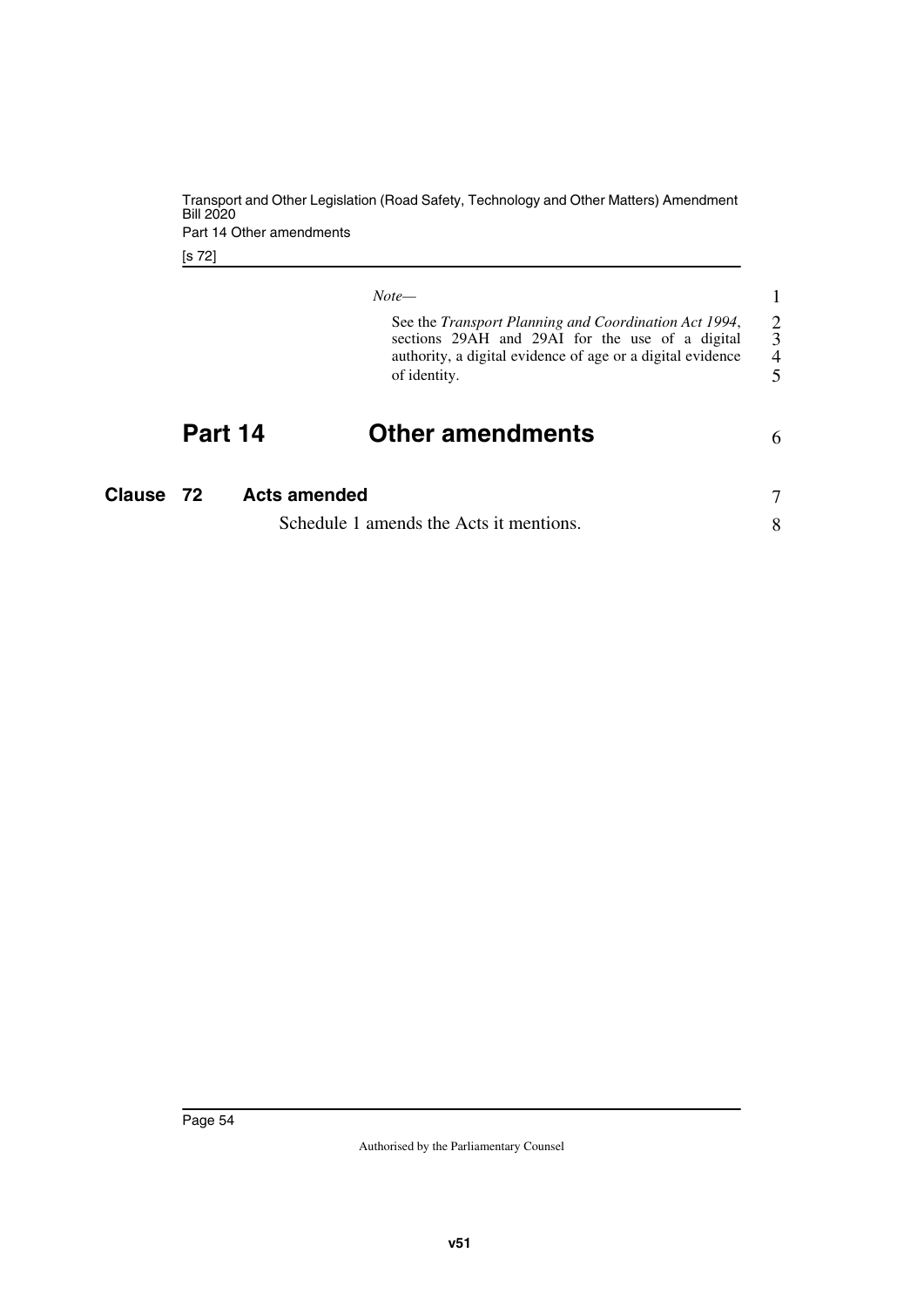Schedule 1

<span id="page-56-4"></span><span id="page-56-3"></span><span id="page-56-2"></span><span id="page-56-1"></span><span id="page-56-0"></span>

| <b>Schedule 1</b>           | <b>Other amendments</b>                                                                            | $\mathbf{1}$        |
|-----------------------------|----------------------------------------------------------------------------------------------------|---------------------|
|                             | section 72                                                                                         | $\overline{2}$      |
| Part 1                      | <b>Amendments commencing on</b><br>assent                                                          | 3<br>$\overline{4}$ |
|                             | <b>Transport Infrastructure Act 1994</b>                                                           | 5                   |
| 1<br>omit, insert-          | Section 84C(4)(a), 'section 17(2)'-                                                                | 6<br>7              |
|                             | section $17(3)$                                                                                    | 8                   |
| $\mathbf 2$                 | Section 105J(4)(a), 'section 17(2)'-                                                               | 9                   |
| omit, insert-               | section $17(3)$                                                                                    | 10<br>11            |
| 3<br>omit, insert-          | Section 354(5)(a), 'section 17(2)'-                                                                | 12<br>13            |
|                             | section $17(3)$                                                                                    | 14                  |
| Schedule 6-<br>4<br>insert- |                                                                                                    | 15<br>16            |
|                             | registered interest-                                                                               | 17                  |
|                             | (a) for chapter 7, part 7—see section 239AH; or<br>for chapter 8, part 3C—see section 283I.<br>(b) | 18<br>19            |